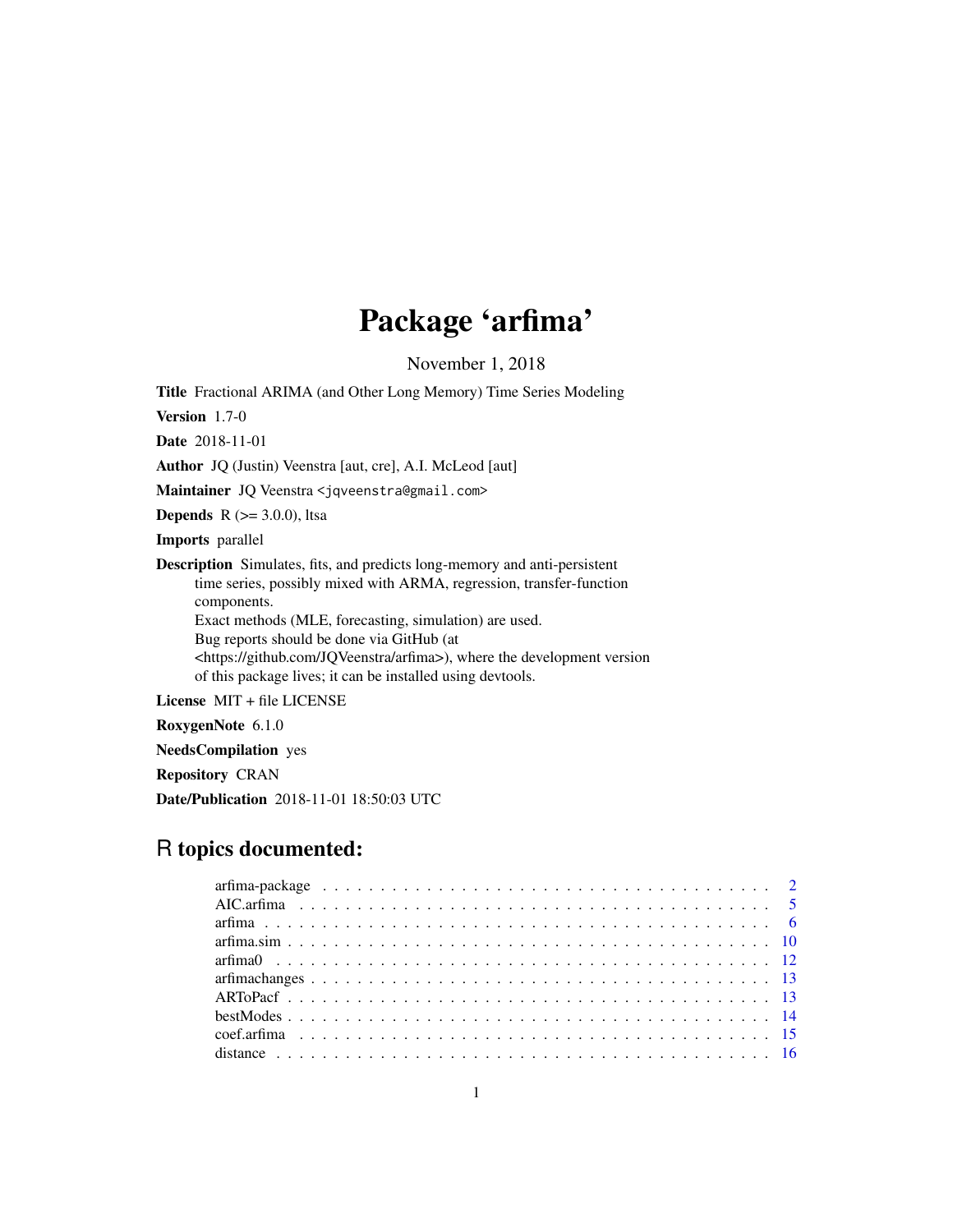<span id="page-1-0"></span>

| Index |       | 49 |
|-------|-------|----|
|       |       |    |
|       |       |    |
|       | tmpyr | 44 |
|       |       | 42 |
|       |       | 41 |
|       |       |    |
|       |       |    |
|       |       |    |
|       |       |    |
|       |       |    |
|       |       |    |
|       |       |    |
|       |       |    |
|       |       |    |
|       |       |    |
|       |       |    |
|       |       |    |
|       |       |    |
|       |       |    |
|       |       |    |
|       |       |    |
|       |       |    |
|       |       |    |
|       |       |    |
|       |       |    |

<span id="page-1-1"></span>arfima-package *Simulates, fits, and predicts persistent and anti-persistent time series. arfima*

# Description

Simulates with arfima.sim, fits with arfima, and predicts with a method for the generic function. Plots predictions and the original time series. Has the capability to fit regressions with ARFIMA/ARIMA-FGN/ARIMA-PLA errors, as well as transfer functions/dynamic regression.

# Details

| Package: | arfima     |
|----------|------------|
| Type:    | Package    |
| Version: | $1.4 - 0$  |
| Date:    | 2017-06-20 |
| License: | MIT        |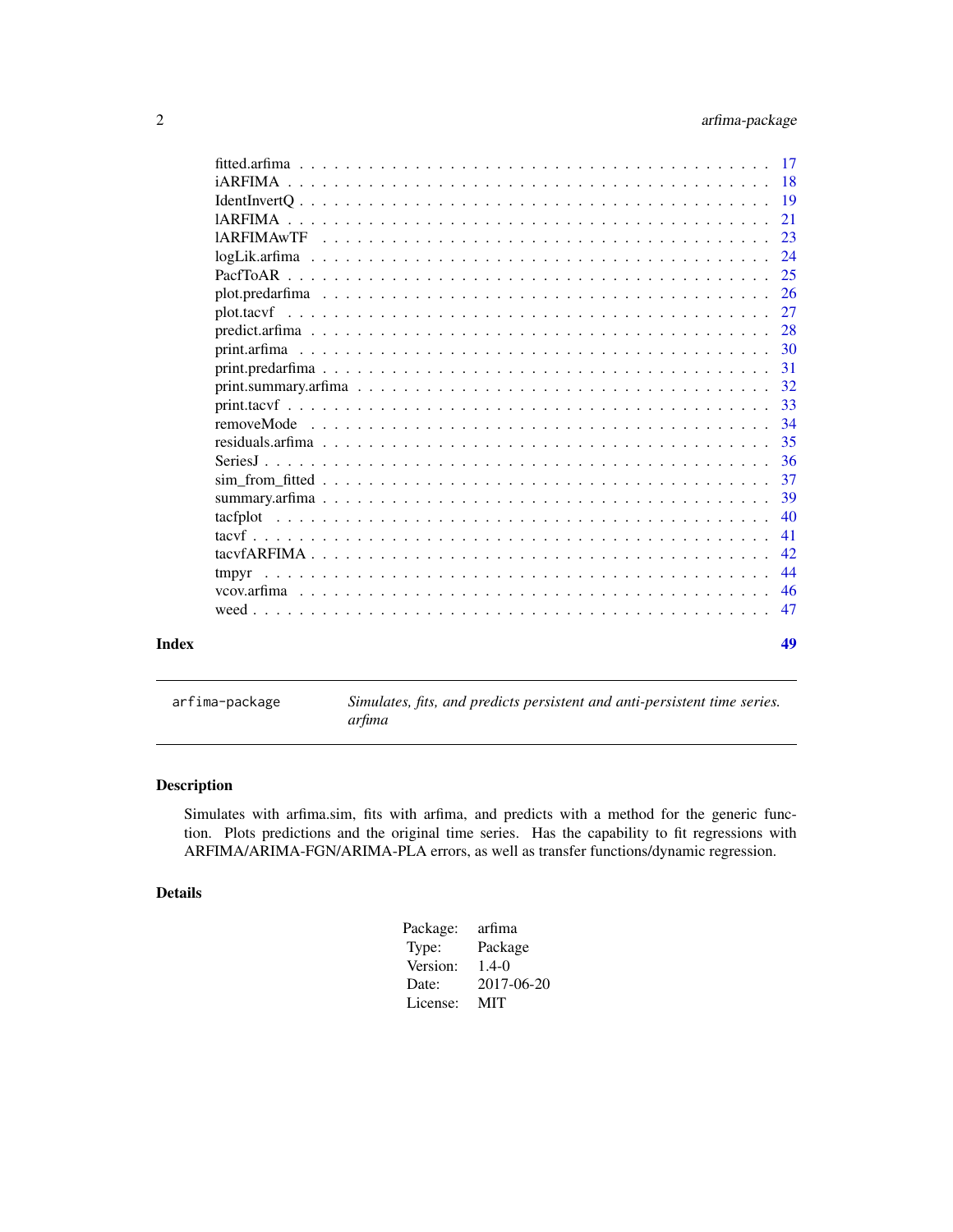#### <span id="page-2-0"></span>arfima-package 3

A list of functions:

[arfima.sim](#page-9-1) - Simulates an ARFIMA, ARIMA-FGN, or ARIMA-PLA (three classes of mixed ARIMA hyperbolic decay processes) process, with possible seasonal components.

[arfima](#page-5-1) - Fits an ARIMA-HD (default single-start) model to a series, with options for regression with ARIMA-HD errors and dynamic regression (transfer functions). Allows for fixed parameters as well as choices for the optimizer to be used.

[arfima0](#page-11-1) - Simplified version of arfima

[weed](#page-46-1) - Weeds out modes too close to each other in the same fit. The modes with the highest loglikelihoods are kept

[print.arfima](#page-29-1) - Prints the relevant output of an arfima fitted object, such as parameter estimates, standard errors, etc.

[summary.arfima](#page-38-1) - A much more detailed version of print.arfima

[coef.arfima](#page-14-1) - Extracts the coefficients from a arfima object

[vcov.arfima](#page-45-1) - Theoretical and observed covariance matrices of the coefficients

[residuals.arfima](#page-34-1) - Extracts the residuals or regression residuals from a arfima object

[fitted.arfima](#page-16-1) - Extracts the fitted values from a arfima object

[tacvfARFIMA](#page-41-1) - Computes the theoretical autocovariance function of a supplied model. The model is checked for stationarity and invertibility.

[iARFIMA](#page-17-1) - Computes the Fisher information matrix of all non-FGN components of the given model. Can be computed (almost) exactly or through a psi-weights approximation. The approximation takes more time.

[IdentInvertQ](#page-18-1) - Checks whether the model is identifiable, stationary, and invertible. Identifiability is checked through the information matrix of all non-FGN components, as well as whether both types of fractional noise are present, both seasonally and non-seasonally.

[lARFIMA](#page-20-1) and [lARFIMAwTF](#page-22-1) - Computes the log-likelihood of a given model with a given series. The second admits transfer function data.

[predict.arfima](#page-27-1) - Predicts from an arfima object. Capable of exact minimum mean squared error predictions even with integer  $d > 0$  and/or integer dseas  $> 0$ . Does not include transfer function/leading indicators as of yet. Returns a predarfima object, which is composed of: predictions, and standard errors (exact and, if possible, limiting).

[print.predarfima](#page-30-1) - Prints the relevant output from a predarfima object: the predictions and their standard deviations.

[plot.predarfima](#page-25-1) - Plots a predarfima object. This includes the original time series, the forecasts and as default the standard 95% prediction intervals (exact and, if available, limiting).

[logLik.arfima](#page-23-1), [AIC.arfima](#page-4-1), [BIC.arfima](#page-4-2) - Extracts the requested values from an [arfima](#page-5-1) object

[distance](#page-15-1) - Calculates the distances between the modes

[removeMode](#page-33-1) - Removes a mode from a fit

[tacvf](#page-40-1) - Calculates the theoretical autocovariance functions (tacvfs) from a fitted arfima object

[plot.tacvf](#page-26-1) - Plots the tacvfs

[print.tacvf](#page-32-1) - Prints the tacvfs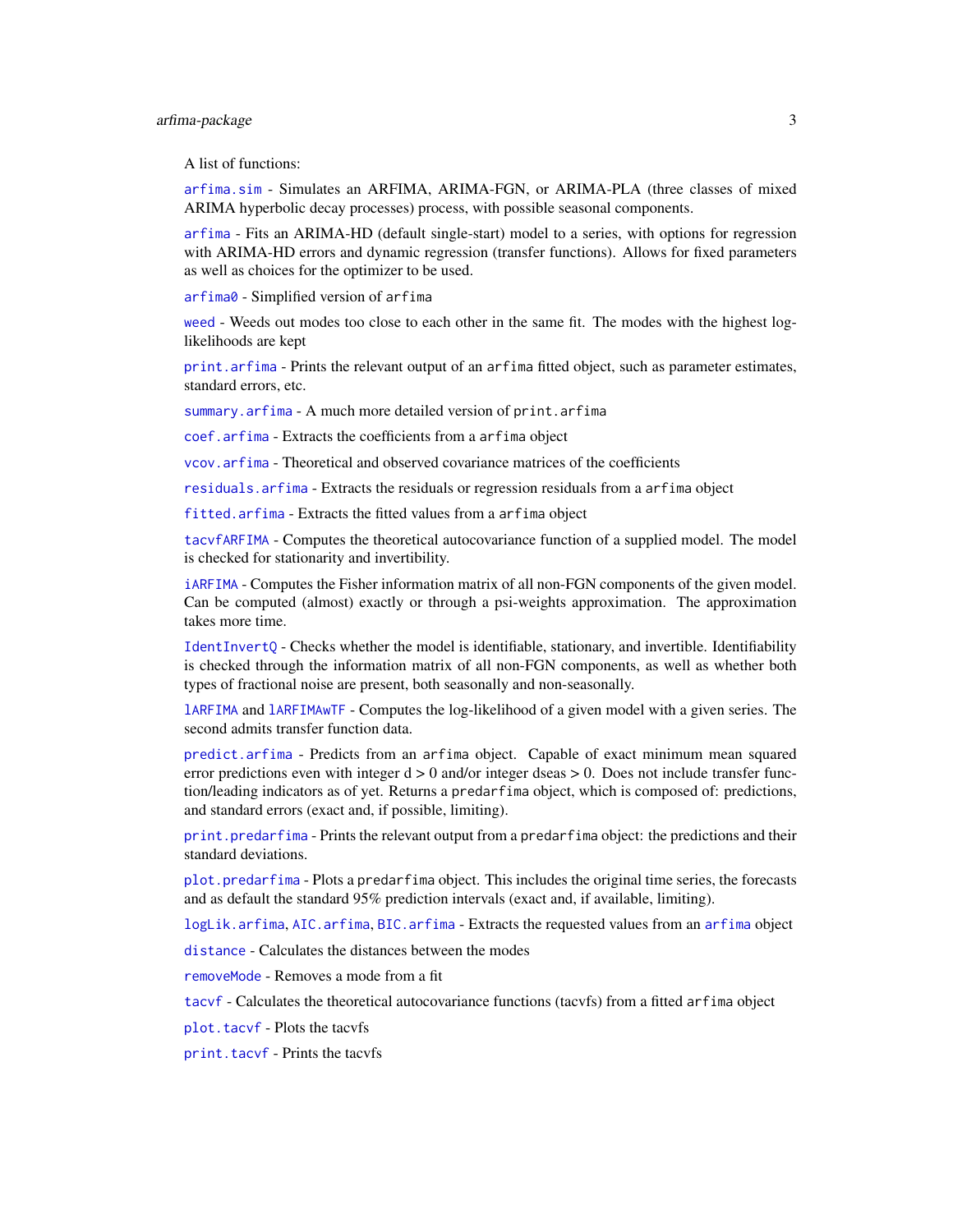<span id="page-3-0"></span>[tacfplot](#page-39-1) - Plots the theoretical autocorrelation functions (tacfs) of different models on the same data

[SeriesJ](#page-35-1), [tmpyr](#page-43-1) - Two datasets included with the package

# Author(s)

JQ (Justin) Veenstra, A. I. McLeod

Maintainer: JQ (Justin) Veenstra <jqveenstra@gmail.com>

# References

Veenstra, J.Q. Persistence and Antipersistence: Theory and Software (PhD Thesis)

```
set.seed(8564)
sim \le - arfima.sim(1000, model = list(phi = c(0.2, 0.1), dfrac = 0.4, theta = 0.9))
fit \leq arfima(sim, order = c(2, 0, 1), back=TRUE)
fit
data(tmpyr)
fit1 \le arfima(tmpyr, order = c(1, 0, 1), numeach = c(3, 3), dmean = FALSE)
fit1
plot(tacvf(fit1), maxlag = 30, tacf = TRUE)
fit2 <- arfima(tmpyr, order = c(1, 0, 0), numeach = c(3, 3), autoweed = FALSE,
dmean = FALSE)fit2
fit2 \leftarrow weed(fit2)
fit2
tacfplot(fits = list(fit1, fit2))
fit3 <- removeMode(fit2, 2)
fit3
coef(fit2)
vcov(fit2)
fit1fgn \leq arfima(tmpyr, order = c(1, 0, 1), numeach = c(3, 3),
dmean = FALSE, 1mode1 = "g")fit1fgn
```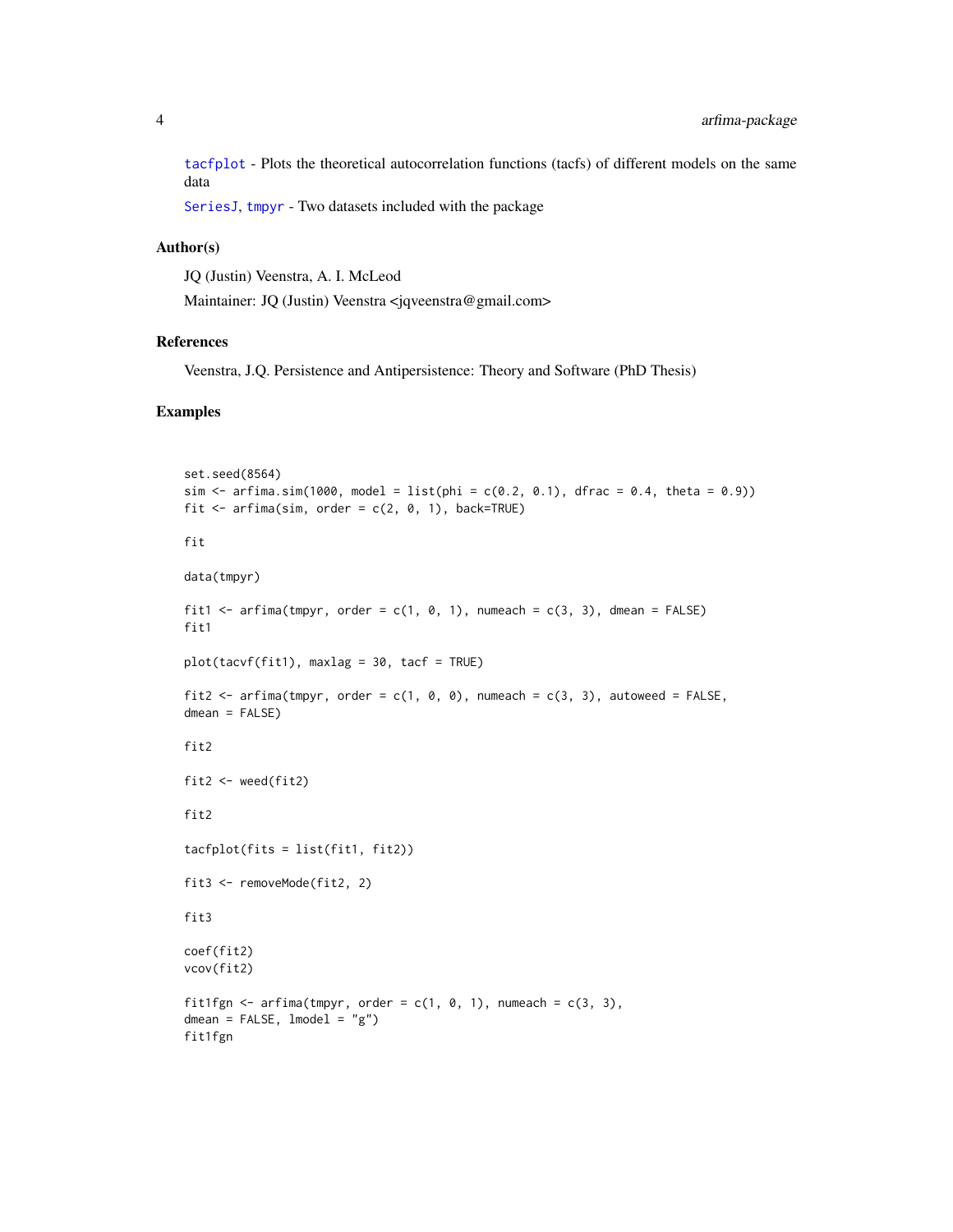#### <span id="page-4-0"></span>AIC.arfima 5

```
fit1hd \leq arfima(tmpyr, order = c(1, 0, 1), numeach = c(3, 3),
dmean = FALSE, lmodel = "h")fit1hd
data(SeriesJ)
attach(SeriesJ)
fitTF <- arfima(YJ, order= c(2, 0, 0), xreg = XJ, reglist =
list(regpar = c(1, 2, 3)), lmodel = "n", dmean = FALSE)fitTF
detach(SeriesJ)
set.seed(4567)
sim \le arfima.sim(1000, model = list(phi = 0.3, dfrac = 0.4, dint = 1),
signa2 = 9)
X \leftarrow matrix(rnorm(2000), ncol = 2)simreg \leq sim + crossprod(t(X), c(2, 3))
fitreg \leq arfima(simreg, order = c(1, 1, 0), xreg = X)
fitreg
plot(sim)
lines(residuals(fitreg, reg = TRUE)[[1]], col = "blue")
##pretty much a perfect match.
```
<span id="page-4-1"></span>AIC.arfima *Information criteria for* arfima *objects*

# <span id="page-4-2"></span>Description

Computes information criteria for arfima objects. See [AIC](#page-0-0) for more details.

#### Usage

## S3 method for class 'arfima'  $AIC(object, ..., k = 2)$ 

#### Arguments

object An object of class "arfima". Note these functions can only be called on one object at a time because of possible multimodality.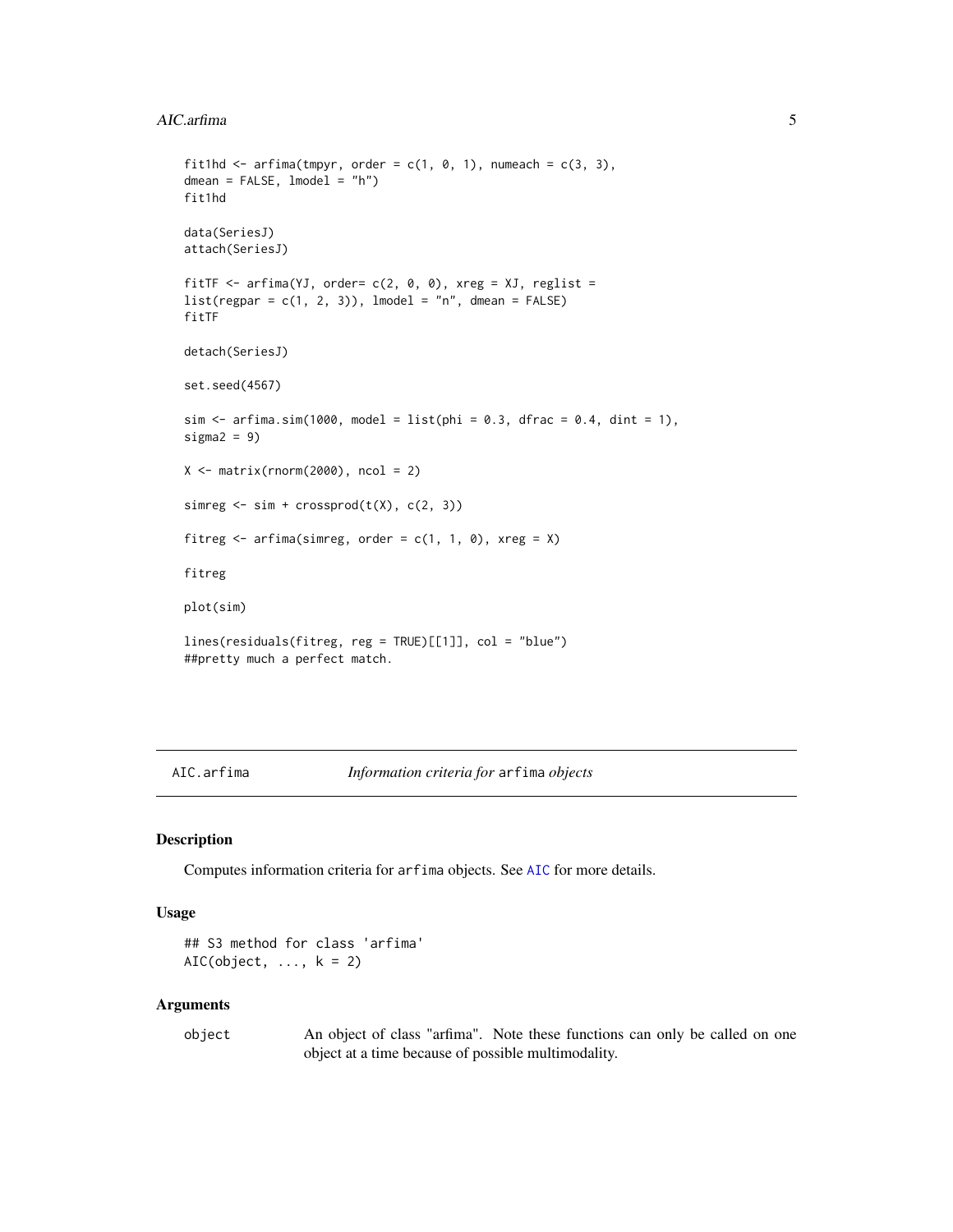<span id="page-5-0"></span>

| $\cdot$ $\cdot$ $\cdot$ | Other models fit to data for which to extract the AIC/BIC. Not recommended,<br>as an arfima object can be multimodal. |
|-------------------------|-----------------------------------------------------------------------------------------------------------------------|
| k                       | The penalty term to be used. See AIC.                                                                                 |

# Value

The information criteria for each mode in a vector.

#### Author(s)

JQ (Justin) Veenstra

#### Examples

```
set.seed(34577)
sim \le arfima.sim(500, model = list(theta = 0.9, phi = 0.5, dfrac = 0.4))
fit1 <- \arctan( \sin, \text{ order} = c(1, 0, 1), \text{ cups} = 2, \text{ back} = \text{TRUE})fit2 <- arfima(sim, order = c(1, 0, 1), cpus = 2, lmodel = "g", back=TRUE)
fit3 <- arfima(sim, order = c(1, 0, 1), cpus = 2, lmodel = "h", back=TRUE)
AIC(fit1)
AIC(fit2)
AIC(fit3)
```
<span id="page-5-1"></span>

| arfima | Fit ARFIMA, ARIMA-FGN, and ARIMA-PLA (multi-start) models Fits         |
|--------|------------------------------------------------------------------------|
|        | ARFIMA/ARIMA-FGN/ARIMA-PLA multi-start models to times series          |
|        | data. Options include fixing parameters, whether or not to fit frac-   |
|        | tional noise, what type of fractional noise (fractional Gaussian noise |
|        | (FGN), fractionally differenced white noise (FDWN), or the newly in-   |
|        | troduced power-law autocovariance noise (PLA)), etc. This function     |
|        | can fit regressions with ARFIMA/ARIMA-FGN/ARIMA-PLA errors via         |
|        | the xreg argument, including dynamic regression (transfer functions).  |
|        |                                                                        |

# Description

Fits by direct optimization using optim. The optimizer choices are: 0 - BFGS; 1 - Nealder-Mead; 2 - SANN; otherwise CG.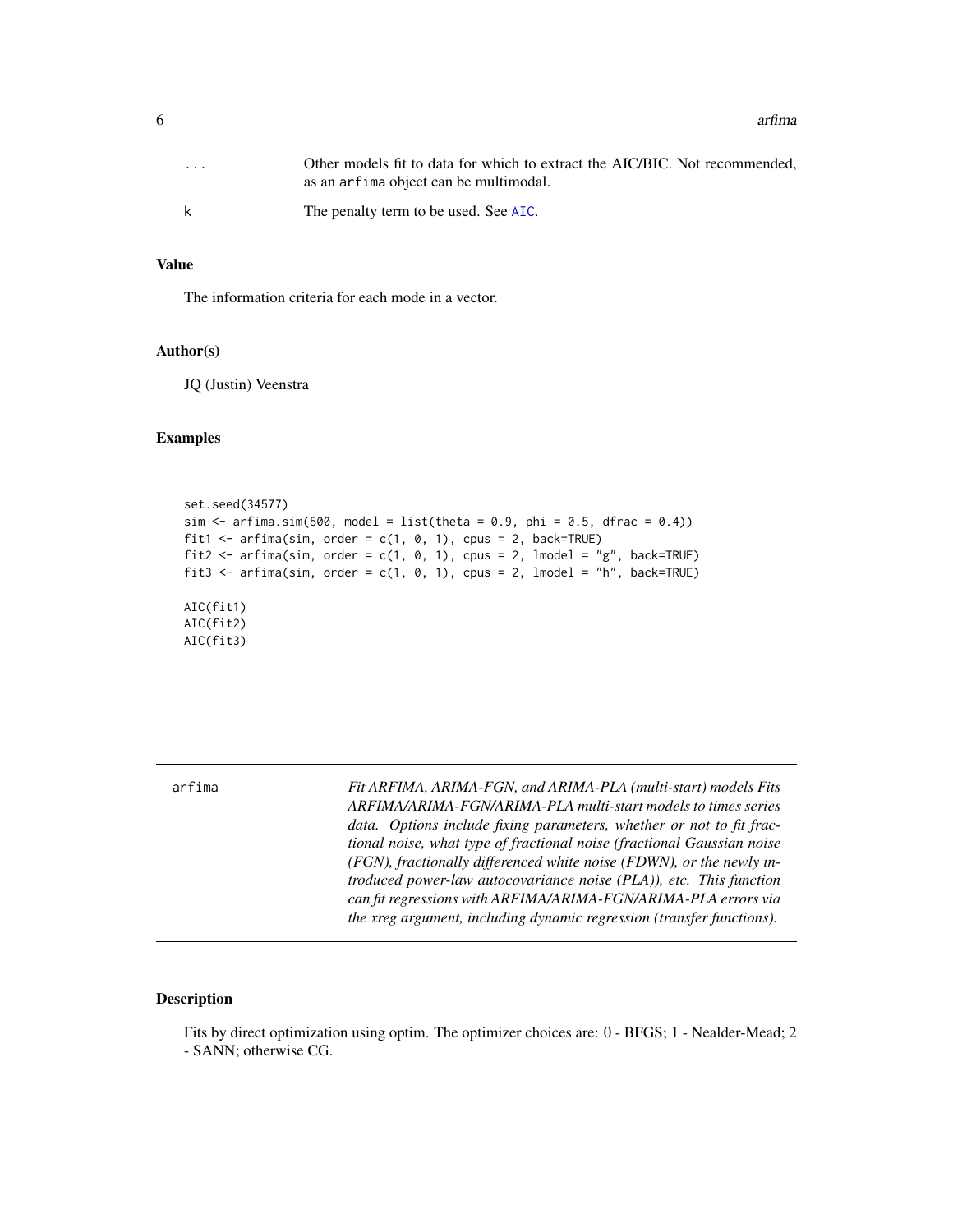#### <span id="page-6-0"></span>arfima and the contract of the contract of the contract of the contract of the contract of the contract of the contract of the contract of the contract of the contract of the contract of the contract of the contract of the

# Usage

```
\text{arfima}(z, \text{ order} = c(0, 0, 0), \text{ number} = c(1, 1), \text{ dmean} = \text{TRUE},whichopt = \theta, itmean = FALSE, fixed = list(phi = NA, theta = NA,
  frac = NA, seasonal = list(phi = NA, theta = NA, frac = NA), reg = NA),
  lmodel = c("d", "g", "h", "n"), seasonal = list(order = c(0, 0, 0),period = NA, lmodel = c("d", "g", "h", "n"), numeach = c(1, 1)),
  useC = 3, cpus = 1, rand = FALSE, numrand = NULL, seed = NA,
  eps3 = 0.01, xreg = NULL, regular = list(regpar = NA), min = -10,
  max = 10, numeach = 1), check = F, autoweed = TRUE,
 weedeps = 0.01, adapt = TRUE, weedtype = c("A", "P", "B"),weedp = 2, quiet = FALSE, startfit = NULL, back = FALSE)
```
#### Arguments

| z             | The data set (time series)                                                                                                                                                                                                                                                                                                                                                                                                                                                                                                                                                                                                                                  |
|---------------|-------------------------------------------------------------------------------------------------------------------------------------------------------------------------------------------------------------------------------------------------------------------------------------------------------------------------------------------------------------------------------------------------------------------------------------------------------------------------------------------------------------------------------------------------------------------------------------------------------------------------------------------------------------|
| order         | The order of the ARIMA model to be fit: $c(p, d, q)$ . We have that p is the<br>number of AR parameters (phi), d is the amount of integer differencing, and q is<br>the number of MA parameters (theta). Note we use the Box-Jenkins convention<br>for the MA parameters, in that they are the negative of arima: see "Details".                                                                                                                                                                                                                                                                                                                            |
| numeach       | The number of starts to fit for each parameter. The first argument in the vector is<br>the number of starts for each AR/MA parameter, while the second is the number<br>of starts for the fractional parameter. When this is set to $0$ , no fractional noise is<br>fit. Note that the number of starts in total is multiplicative: if we are fitting an<br>ARFIMA(2, d, 2), and use the older number of starts $(c(2, 2))$ , we will have $2^2$<br>* $2 * 2^2 = 32$ starting values for the fits. Note that the default has changed<br>from $c(2, 2)$ to $c(1, 1)$ since package version 1.4-0                                                             |
| dmean         | Whether the mean should be fit dynamically with the optimizer. Note that the<br>likelihood surface will change if this is TRUE, but this is usually not worrisome.<br>See the referenced thesis for details.                                                                                                                                                                                                                                                                                                                                                                                                                                                |
| whichopt      | Which optimizer to use in the optimization: see "Details".                                                                                                                                                                                                                                                                                                                                                                                                                                                                                                                                                                                                  |
| itmean        | This option is under investigation, and will be set to FALSE automatically until<br>it has been decided what to do.                                                                                                                                                                                                                                                                                                                                                                                                                                                                                                                                         |
|               | Whether the mean should be fit iteratively using the function TrenchMean. Cur-<br>rently itmean, if set to TRUE, has higher priority that dmean: if both are TRUE,<br>dmean will be set to FALSE, with a warning.                                                                                                                                                                                                                                                                                                                                                                                                                                           |
| fixed         | A list of parameters to be fixed. If we are to fix certain elements of the AR<br>process, for example, fixed\$phi must have length equal to p. Any numeric value<br>will fix the parameter at that value; for example, if we are modelling an AR(2)<br>process, and we wish to fix only the first autoregressive parameter to 0, we<br>would have fixed = list(phi = $c(0, NA)$ ). NA corresponds to that parameter being<br>allowed to change in the optimization process. We can fix the fractional parame-<br>ters, and unlike arima, can fix the seasonal parameters as well. Currently, fixing<br>regression/transfer function parameters is disabled. |
| <b>lmodel</b> | The long memory model (noise type) to be used: "d" for FDWN, "g" for FGN,<br>"h" for PLA, and "n" for none (i.e. ARMA short memory models). Default is<br>"d".                                                                                                                                                                                                                                                                                                                                                                                                                                                                                              |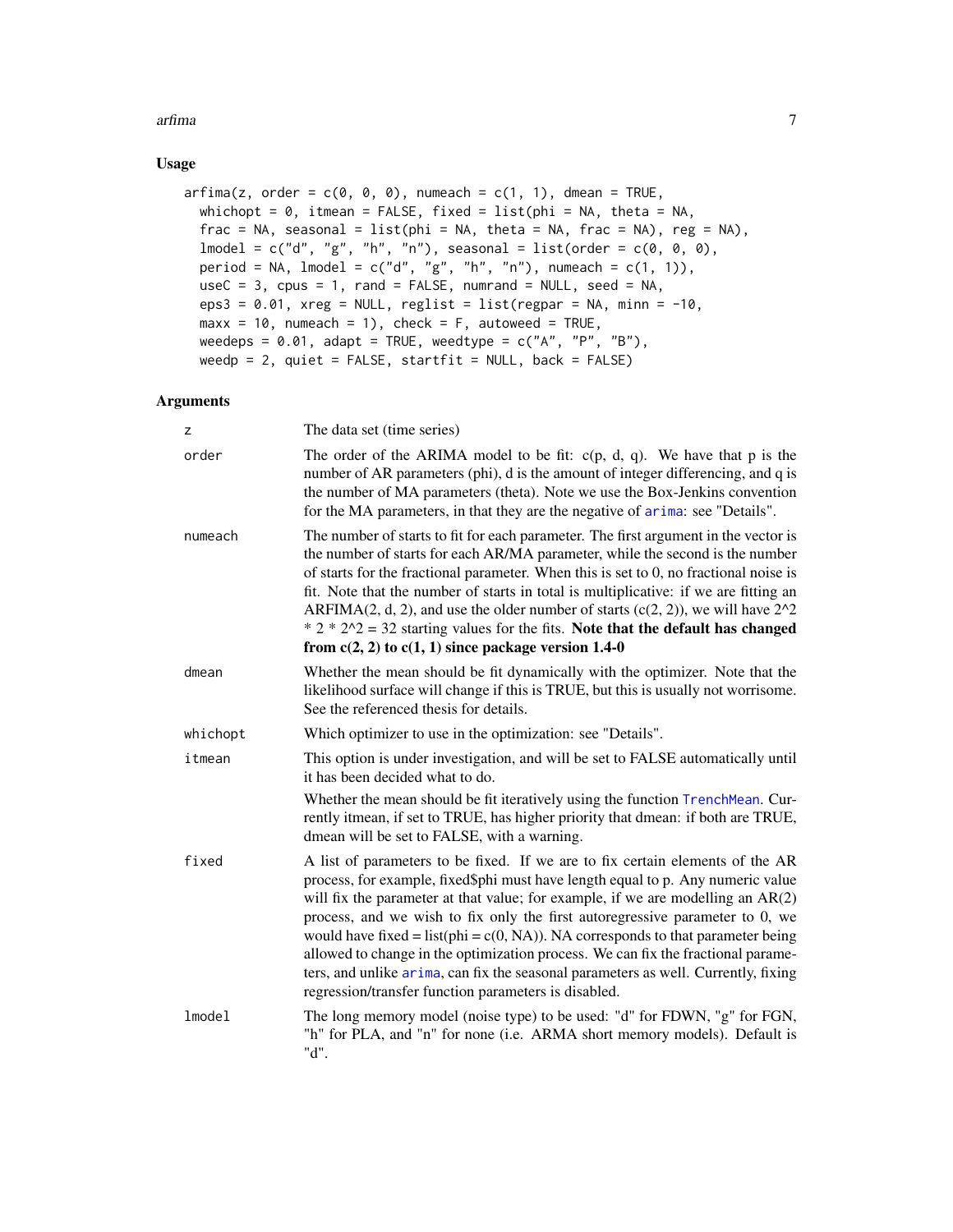<span id="page-7-0"></span>

| seasonal | The seasonal components of the model we wish to fit, with the same components<br>as above. The period must be supplied.                                                                                                                                                                                                                                                                                                      |
|----------|------------------------------------------------------------------------------------------------------------------------------------------------------------------------------------------------------------------------------------------------------------------------------------------------------------------------------------------------------------------------------------------------------------------------------|
| useC     | How much interfaced C code to use: an integer between 0 and 3. The value 3 is<br>strongly recommended. See "Details".                                                                                                                                                                                                                                                                                                        |
| cpus     | The number of CPUs used to perform the multi-start fits. A small number of fits<br>and a high number of cpus (say both equal 4) with n not large can actually be<br>slower than when $cpus = 1$ . The number of CPUs should not exceed the number<br>of threads available to R.                                                                                                                                              |
| rand     | Whether random starts are used in the multistart method. Defaults to FALSE.                                                                                                                                                                                                                                                                                                                                                  |
| numrand  | The number of random starts to use.                                                                                                                                                                                                                                                                                                                                                                                          |
| seed     | The seed for the random starts.                                                                                                                                                                                                                                                                                                                                                                                              |
| eps3     | How far to start from the boundaries when using a grid for the multi-starts (i.e.<br>when rand is FALSE.)                                                                                                                                                                                                                                                                                                                    |
| xreg     | A matrix, data frame, or vector of regressors for regression or transfer functions.                                                                                                                                                                                                                                                                                                                                          |
| reglist  | A list with the following elements:                                                                                                                                                                                                                                                                                                                                                                                          |
|          | • regpar - either NA or a list, matrix, data frame, or vector with 3 columns.<br>If regpar is a vector, the matrix xreg must have one row or column only.<br>In order, the elements of regpar are: r, s, and b. The values of r are the the<br>orders of the delta parameters as in Box, Jenkins and Reinsel, the values of s<br>are the orders of omega parameters, and the values of b are the backshifting<br>to be done. |
|          | • minn - the minimum value for the starting value of the search, if reglist\$numeach<br>$>1$ .                                                                                                                                                                                                                                                                                                                               |
|          | • maxx - the maximum value for the starting value of the search, if reglist\$numeach<br>$>1$ .                                                                                                                                                                                                                                                                                                                               |
|          | • numeach - the number of starts to try for each regression parameter.                                                                                                                                                                                                                                                                                                                                                       |
| check    | If TRUE, checks at each optim iteration whether the model is identifiable. This<br>makes the optimization much slower.                                                                                                                                                                                                                                                                                                       |
| autoweed | Whether to automatically (before the fit is returned) weed out modes found that<br>are found that are close together (usually the same point.)                                                                                                                                                                                                                                                                               |
| weedeps  | The maximum distance between modes that are close together for the mode with<br>the lower log-likelihood to be weeded out. If adapt is TRUE (default) this value<br>changes.                                                                                                                                                                                                                                                 |
| adapt    | If TRUE, if dim is the dimensionality of the search, weedeps is changed to<br>$(1+weedeps)^{dim} - 1.$                                                                                                                                                                                                                                                                                                                       |
| weedtype | The type of weeding to be done. See weed.                                                                                                                                                                                                                                                                                                                                                                                    |
| weedp    | The p in the p-norm to be used in the weeding. $p = 2$ (default) is Euclidean<br>distance.                                                                                                                                                                                                                                                                                                                                   |
| quiet    | If TRUE, no auxiliary output is generated. The default (FALSE) has information<br>of fits being proformed.                                                                                                                                                                                                                                                                                                                   |
| startfit | Meant primarily for debugging (for now), allows starting places for the fitting<br>process. Overrides numeach.                                                                                                                                                                                                                                                                                                               |
| back     | Setting this to true will restore the defaults in numeach.                                                                                                                                                                                                                                                                                                                                                                   |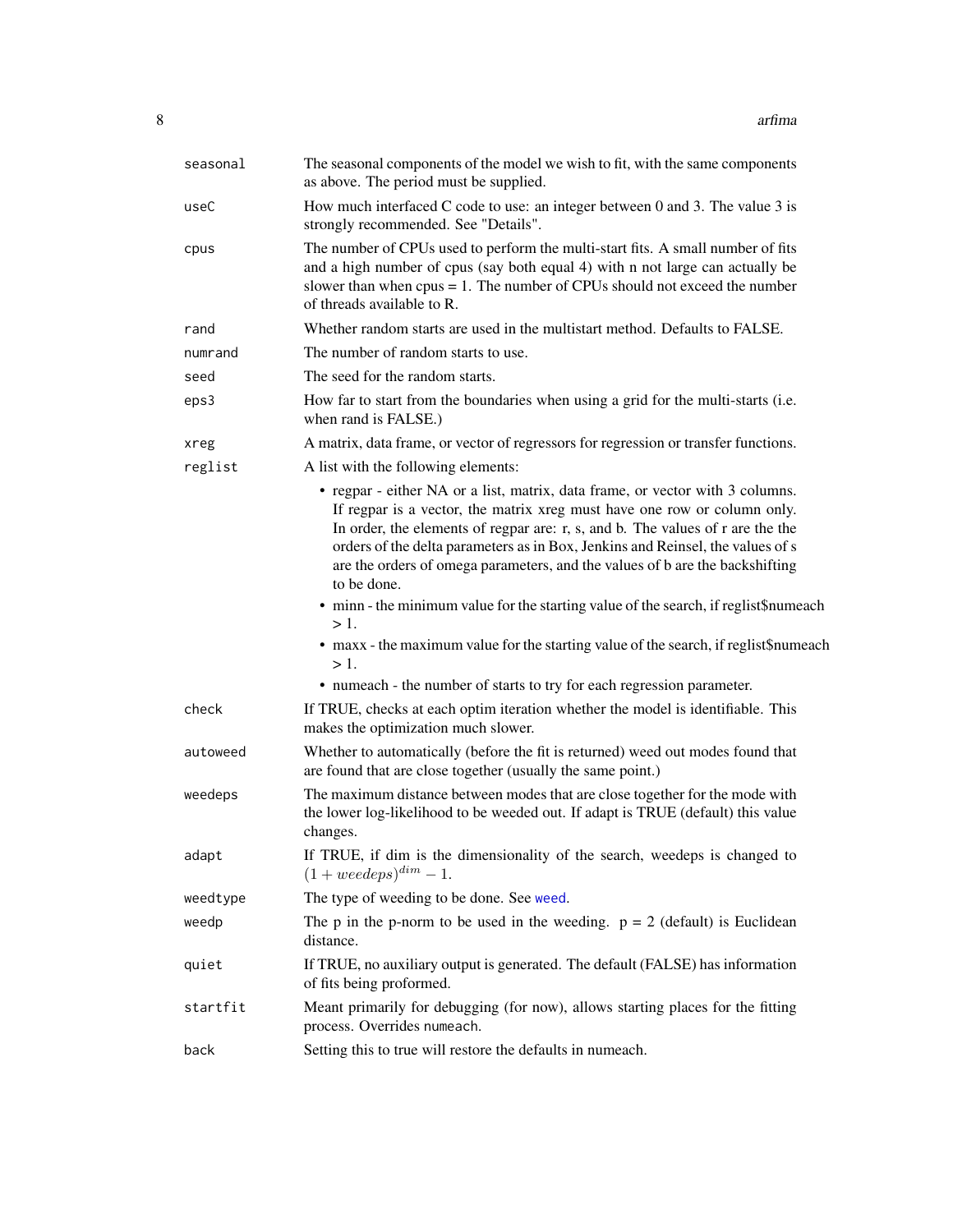#### <span id="page-8-0"></span>arfima to the contract of the contract of the contract of the contract of the contract of the contract of the contract of the contract of the contract of the contract of the contract of the contract of the contract of the

#### Details

A word of warning: it is generally better to use the default, and only use Nelder-Mead to check for spurious modes. SANN takes a long time (and may only find one mode), and CG may not be stable.

If using Nelder-Mead, it must be stressed that Nelder-Mead can take out non-spurious modes or add spurious modes: we have checked visually where we could. Therefore it is wise to use BFGS as the default and if there are modes close to the boundaries, check using Nelder-Mead.

The moving average parameters are in the Box-Jenkins convention: they are the negative of the parameters given by [arima](#page-0-0). That is, the model to be fit is, in the case of a non-seasonal ARIMA model, phi(B)  $(1-B)^{A}d$  z[t] = theta(B) a[t], where phi(B) = 1 - phi(1) B - ... - phi(p) B^p and theta(B)  $= 1 - \text{theta}(1) B - \dots - \text{theta}(q) B^q.$ 

For the useC parameter, a "0" means no C is used; a "1" means C is only used to compute the log-likelihood, but not the theoretical autocovariance function (tacvf); a "2" means that C is used to compute the tacvf and not the log-likelihood; and a "3" means C is used to compute everything.

#### Value

An object of class "arfima". In it, full information on the fit is given, though not printed under the print.arfima method. The phis are the AR parameters, and the thetas are the MA parameters. Residuals, regression residuals, etc., are all available, along with the parameter values and standard errors. Note that the muHat returned in the arfima object is of the **differenced** series, if differencing is applied.

Note that if multiple modes are found, they are listed in order of log-likelihood value.

#### Author(s)

JQ (Justin) Veenstra

#### References

McLeod, A. I., Yu, H. and Krougly, Z. L. (2007) Algorithms for Linear Time Series Analysis: With R Package Journal of Statistical Software, Vol. 23, Issue 5

Veenstra, J.Q. Persistence and Antipersistence: Theory and Software (PhD Thesis)

P. Borwein (1995) An efficient algorithm for Riemann Zeta function Canadian Math. Soc. Conf. Proc., 27, pp. 29-34.

#### See Also

[arfima.sim](#page-9-1), [SeriesJ](#page-35-1), [arfima-package](#page-1-1)

```
set.seed(8564)
sim < arfima.sim(1000, model = list(phi = c(0.2, 0.1)),dfrac = 0.4, theta = 0.9)
fit \leq arfima(sim, order = c(2, 0, 1), back=TRUE)
```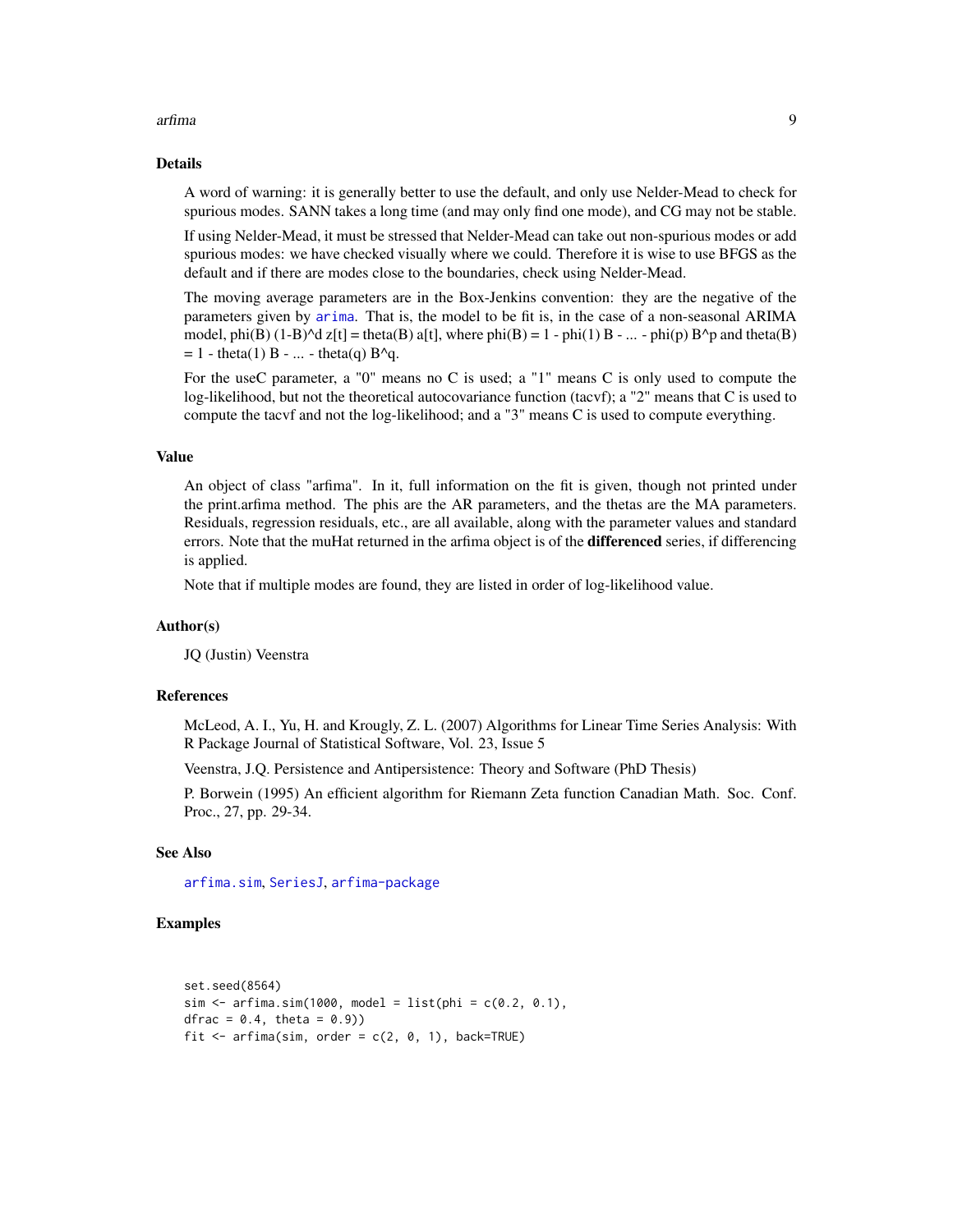```
fit
data(tmpyr)
fit \le - arfima(tmpyr, order = c(1, 0, 1), numeach = c(3, 3))
fit
plot(tacvf(fit), maxlag = 30, tacf = TRUE)
data(SeriesJ)
attach(SeriesJ)
fitTF \le - arfima(YJ, order= c(2, 0, 0), xreg = XJ, reglist =
list(respan = c(2, 2, 3)), Imodel = "n")fitTF
detach(SeriesJ)
```
<span id="page-9-1"></span>arfima.sim *Simulate an ARFIMA time series.*

#### **Description**

This function simulates an long memory ARIMA time series, with one of fractionally differenced white noise (FDWN), fractional Gaussian noise (FGN), power-law autocovariance (PLA) noise, or short memory noise and possibly seasonal effects.

#### Usage

```
\text{affima}.\text{sim}(n, \text{model} = \text{list}(\text{phi} = \text{numeric}(0), \text{theta} = \text{numeric}(0), \text{dint} = \text{update}(0)0, dfrac = numeric(0), H = numeric(0), alpha = numeric(0), seasonal =
  list(\text{phi} = \text{numeric}(0), \text{theta} = \text{numeric}(0), \text{dint} = 0, \text{period} = \text{numeric}(0),dfrac = numeric(0), H = numeric(0), alpha = numeric(0))), useC = 3,
  sigma2 = 1, rand.gen = rnorm, muHat = 0, zinit = NULL,
  innov = NULL, ...)
```
#### Arguments

n The number of points to be generated. model The model to be simulated from. The phi and theta arguments should be vectors with the values of the AR and MA parameters. Note that Box-Jenkins notation is used for the MA parameters: see the "Details" section of [arfima](#page-5-1). The dint argument indicates how much differencing should be required to make the process stationary. The dfrac, H, and alpha arguments are FDWN, FGN and PLA values respectively; note that only one (or none) of these can have a value, or an error is returned. The seasonal argument is a list, with the same parameters, and

<span id="page-9-0"></span>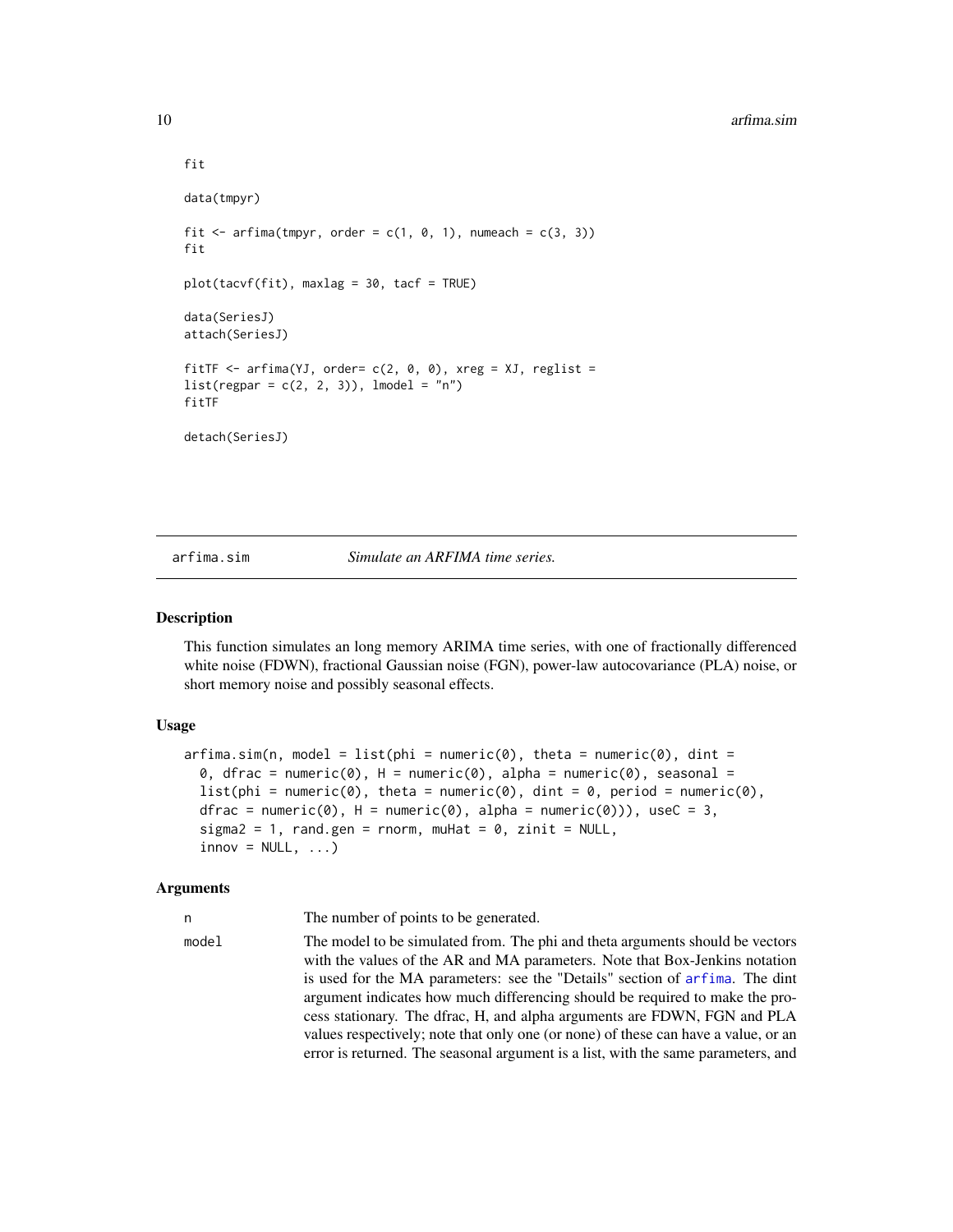<span id="page-10-0"></span>

|          | a period, as the model argument. Note that with a seasonal model, we can have<br>mixing of FDWN/FGN/HD noise: one in the non-seasonal part, and the other in<br>the seasonal part. |
|----------|------------------------------------------------------------------------------------------------------------------------------------------------------------------------------------|
| useC     | How much interfaced C code to use: an integer between 0 and 3. The value 3 is<br>strongly recommended. See the "Details" section of arfima.                                        |
| sigma2   | The desired variance for the innovations of the series.                                                                                                                            |
| rand.gen | The distribution of the innovations. Any distribution recognized by R is possible                                                                                                  |
| muHat    | The theoretical mean of the series before integration (if integer integration is<br>done)                                                                                          |
| zinit    | Used for prediction; not meant to be used directly. This allows a start of a time<br>series to be specified before inverse differencing (integration) is applied.                  |
| innov    | Used for prediction; not meant to be used directly. This allows for the use of<br>given innovations instead of ones provided by rand.gen.                                          |
| .        | Other parameters passed to the random variate generator; currently not used.                                                                                                       |
|          |                                                                                                                                                                                    |

#### Details

A suitably defined stationary series is generated, and if either of the dints (non-seasonal or seasonal) are greater than zero, the series is integrated (inverse-differenced) with zinit equalling a suitable amount of 0s if not supplied. Then a suitable amount of points are taken out of the beginning of the series (i.e. dint + period  $*$  seasonal dint = the length of zinit) to obtain a series of length n. The stationary series is generated by calculating the theoretical autovariance function and using it, along with the innovations to generate a series as in McLeod et. al. (2007). *Note:* if you would like to fit a function from a fitted arfima model, the function sim\_from\_fitted can be used.

#### Value

A sample from a multivariate normal distribution that has a covariance structure defined by the autocovariances generated for given parameters. The sample acts like a time series with the given parameters.

#### Author(s)

JQ (Justin) Veenstra

#### References

McLeod, A. I., Yu, H. and Krougly, Z. L. (2007) Algorithms for Linear Time Series Analysis: With R Package Journal of Statistical Software, Vol. 23, Issue 5

Veenstra, J.Q. Persistence and Antipersistence: Theory and Software (PhD Thesis)

P. Borwein (1995) An efficient algorithm for Riemann Zeta function Canadian Math. Soc. Conf. Proc., 27, pp. 29-34.

#### See Also

[arfima](#page-5-1), [sim\\_from\\_fitted](#page-36-1)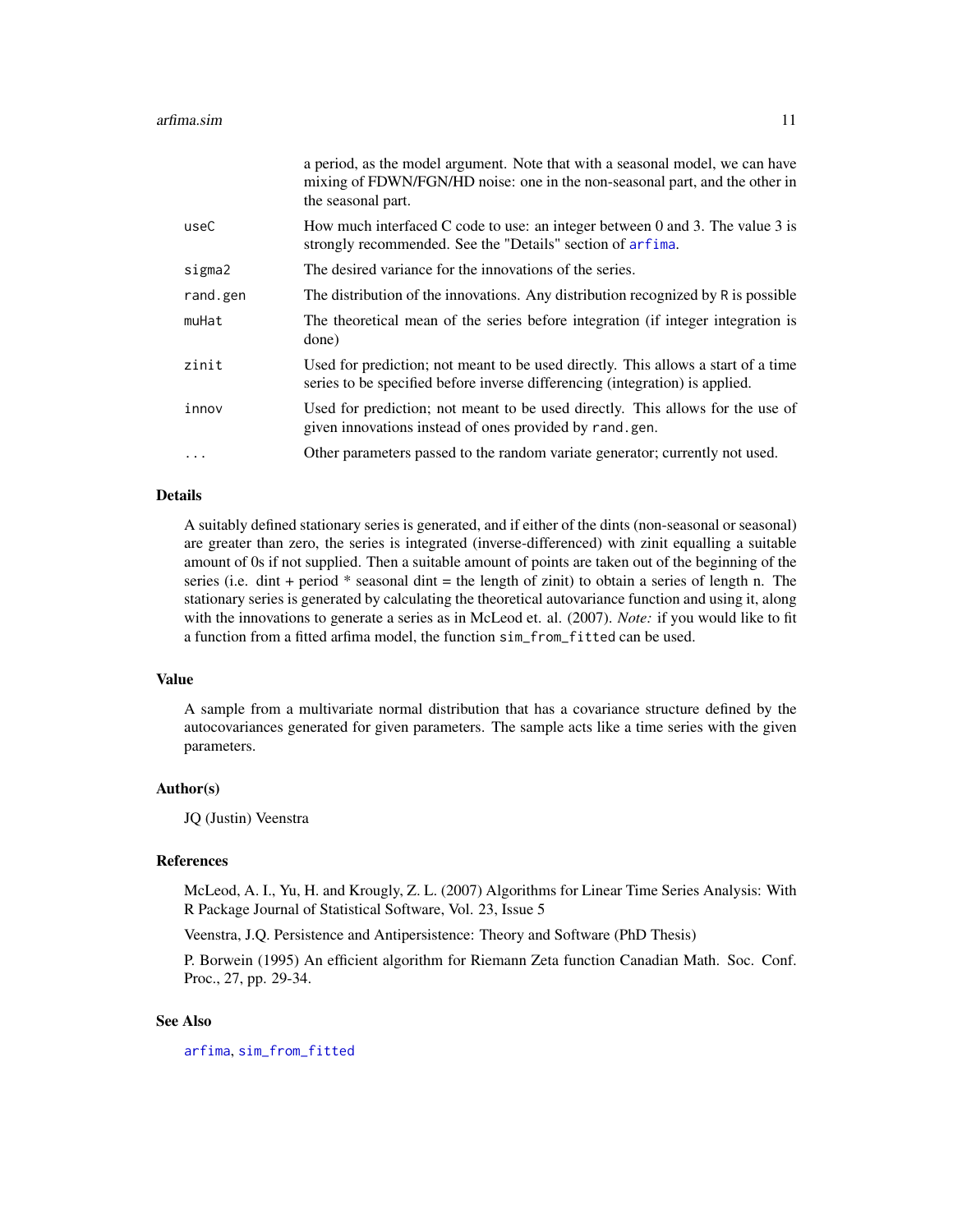# Examples

```
set.seed(6533)
sim <- arfima.sim(1000, model = list(phi = .2, dfrac = .3, dint = 2))
fit \leq arfima(sim, order = c(1, 2, 0))
fit
```
<span id="page-11-1"></span>arfima0 *Exact MLE for ARFIMA The time series is corrected for the sample mean and then exact MLE is used for the other parameters. This is a simplified version of the arfima() function that may be useful in simulations and bootstrapping.*

# Description

The sample mean is asymptotically efficient.

# Usage

```
\text{arfina0}(z, \text{ order } = c(0, 0, 0), \text{lmodel } = c("FD", "FGN", "PLA", "NONE"))
```
# Arguments

| z      | time series                                                  |
|--------|--------------------------------------------------------------|
| order  | $(p,d,q)$ where p=order AR, d=regular difference, q=order MA |
| lmodel | type of long-memory component: FD, FGN, PLA or NONE          |

#### Value

list with components:

| bHat        | transformed optimal parameters                        |
|-------------|-------------------------------------------------------|
| alphaHat    | estimate of alpha                                     |
| HHat        | estimate of H                                         |
| dHat        | estimate of d                                         |
| phiHat      | estimate of phi                                       |
| thetaHat    | estimate of theta                                     |
| wLL         | optimized value of Whittle approximate log-likelihood |
| LL          | corresponding exact log-likelihood                    |
| convergence | convergence indicator                                 |

<span id="page-11-0"></span>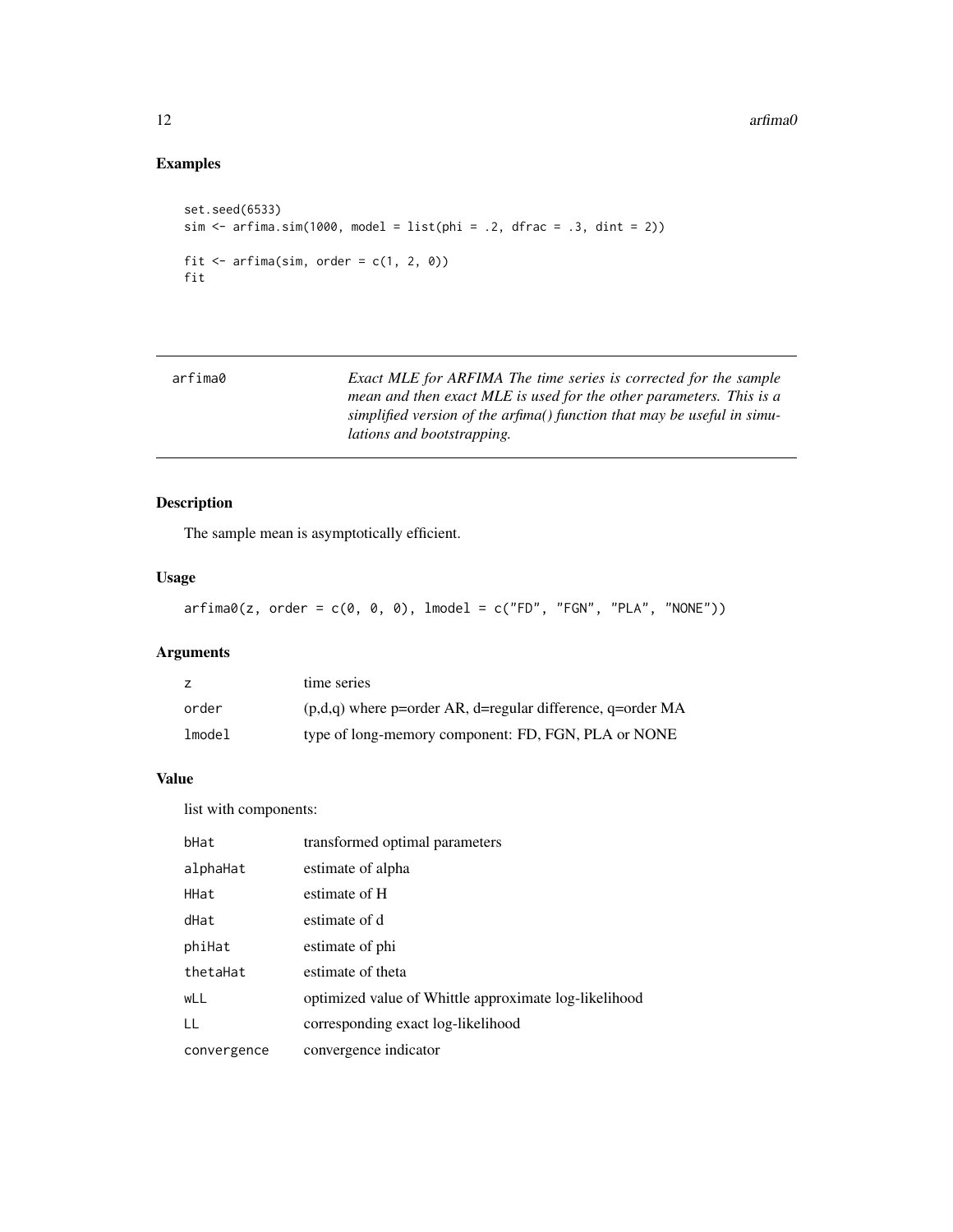# <span id="page-12-0"></span>arfimachanges 13

# Author(s)

JQ (Justin) Veenstra and A. I. McLeod

#### Examples

```
z < - rnorm(100)
arfima0(z, lmodel="FGN")
```
arfimachanges *Prints changes to the package since the last update. Started in 1.4-0*

# Description

Prints changes to the package since the last update. Started in 1.4-0

# Usage

arfimachanges()

ARToPacf *Converts AR/MA coefficients from operator space to the PACF space*

# Description

Converts AR/MA coefficients from operator space to the PACF box-space; usually for internal use

## Usage

ARToPacf(phi)

#### Arguments

phi The AR/MA coefficients in operator space

#### Value

The AR/MA coefficients in the PACF space

# Author(s)

A. I. McLeod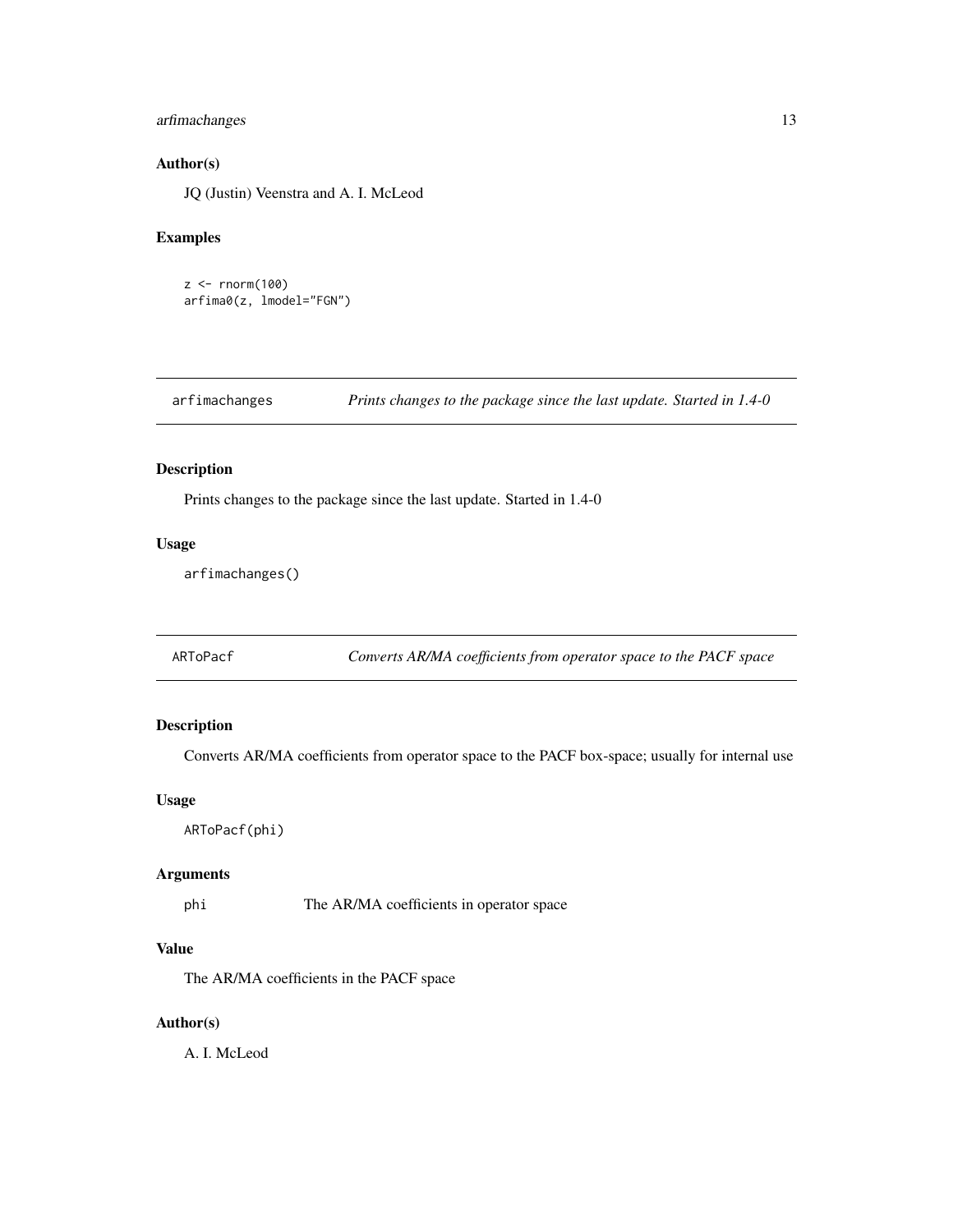# References

Barndorff-Nielsen O. E., Schou G. (1973). "On the parametrization of autoregressive models by partial autocorrelations." Journal of Multivariate Analysis, 3, 408-419

McLeod A. I., Zhang Y (2006). "Partial autocorrelation parameterization for subset autore- gression." Journal of Time Series Analysis, 27(4), 599-612

bestModes *Finds the best modes of an* arfima *fit.*

#### Description

Finds the best modes of an arfima fit with respect to log-likelihood.

#### Usage

```
bestModes(object, bestn)
```
# Arguments

| object | An object of class "arfima".                                        |
|--------|---------------------------------------------------------------------|
| bestn  | The top number of modes to keep with respect to the log-likelihood. |

# Details

This is the easiest way to remove modes with lower log-likelihoods.

#### Value

The bestn "best" modes.

#### Author(s)

JQ (Justin) Veenstra

#### See Also

[arfima](#page-5-1)

```
set.seed(8765)
sim \le - arfima.sim(1000, model = list(phi = 0.4, theta = 0.9, dfrac = 0.4))
fit \leq arfima(sim, order = c(1, 0, 1), back=TRUE)
fit
fit <- bestModes(fit, 2)
fit
```
<span id="page-13-0"></span>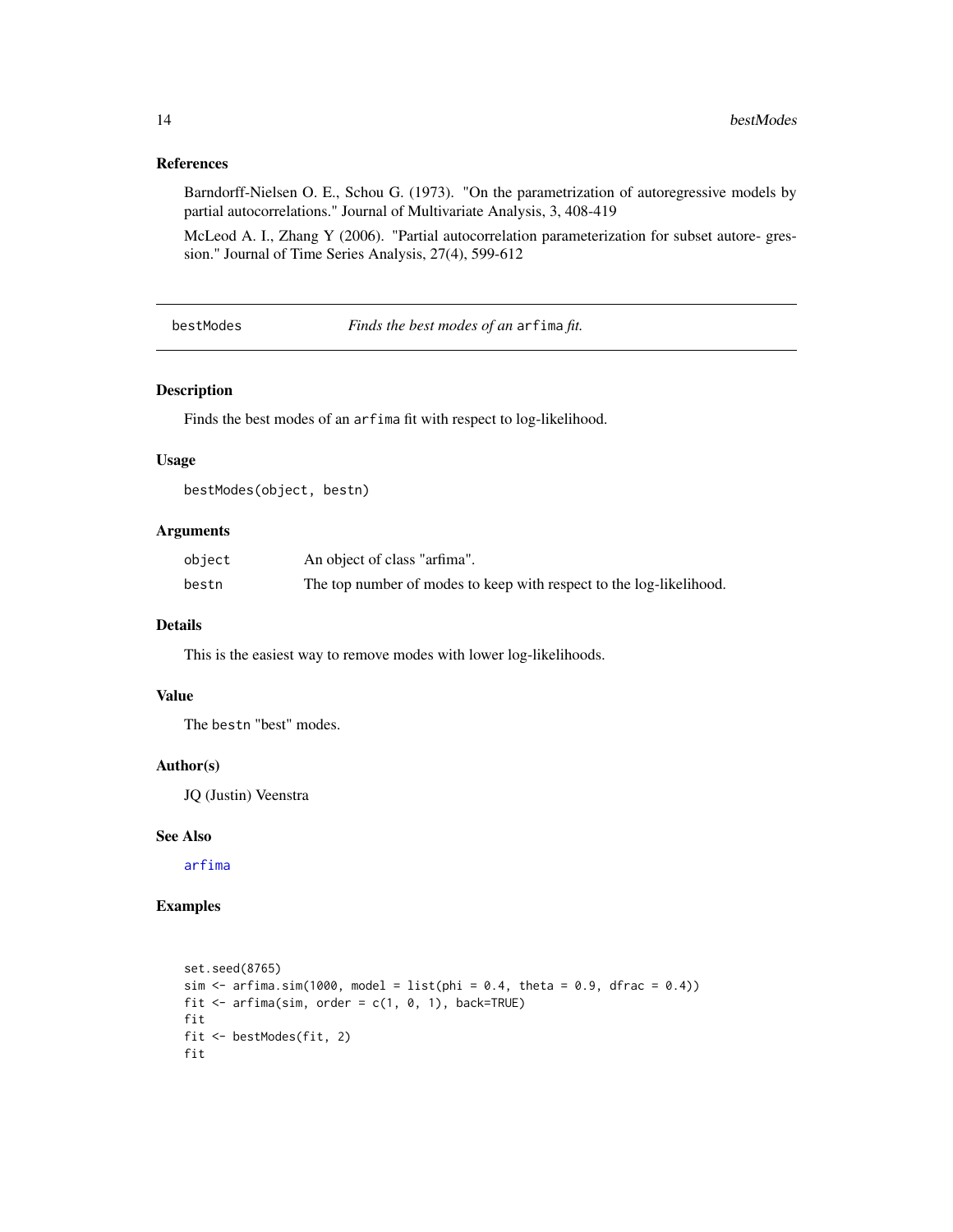# <span id="page-14-1"></span><span id="page-14-0"></span>coef.arfima *Extract Model Coefficients*

# Description

Extracts the coefficients from a arfima fit.

# Usage

```
## S3 method for class 'arfima'
coef(object, tpacf = FALSE, digits = max(4,
  getOption("digits") - 3), ...
```
# Arguments

| object  | A fitted arfima object.                                             |
|---------|---------------------------------------------------------------------|
| tpacf   | If TRUE, the (ARMA) coefficients are in the transformed PACF space. |
| digits  | The number of digits to print                                       |
| $\cdot$ | Other optional arguments. Currently not used.                       |

# Value

A matrix of coefficients. The rows are for the modes, and the columns are for the model variables.

## Author(s)

JQ (Justin) Veenstra

```
set.seed(8564)
sim \le - arfima.sim(1000, model = list(phi = c(0.2, 0.1), dfrac = 0.4, theta = 0.9))
fit \le arfima(sim, order = c(2, 0, 1), back=TRUE)
fit
coef(fit)
```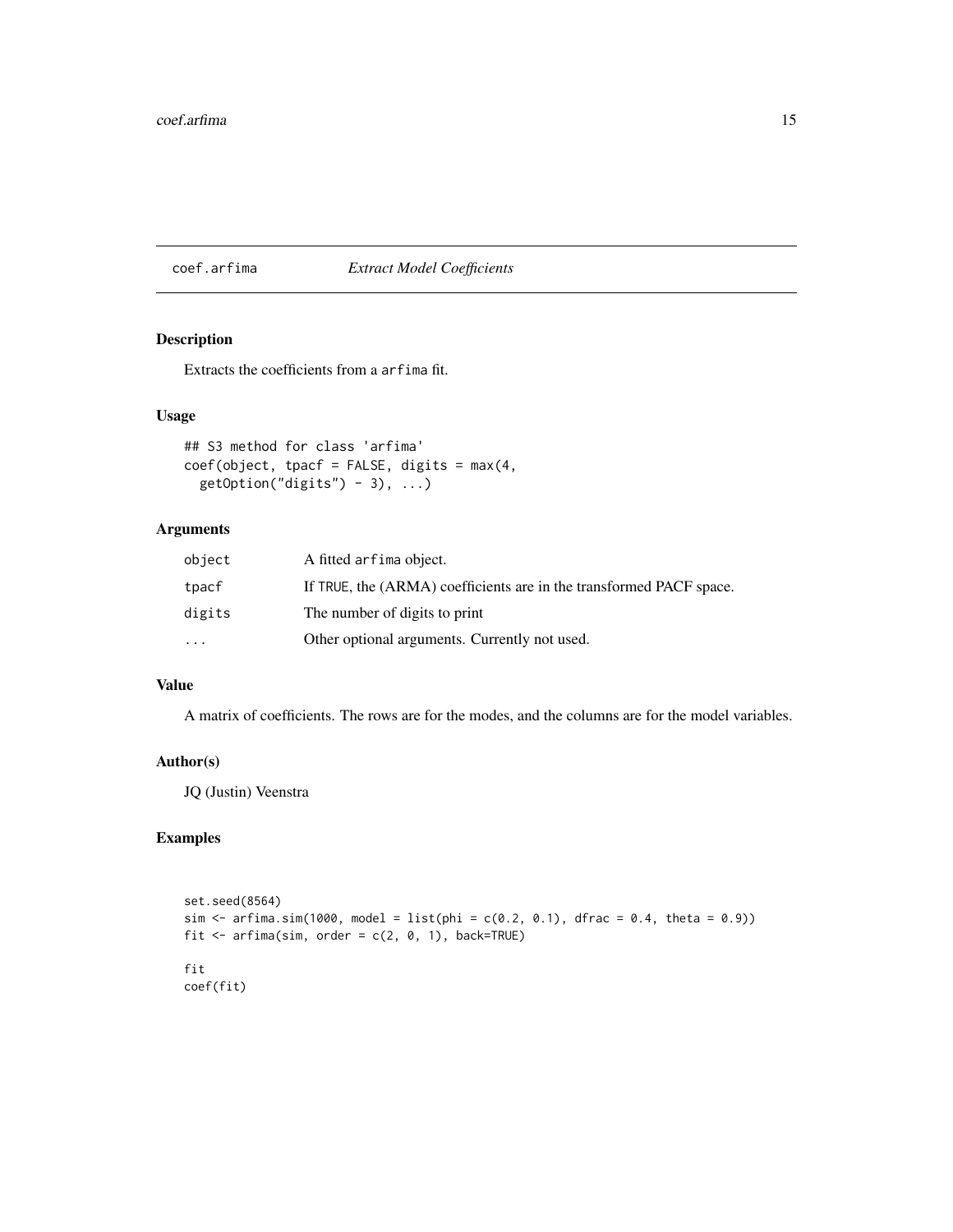<span id="page-15-1"></span><span id="page-15-0"></span>

# Description

The distance between modes of an arfima fit.

#### Usage

distance(ans,  $p = 2$ , digits = 4)

# Arguments

| ans    | An object of class "arfima".    |
|--------|---------------------------------|
| p      | The p in the p-norm to be used. |
| digits | The number of digits to print.  |

# Value

A list of two data frames: one with distances in operator space, the second with distances in the transformed (PACF) space.

# Author(s)

JQ (Justin) Veensta

# References

Veenstra, J.Q. Persistence and Antipersistence: Theory and Software (PhD Thesis)

```
set.seed(8564)
sim \le - arfima.sim(1000, model = list(phi = c(0.2, 0.1), dfrac = 0.4, theta = 0.9))
fit \le - arfima(sim, order = c(2, 0, 1), back=TRUE)
fit
distance(fit)
```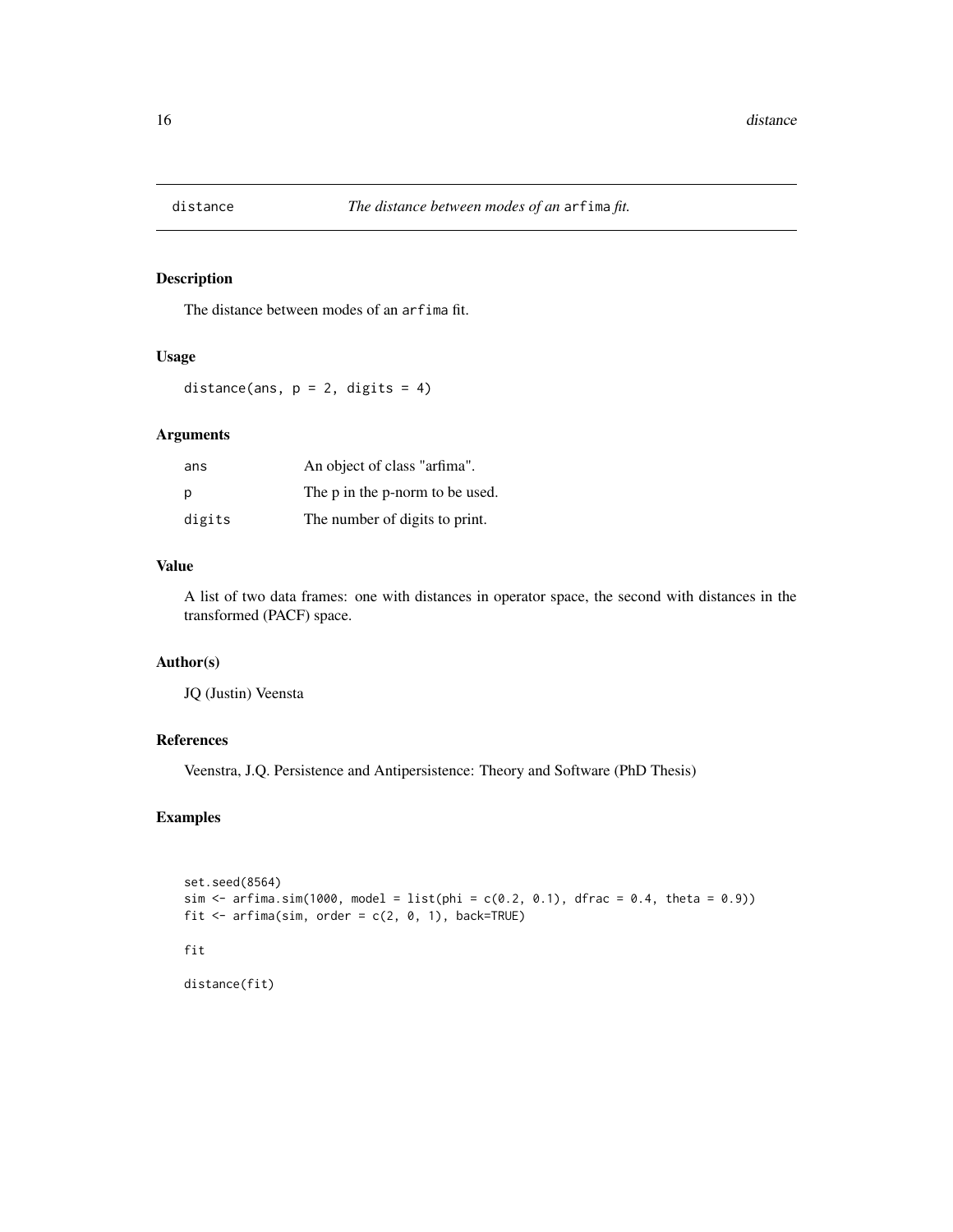<span id="page-16-1"></span><span id="page-16-0"></span>

# Description

Extract fitted values from an arfima object.

#### Usage

```
## S3 method for class 'arfima'
fitted(object, ...)
```
#### Arguments

| object   | A arfima object.                         |
|----------|------------------------------------------|
| $\cdots$ | Optional parameters. Currently not used. |

# Value

A list of vectors of fitted values, one for each mode.

# Author(s)

JQ (Justin) Veenstra

# References

Veenstra, J.Q. Persistence and Antipersistence: Theory and Software (PhD Thesis)

# See Also

[arfima](#page-5-1), [resid.arfima](#page-34-2)

# Examples

```
set.seed(8564)
sim \le - arfima.sim(1000, model = list(phi = c(0.2, 0.1), dfrac = 0.4, theta = 0.9))
fit \le arfima(sim, order = c(2, 0, 1), back=TRUE)
```
# fit

```
resid <- resid(fit)
par(mfrow = c(1, 3))fitted <- fitted(fit)
plot(fitted[[1]], resid[[1]])
plot(fitted[[2]], resid[[2]])
plot(fitted[[3]], resid[[3]])
```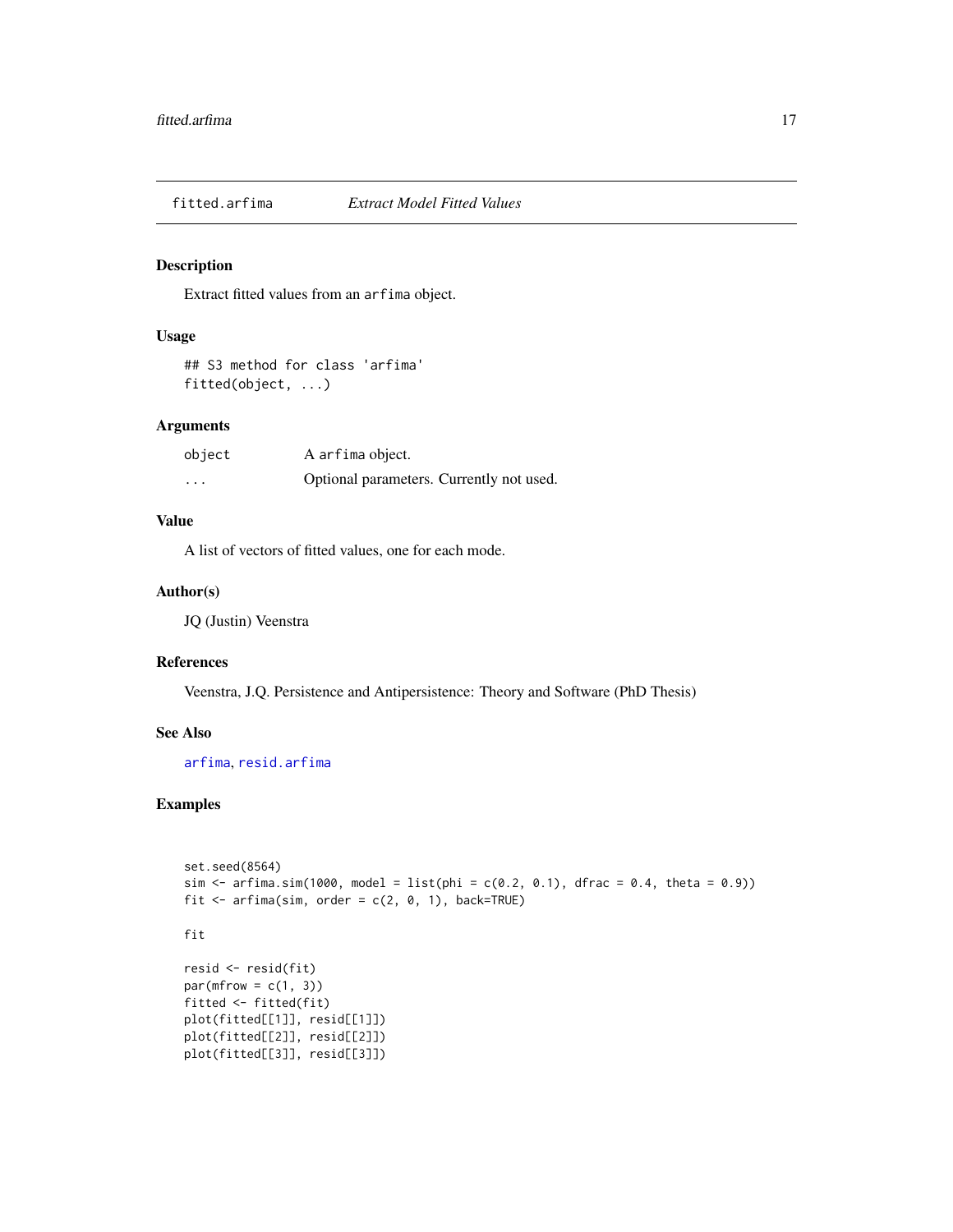<span id="page-17-0"></span> $par(mfrow = c(1, 1))$ 

# <span id="page-17-1"></span>iARFIMA *The Fisher information matrix of an ARFIMA process*

#### Description

Computes the approximate or (almost) exact Fisher information matrix of an ARFIMA process

#### Usage

```
iARFIMA(phi = numeric(0), theta = numeric(0), phiseas = numeric(0),
  thetaseas = numeric(0), period = 0, dfrac = TRUE, dfs = FALSE,
 exact = TRUE)
```
# Arguments

| phi       | The autoregressive parameters in vector form.                                                                                                                   |
|-----------|-----------------------------------------------------------------------------------------------------------------------------------------------------------------|
| theta     | The moving average parameters in vector form. See Details for differences from<br>arima.                                                                        |
| phiseas   | The seasonal autoregressive parameters in vector form.                                                                                                          |
| thetaseas | The seasonal moving average parameters in vector form. See Details for differ-<br>ences from arima.                                                             |
| period    | The periodicity of the seasonal components. Must be $\geq$ 2.                                                                                                   |
| dfrac     | TRUE if we include the fractional d parameter, FALSE otherwise                                                                                                  |
| dfs       | TRUE if we include the seasonal fractional d parameter, FALSE otherwise                                                                                         |
| exact     | If FALSE, calculate the approximate information matrix via psi-weights. Oth-<br>erwise the (almost) exact information matrix will be calculated. See "Details". |

#### Details

The matrices are calculated as outlined in Veenstra and McLeod (2012), which draws on many references. The psi-weights approximation has a fixed maximum lag for the weights as 2048 (to be changed to be adaptable.) The fractional difference(s) by AR/MA components have a fixed maximum lag of 256, also to be changed. Thus the exact matrix has some approximation to it. Also note that the approximate method takes much longer than the "exact" one.

The moving average parameters are in the Box-Jenkins convention: they are the negative of the parameters given by [arima](#page-0-0).

#### Value

The information matrix of the model.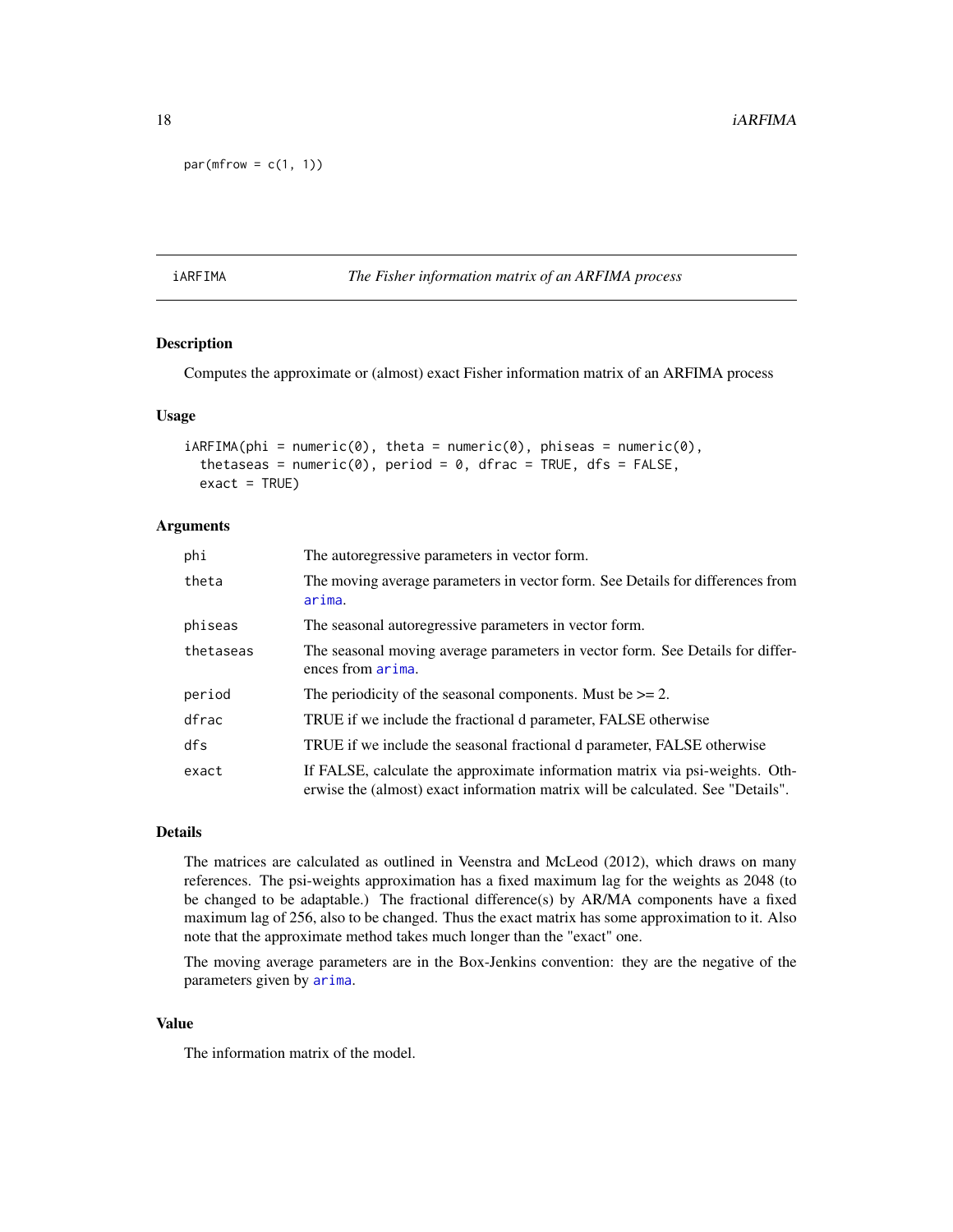#### <span id="page-18-0"></span>IdentInvertQ 19

#### Author(s)

JQ (Justin) Veenstra

#### References

Veenstra, J.Q. Persistence and Antipersistence: Theory and Software (PhD Thesis)

#### See Also

[IdentInvertQ](#page-18-1)

#### Examples

```
tick <- proc.time()
exactI <- iARFIMA(phi = c(.4, -.2), theta = c(.7), phiseas = c(.8, -.4),
d = TRUE, dfs = TRUE, period = 12)
proc.time() - tick
tick <- proc.time()
approxI \leq iARFIMA(phi = c(.4, -.2), theta = c(.7), phiseas = c(.8, -.4),
d = TRUE, dfs = TRUE, period = 12, exact = FALSE)
proc.time() - tick
exactI
max(abs(exactI - approxI))
```
<span id="page-18-1"></span>IdentInvertQ *Checks invertibility, stationarity, and identifiability of a given set of parameters*

#### Description

Computes whether a given long memory model is invertible, stationary, and identifiable.

#### Usage

```
IdentInvertQ(phi = numeric(0), theta = numeric(0),
 phiseas = numeric(0), thetaseas = numeric(0), dfrac = numeric(0),
 dfs = numeric(0), H = numeric(0), Hs = numeric(0),alpha = numeric(0), alpha = numeric(0), delta = numeric(0),period = 0, delay = FALSE, ident = TRUE)
```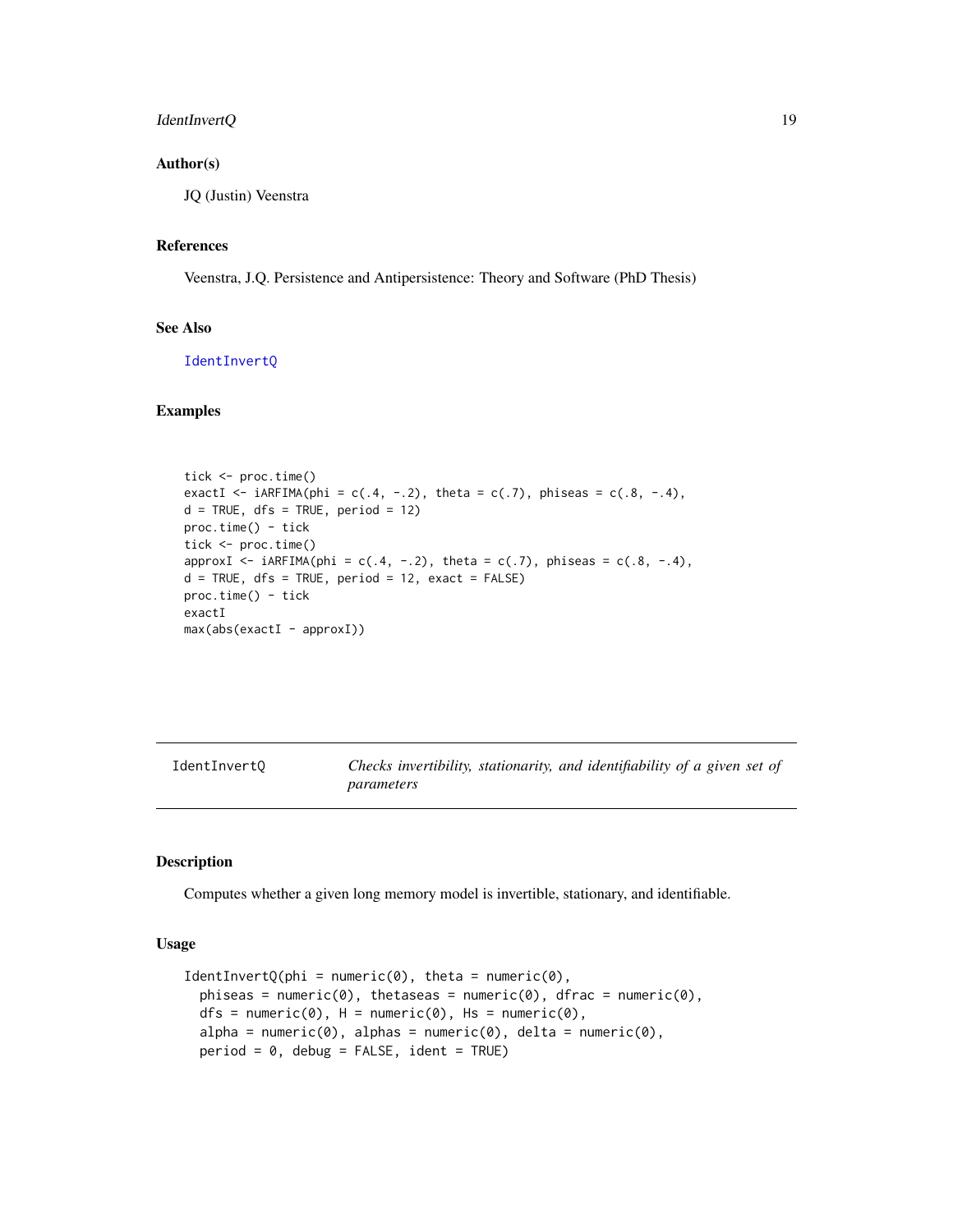# <span id="page-19-0"></span>Arguments

| phi       | The autoregressive parameters in vector form.                                                                                |
|-----------|------------------------------------------------------------------------------------------------------------------------------|
| theta     | The moving average parameters in vector form. See Details for differences from<br>arima.                                     |
| phiseas   | The seasonal autoregressive parameters in vector form.                                                                       |
| thetaseas | The seasonal moving average parameters in vector form. See Details for differ-<br>ences from arima.                          |
| dfrac     | The fractional differencing parameter.                                                                                       |
| dfs       | The seasonal fractional differencing parameter.                                                                              |
| Η         | The Hurst parameter for fractional Gaussian noise (FGN). Should not be mixed<br>with dfrac or alpha: see "Details".          |
| Hs        | The Hurst parameter for seasonal fractional Gaussian noise (FGN). Should not<br>be mixed with dfs or alphas: see "Details".  |
| alpha     | The decay parameter for power-law autocovariance (PLA) noise. Should not be<br>mixed with dfrac or H: see "Details".         |
| alphas    | The decay parameter for seasonal power-law autocovariance (PLA) noise. Should<br>not be mixed with dfs or Hs: see "Details". |
| delta     | The delta parameters for transfer functions.                                                                                 |
| period    | The periodicity of the seasonal components. Must be $\geq$ = 2.                                                              |
| debug     | When TRUE and model is not stationary/invertible or identifiable, prints some<br>helpful output.                             |
| ident     | Whether to test for identifiability.                                                                                         |
|           |                                                                                                                              |

#### Details

This function tests for identifiability via the information matrix of the ARFIMA process. Whether the process is stationary or invertible amounts to checking whether all the variables fall in correct ranges.

The moving average parameters are in the Box-Jenkins convention: they are the negative of the parameters given by [arima](#page-0-0).

If dfrac/H/alpha are mixed and/or dfs/Hs/alphas are mixed, an error will not be thrown, even though only one of these can drive the process at either level. Note also that the FGN or PLA have no impact on the identifiability of the model, as information matrices containing these parameters currently do not have known closed form. These two parameters must be within their correct ranges  $(0 < H < 1$  for FGN and  $0 < a$ lpha  $< 3$  for PLA.)

# Value

TRUE if the model is stationary, invertible and identifiable. FALSE otherwise.

# Author(s)

Justin Veenstra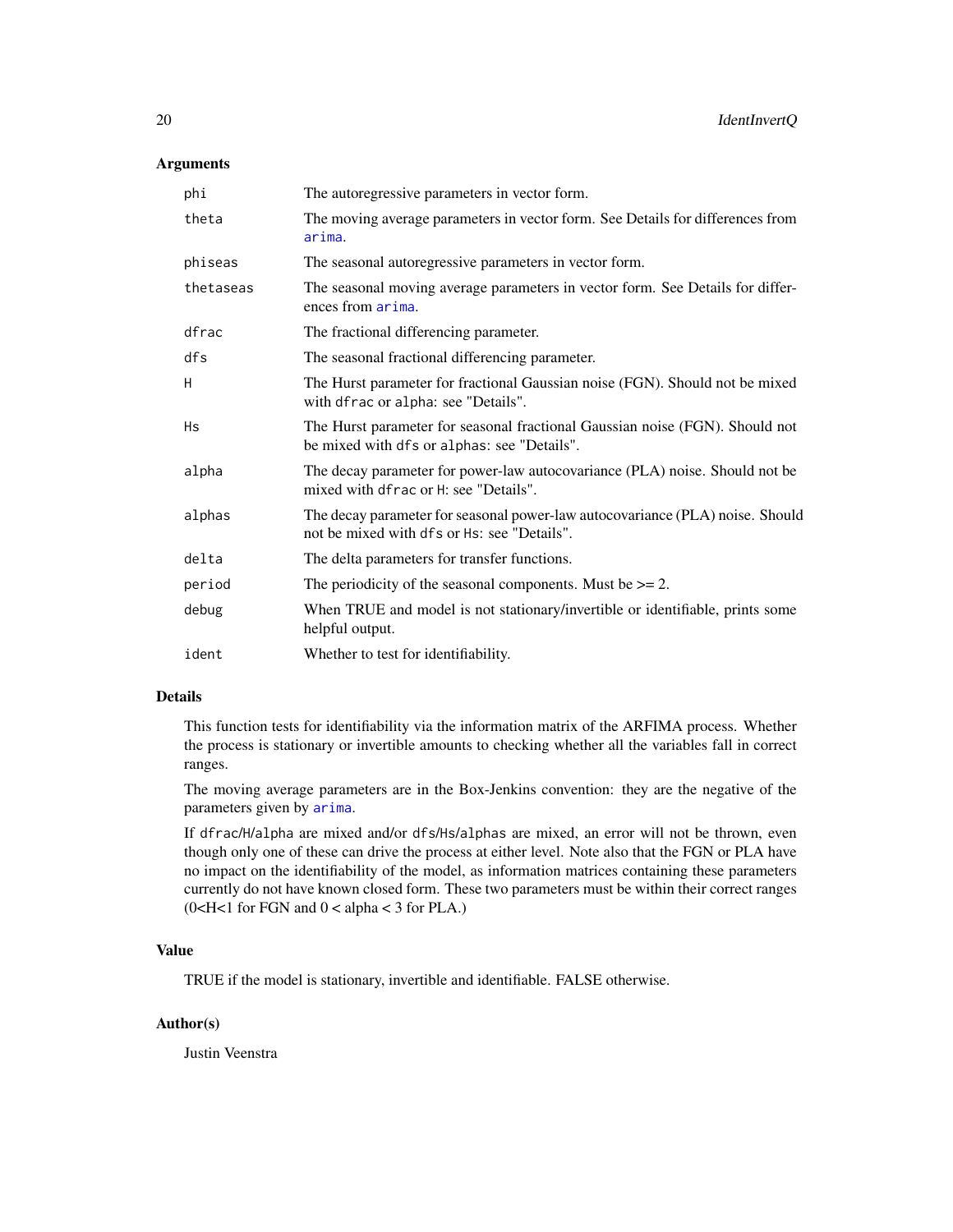#### <span id="page-20-0"></span> $IARFIMA$  21

# References

McLeod, A.I. (1999) Necessary and sufficient condition for nonsingular Fisher information matrix in ARMA and fractional ARMA models The American Statistician 53, 71-72.

Veenstra, J. and McLeod, A. I. (2012, Submitted) Improved Algorithms for Fitting Long Memory Models: With R Package

# See Also

[iARFIMA](#page-17-1)

#### Examples

IdentInvertQ(phi =  $0.3$ , theta =  $0.3$ )  $IdentInvertQ(phi = 1.2)$ 

<span id="page-20-1"></span>lARFIMA *Exact log-likelihood of a long memory model*

# Description

Computes the exact log-likelihood of a long memory model with respect to a given time series.

#### Usage

```
lARTMA(z, phi = numeric(0), theta = numeric(0), dfrac = numeric(0),phiseas = numeric(0), thetaseas = numeric(0), dfs = numeric(0),
 H = numeric(0), Hs = numeric(0), alpha = numeric(0),alphas = numeric(0), period = 0, useC = 3)
```
#### Arguments

| z         | A vector or (univariate) time series object, assumed to be (weakly) stationary.                                     |
|-----------|---------------------------------------------------------------------------------------------------------------------|
| phi       | The autoregressive parameters in vector form.                                                                       |
| theta     | The moving average parameters in vector form. See Details for differences from<br>arima.                            |
| dfrac     | The fractional differencing parameter.                                                                              |
| phiseas   | The seasonal autoregressive parameters in vector form.                                                              |
| thetaseas | The seasonal moving average parameters in vector form. See Details for differ-<br>ences from arima.                 |
| dfs       | The seasonal fractional differencing parameter.                                                                     |
| H         | The Hurst parameter for fractional Gaussian noise (FGN). Should not be mixed<br>with dfrac or alpha: see "Details". |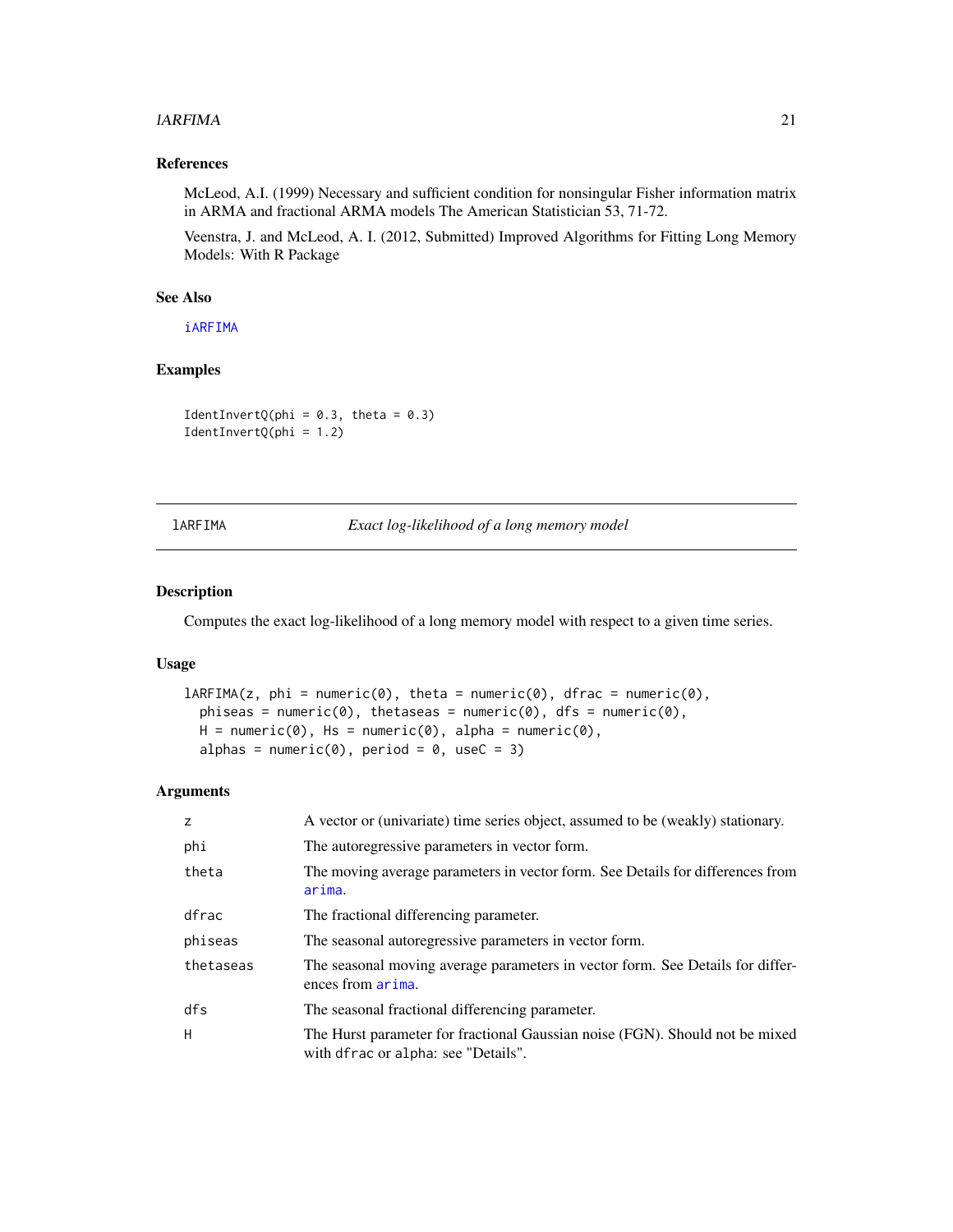<span id="page-21-0"></span>

| Hs.    | The Hurst parameter for seasonal fractional Gaussian noise (FGN). Should not<br>be mixed with dfs or alphas: see "Details".  |
|--------|------------------------------------------------------------------------------------------------------------------------------|
| alpha  | The decay parameter for power-law autocovariance (PLA) noise. Should not be<br>mixed with dfrac or H: see "Details".         |
| alphas | The decay parameter for seasonal power-law autocovariance (PLA) noise. Should<br>not be mixed with dfs or Hs: see "Details". |
| period | The periodicity of the seasonal components. Must be $\geq$ 2.                                                                |
| useC   | How much interfaced C code to use: an integer between 0 and 3. The value 3 is<br>strongly recommended. See "Details".        |

#### Details

The log-likelihood is computed for the given series z and the parameters. If two or more of dfrac, H or alpha are present and/or two or more of dfs, Hs or alphas are present, an error will be thrown, as otherwise there is redundancy in the model. Note that non-seasonal and seasonal components can be of different types: for example, there can be seasonal FGN with FDWN at the non-seasonal level.

The moving average parameters are in the Box-Jenkins convention: they are the negative of the parameters given by [arima](#page-0-0).

For the useC parameter, a "0" means no C is used; a "1" means C is only used to compute the log-likelihood, but not the theoretical autocovariance function (tacvf); a "2" means that C is used to compute the tacvf and not the log-likelihood; and a "3" means C is used to compute everything.

Note that the time series is assumed to be stationary: this function does not do any differencing.

#### Value

The exact log-likelihood of the model given with respect to z, up to an additive constant.

#### Author(s)

Justin Veenstra

#### References

Box, G. E. P., Jenkins, G. M., and Reinsel, G. C. (2008) Time Series Analysis: Forecasting and Control. 4th Edition. John Wiley and Sons, Inc., New Jersey.

Veenstra, J.Q. Persistence and Antipersistence: Theory and Software (PhD Thesis)

#### See Also

[arfima](#page-5-1) [lARFIMAwTF](#page-22-1) [tacvfARFIMA](#page-41-1)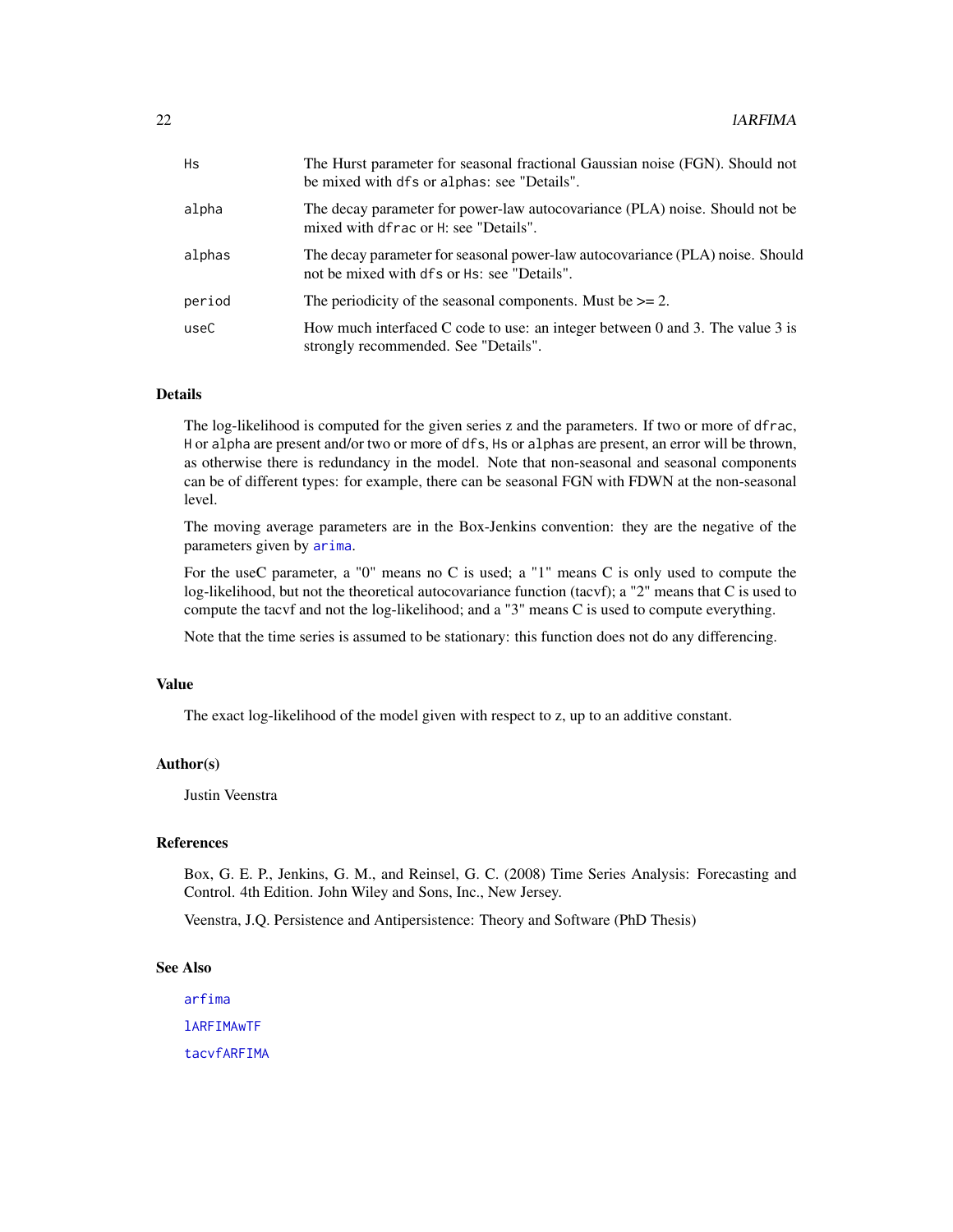# <span id="page-22-0"></span>lARFIMAwTF 23

# Examples

```
set.seed(3452)
sim < arfima.sim(1000, model = list(phi = c(0.3, -0.1)))lARTIMA(sim, phi = c(0.3, -0.1))
```
<span id="page-22-1"></span>

| lARFIMAwTF | Exact log-likelihood of a long memory model with a transfer function  |  |  |  |  |
|------------|-----------------------------------------------------------------------|--|--|--|--|
|            | model and series included Computes the exact log-likelihood of a long |  |  |  |  |
|            | memory model with respect to a given time series as well as a trans-  |  |  |  |  |
|            | fer fucntion model and series. This function is not meant to be used  |  |  |  |  |
|            | <i>directly.</i>                                                      |  |  |  |  |

# Description

Once again, this function should not be used externally.

#### Usage

```
lARTIMAWTF(z, phi = numeric(0), theta = numeric(0),dfrac = numeric(0), phiseas = numeric(0), thetaseas = numeric(0),
 dfs = numeric(0), H = numeric(0), Hs = numeric(0),alpha = numeric(0), alphas = numeric(0), xr = numeric(0),
  r = numeric(\emptyset), s = numeric(\emptyset), b = numeric(\emptyset),
  delta = numeric(0), omega = numeric(0), period = 0, useC = 3,
 meanval = 0)
```
# Arguments

| z         | A vector or (univariate) time series object, assumed to be (weakly) stationary.                                             |
|-----------|-----------------------------------------------------------------------------------------------------------------------------|
| phi       | The autoregressive parameters in vector form.                                                                               |
| theta     | The moving average parameters in vector form. See Details for differences from<br>arima.                                    |
| dfrac     | The fractional differencing parameter.                                                                                      |
| phiseas   | The seasonal autoregressive parameters in vector form.                                                                      |
| thetaseas | The seasonal moving average parameters in vector form. See Details for differ-<br>ences from arima.                         |
| dfs       | The seasonal fractional differencing parameter.                                                                             |
| H         | The Hurst parameter for fractional Gaussian noise (FGN). Should not be mixed<br>with dfrac or alpha: see "Details".         |
| Hs        | The Hurst parameter for seasonal fractional Gaussian noise (FGN). Should not<br>be mixed with dfs or alphas: see "Details". |
| alpha     | The decay parameter for power-law autocovariance (PLA) noise. Should not be<br>mixed with dfrac or H: see "Details".        |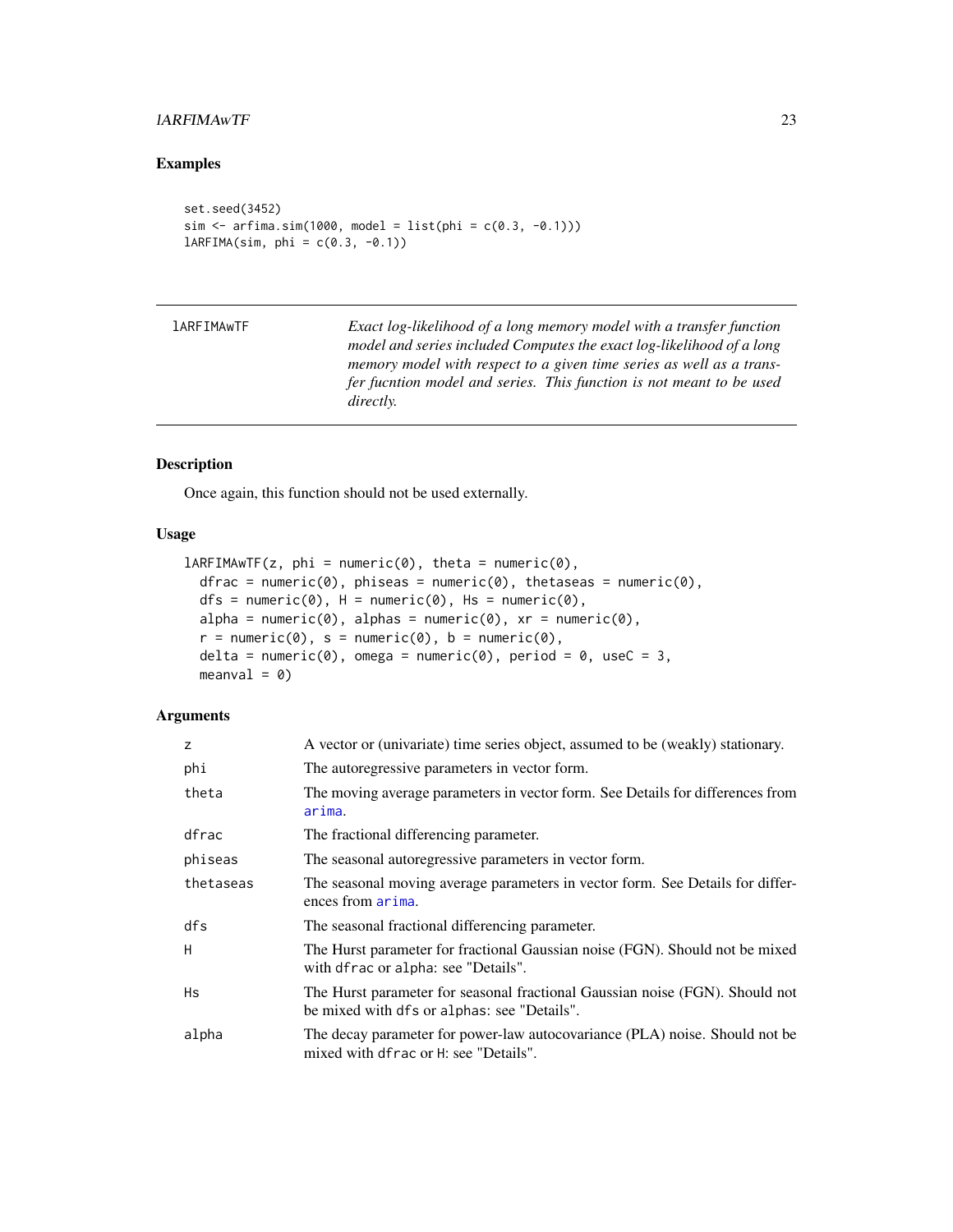<span id="page-23-0"></span>

| alphas  | The decay parameter for seasonal power-law autocovariance (PLA) noise. Should<br>not be mixed with dfs or Hs: see "Details".                                                                                |
|---------|-------------------------------------------------------------------------------------------------------------------------------------------------------------------------------------------------------------|
| xr      | The regressors in vector form                                                                                                                                                                               |
| r       | The order of the delta $(s)$                                                                                                                                                                                |
| S       | The order of the omegas $(s)$                                                                                                                                                                               |
| b       | The backshifting to be done                                                                                                                                                                                 |
| delta   | Transfer function parameters as in Box, Jenkins, and Reinsel. Corresponds to<br>the "autoregressive" part of the dynamic regression.                                                                        |
| omega   | Transfer function parameters as in Box, Jenkins, and Reinsel. Corresponds to<br>the "moving average" part of the dynamic regression: note that omega_0 is not<br>restricted to 1. See "Details" for issues. |
| period  | The periodicity of the seasonal components. Must be $\geq$ 2.                                                                                                                                               |
| useC    | How much interfaced C code to use: an integer between 0 and 3. The value 3 is<br>strongly recommended. See "Details".                                                                                       |
| meanval | If the mean is to be estimated dynamically, the mean.                                                                                                                                                       |
|         |                                                                                                                                                                                                             |

# Value

A log-likelihood value

# Author(s)

Justin Veenstra

### References

Veenstra, J.Q. Persistence and Antipersistence: Theory and Software (PhD Thesis)

<span id="page-23-1"></span>logLik.arfima *Extract Log-Likelihood Values*

# Description

Extracts log-likelihood values from a arfima fit.

# Usage

## S3 method for class 'arfima' logLik(object, ...)

# Arguments

| object   | A fitted arfima object                 |
|----------|----------------------------------------|
| $\cdots$ | Optional arguments not currently used. |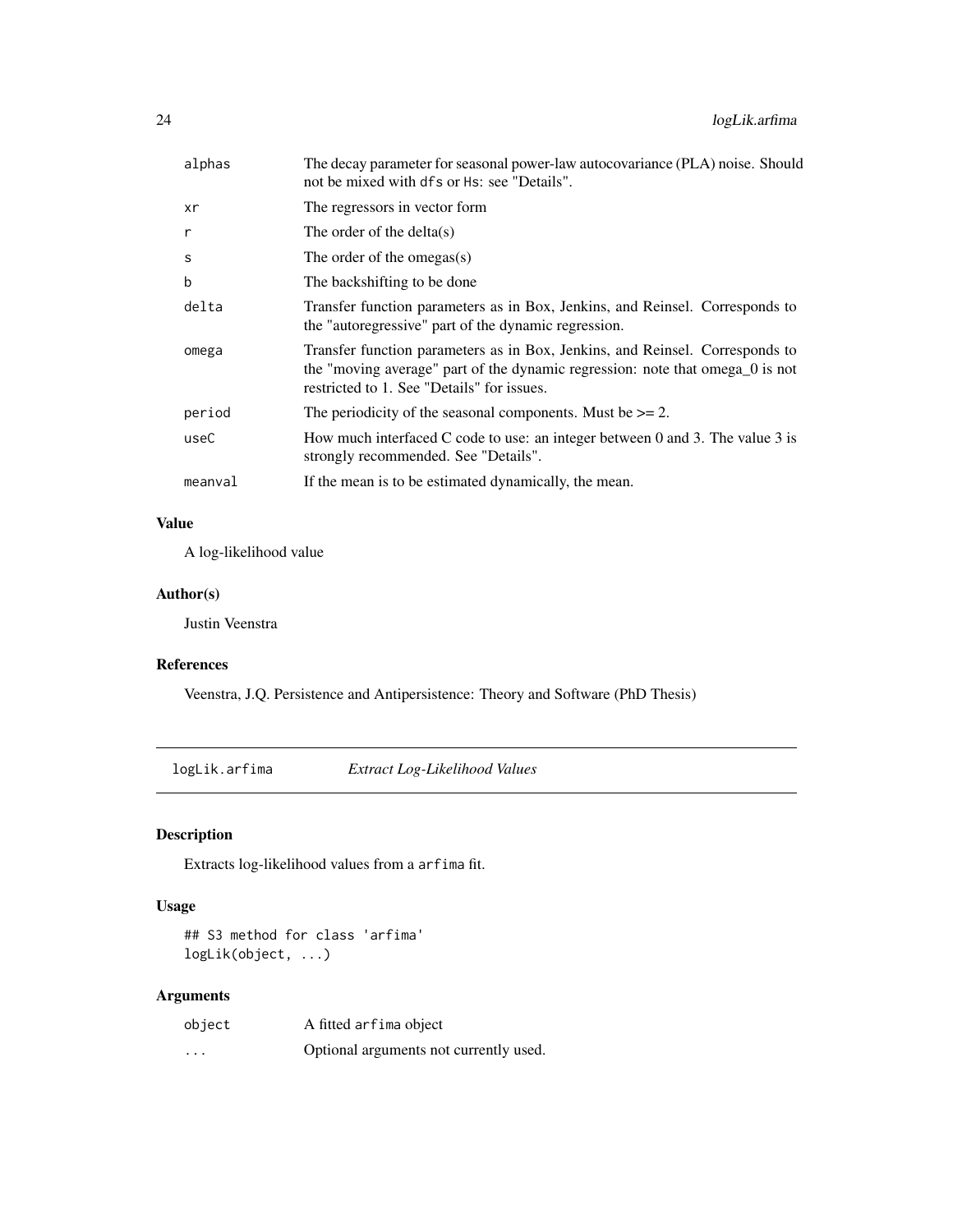#### <span id="page-24-0"></span> $PacfToAR$  25

# Details

Uses the function DLLoglikelihood from the package [ltsa](#page-0-0). The log-likelihoods returned are exact up to an additive constant.

#### Value

A vector of log-likelihoods, one for each mode, is returned, along with the degrees of freedom.

#### Author(s)

JQ (Justin) Veenstra

#### References

Veenstra, J.Q. Persistence and Antipersistence: Theory and Software (PhD Thesis)

#### See Also

[AIC.arfima](#page-4-1)

| PacfToAR |  | Converts AR/MA coefficients from the PACF space to operator space |
|----------|--|-------------------------------------------------------------------|
|----------|--|-------------------------------------------------------------------|

#### Description

Converts AR/MA coefficients from PACF box-space to operator space; usually for internal use

#### Usage

PacfToAR(pi)

#### Arguments

pi The AR/MA coefficients in PACF box-space

#### Value

The AR/MA coefficients in operator space.

#### Author(s)

A. I. McLeod

# References

Barndorff-Nielsen O. E., Schou G. (1973). "On the parametrization of autoregressive models by partial autocorrelations." Journal of Multivariate Analysis, 3, 408-419

McLeod A. I. , Zhang Y (2006). "Partial autocorrelation parameterization for subset autore- gression." Journal of Time Series Analysis, 27(4), 599-612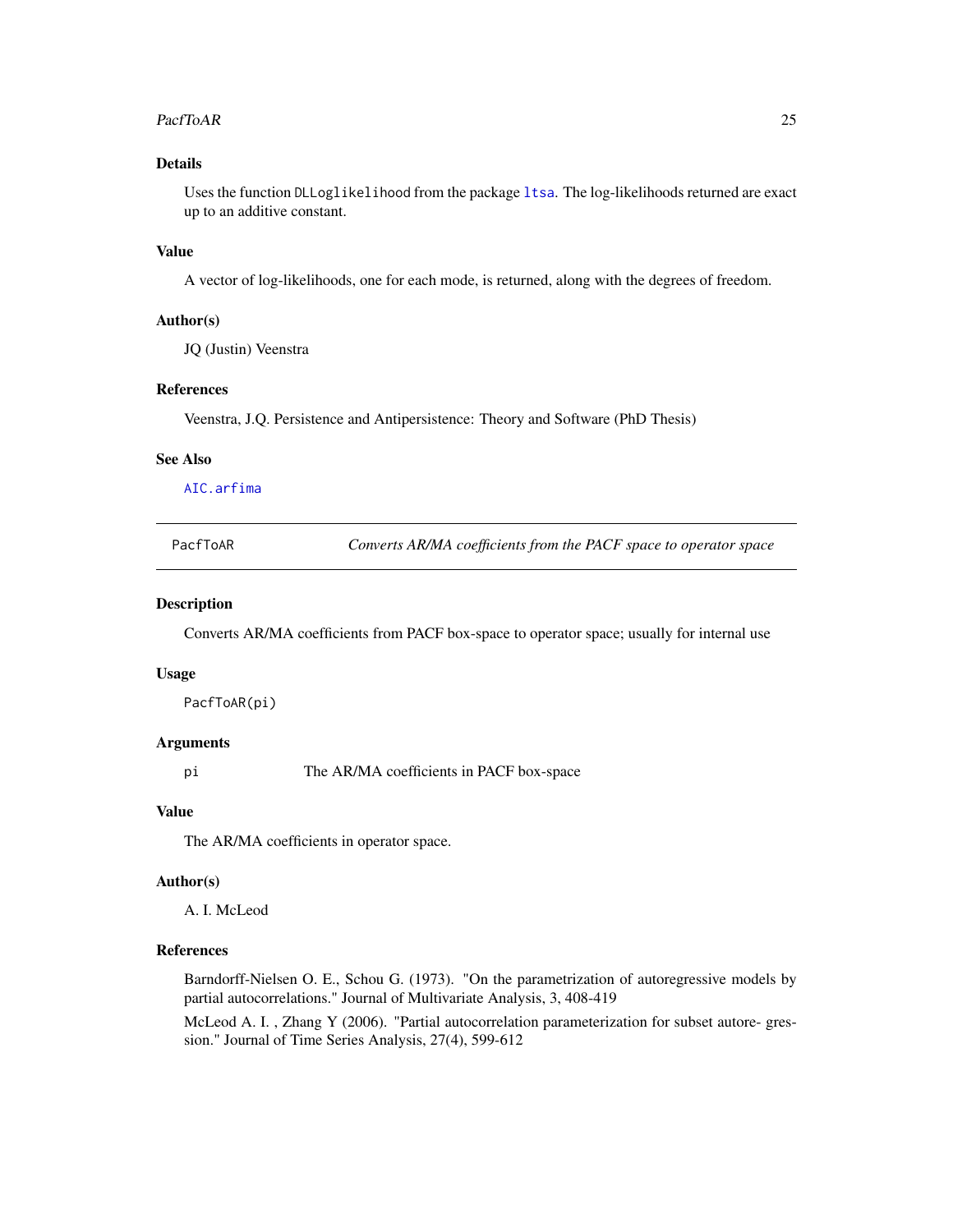<span id="page-25-1"></span><span id="page-25-0"></span>plot.predarfima *Plots the original time series, the predictions, and the prediction intervals for a* predarfima *object.*

# Description

This function takes a predarfima object generated by predict.arfima and plots all of the information contained in it. The colour code is as follows:

# Usage

|  |  |  |  | ## S3 method for class 'predarfima' |                                                |  |
|--|--|--|--|-------------------------------------|------------------------------------------------|--|
|  |  |  |  |                                     | plot(x, xlab = NULL, ylab = NULL, main = NULL, |  |
|  |  |  |  |                                     | $vlim = NULL$ , numback = 5, xlim = NULL, )    |  |

# Arguments

| $\times$  | A predarfima object                                                                                  |
|-----------|------------------------------------------------------------------------------------------------------|
| xlab      | Optional                                                                                             |
| ylab      | Optional                                                                                             |
| main      | Optional                                                                                             |
| ylim      | Optional                                                                                             |
| numback   | The number of last values of the original series to plot defined by the user. The<br>default is five |
| xlim      | Optional                                                                                             |
| $\ddotsc$ | Currently not used                                                                                   |

# Details

grey: exact prediction red: exact prediction intervals (PIs) orange: limiting PIs See [predict.arfima](#page-27-1).

#### Value

None. Generates a plot

# Author(s)

JQ (Justin) Veenstra

#### References

Veenstra, J.Q. Persistence and Antipersistence: Theory and Software (PhD Thesis)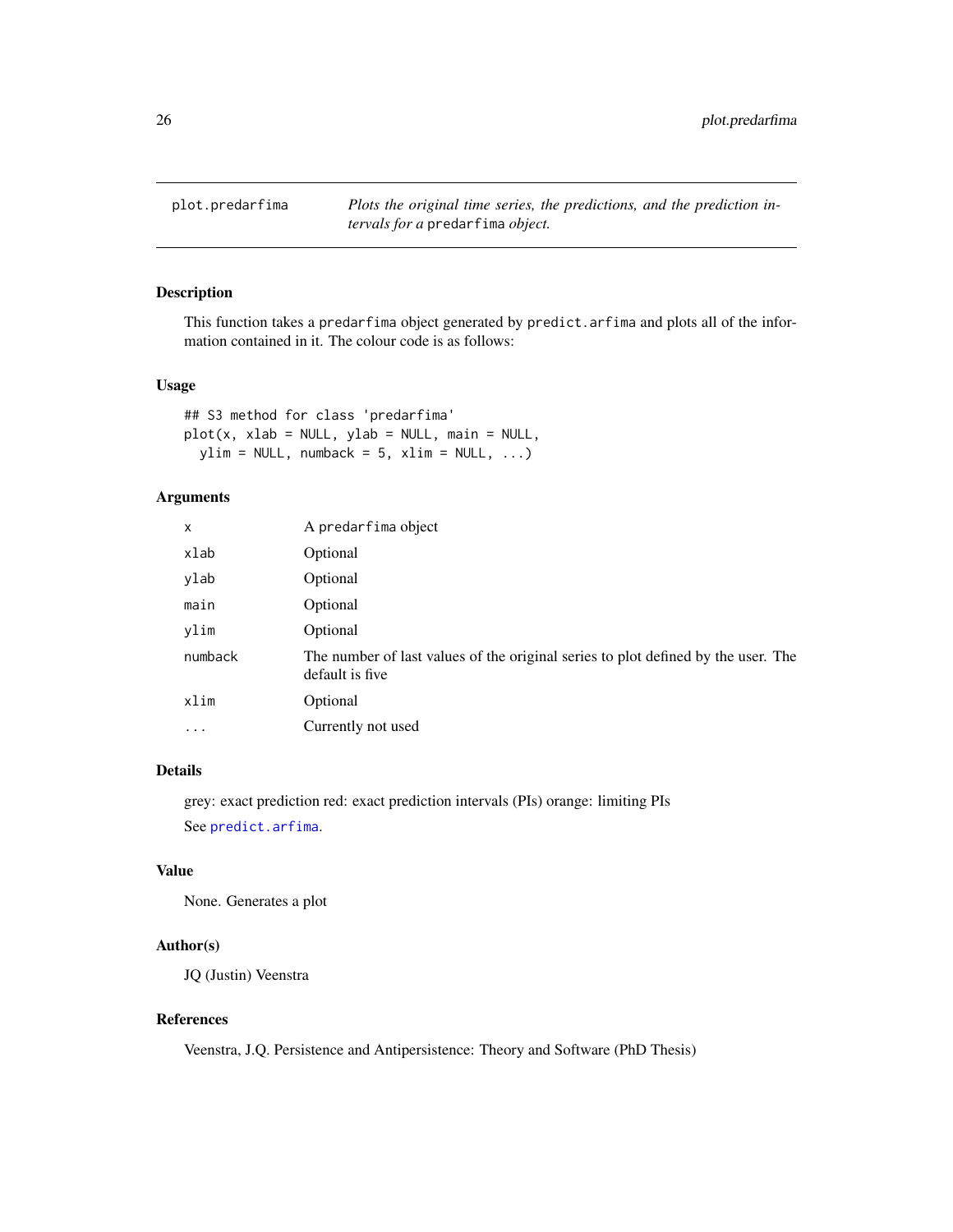#### <span id="page-26-0"></span>plot.tacvf 27

# See Also

[predict.arfima](#page-27-1), [print.predarfima](#page-30-1)

#### Examples

```
set.seed(82365)
sim \le arfima.sim(1000, model = list(dfrac = 0.4, theta=0.9, dint = 1))
fit \le - arfima(sim, order = c(0, 1, 1), back=TRUE)
fit
pred \leq predict(fit, n.ahead = 5)
pred
plot(pred)
#Let's look at more context
plot(pred, numback = 50)
```
<span id="page-26-1"></span>plot.tacvf *Plots the output from a call to* tacvf

#### Description

Plots the theoretical autocovariance functions of the modes for a fitted arfima object

# Usage

## S3 method for class 'tacvf'  $plot(x, type = "o", pch = 20, xlab = NULL,$ ylab = NULL, main = NULL, xlim = NULL, ylim = NULL,  $tacr = FALSE, maxlag = NULL, lag0 = !tacr, ...$ 

#### Arguments

| $\mathsf{x}$ | A tacyf object from a call to said function             |
|--------------|---------------------------------------------------------|
| type         | See plot. The default is recommended for short maxlag   |
| pch          | See plot                                                |
| xlab         | See plot                                                |
| ylab         | See plot                                                |
| main         | See plot                                                |
| xlim         | See plot                                                |
| ylim         | See plot                                                |
| tacf         | If TRUE, plots the theoretical autocorellations instead |
| maxlag       | The maximum lag for the plot                            |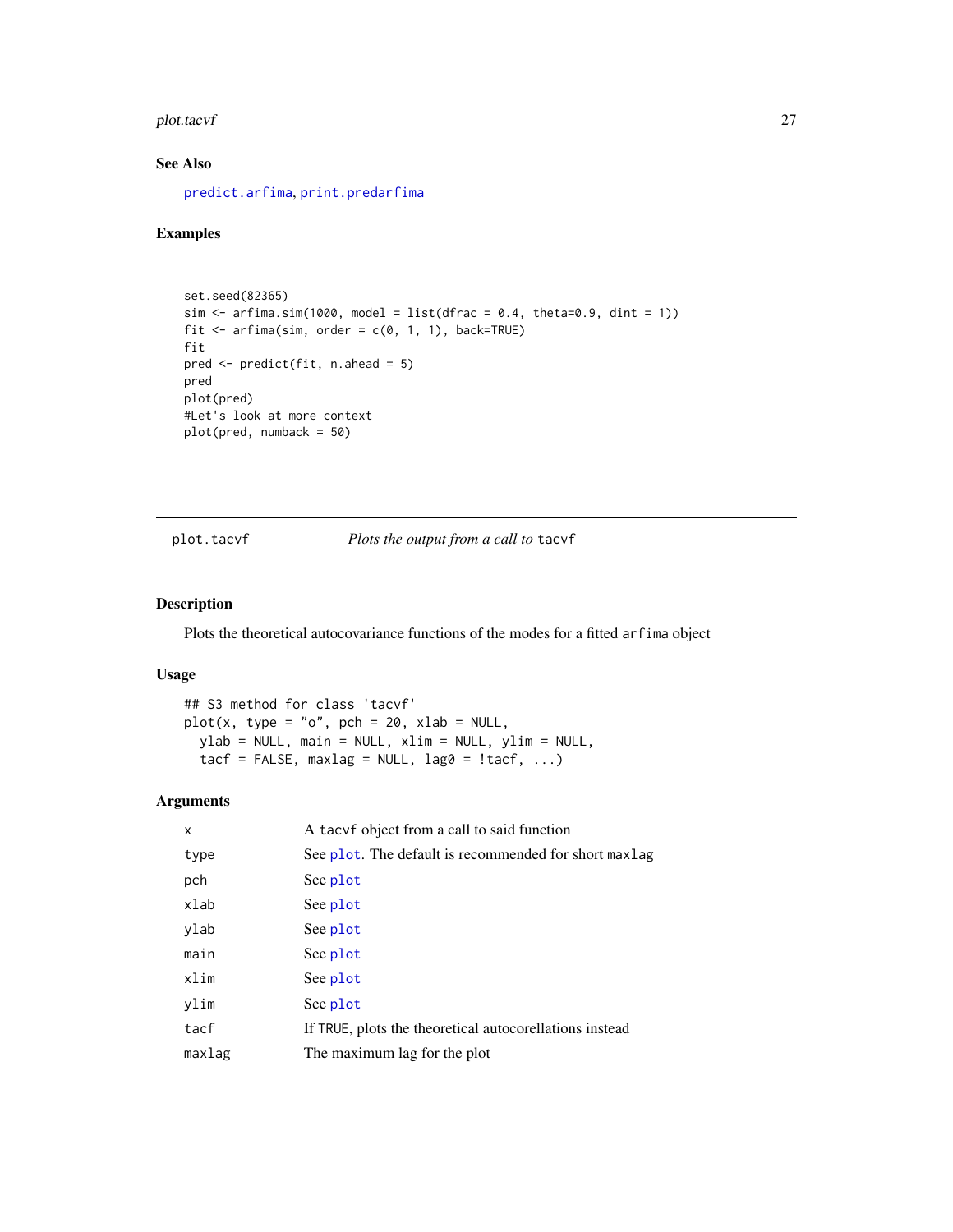<span id="page-27-0"></span>

| lag0                    | Whether or not to plot lag 0 of the tacyfs/tacfs. Default ! tacf. Used by<br>tacfplot. |  |
|-------------------------|----------------------------------------------------------------------------------------|--|
| $\cdot$ $\cdot$ $\cdot$ | Currently not used                                                                     |  |

# Details

Only plots up to nine tacvfs. It is highly recommended that the arfima object be weeded before calling tacvf

#### Value

None. There is a plot as output.

#### Author(s)

JQ (Justin) Veenstra

#### References

Veenstra, J.Q. Persistence and Antipersistence: Theory and Software (PhD Thesis)

#### See Also

[tacvf](#page-40-1)

# Examples

```
set.seed(1234)
sim \le arfima.sim(1000, model = list(theta = 0.99, dfrac = 0.49))
fit \leq arfima(sim, order = c(0, 0, 1))
plot(tacvf(fit))
plot(tacvf(fit), tacf = TRUE)
```
<span id="page-27-1"></span>predict.arfima *Predicts from a fitted object.*

# Description

Performs prediction of a fitted arfima object. Includes prediction for each mode and exact and limiting prediction error standard deviations. NOTE: the standard errors in beta are currently not taken into account in the prediction intervals shown. This will be updated as soon as possible.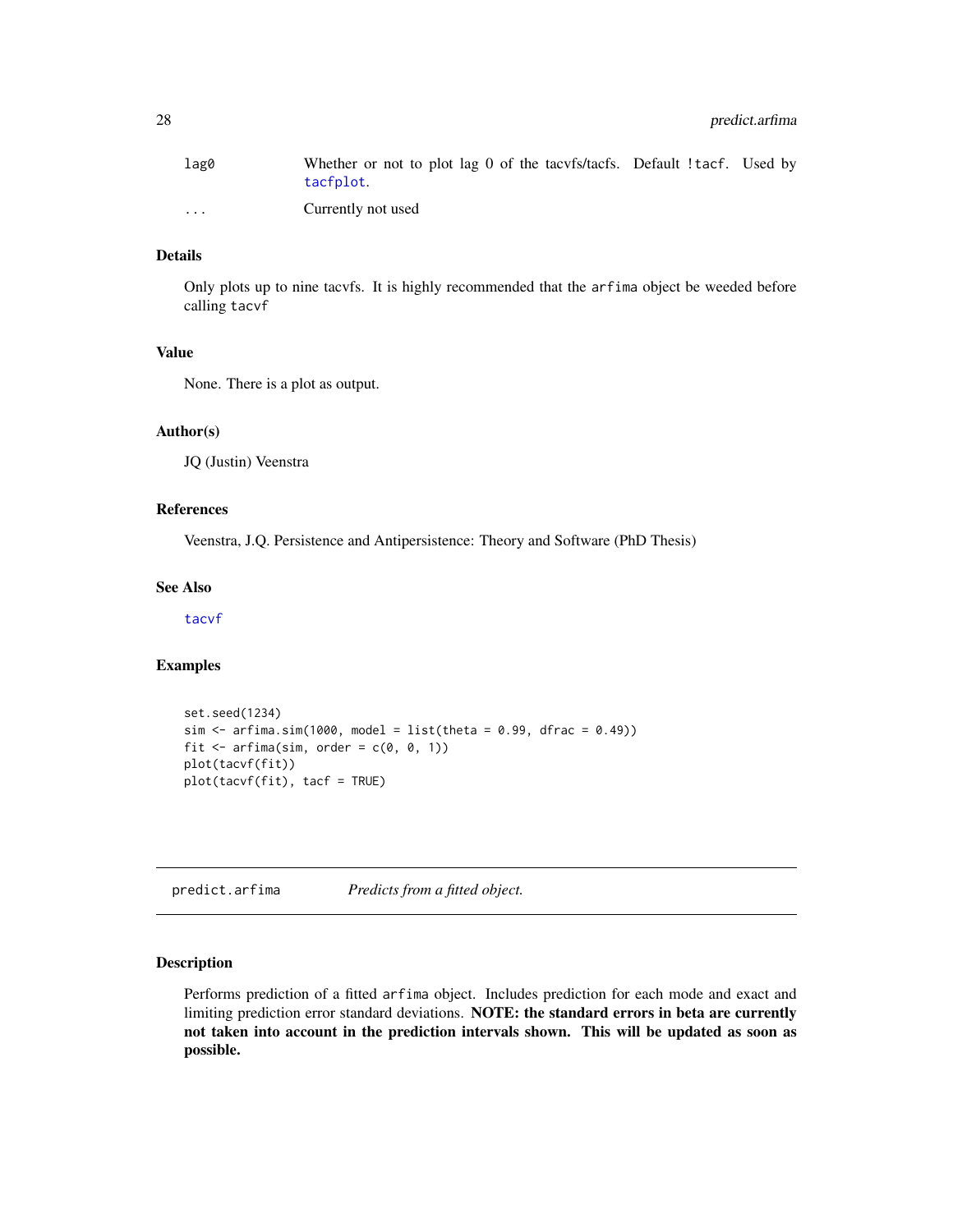# <span id="page-28-0"></span>predict.arfima 29

# Usage

```
## S3 method for class 'arfima'
predict(object, n.ahead = 1, prop.use = "default",
 newxreg = NULL, predict = 0.95, exact = c("default", T, F),setmuhat0 = FALSE, cpus = 1, trend = NULL, n.use = NULL,
 xreg = NULL, ...
```
# Arguments

| object    | A fitted arfima object                                                                                                                                                                                                                                                                                                                                                                                                                                                                         |
|-----------|------------------------------------------------------------------------------------------------------------------------------------------------------------------------------------------------------------------------------------------------------------------------------------------------------------------------------------------------------------------------------------------------------------------------------------------------------------------------------------------------|
| n.ahead   | The number of steps ahead to predict                                                                                                                                                                                                                                                                                                                                                                                                                                                           |
| prop.use  | The proportion (between 0 and 1) or percentage (between $>1$ and 100) of data<br>points to use for prediction. Defaults to the string "default", which sets the<br>number of data points n.use to the minimum of the series length and 1000.<br>Overriden by n.use.                                                                                                                                                                                                                            |
| newxreg   | If a regression fit, the new regressors                                                                                                                                                                                                                                                                                                                                                                                                                                                        |
| predint   | The percentile to use for prediction intervals assuming normal deviations.                                                                                                                                                                                                                                                                                                                                                                                                                     |
| exact     | Controls whether exact (based on the theoretical autocovariance matrix) pre-<br>diction variances are calculated (which is recommended), as well as whether the<br>exact prediction formula is used when the process is differenced (which can take<br>a fair amount of time if the length of the series used to predict is large). Defaults<br>to the string "default", which is TRUE for the first and FALSE for the second. A<br>Boolean value (TRUE or FALSE) will set both to this value. |
| setmuhat0 | Experimental. Sets muhat equal to zero                                                                                                                                                                                                                                                                                                                                                                                                                                                         |
| cpus      | The number of CPUs to use for prediction. Currently not implemented                                                                                                                                                                                                                                                                                                                                                                                                                            |
| trend     | An optional vector the length of n. ahead or longer to add to the predictions                                                                                                                                                                                                                                                                                                                                                                                                                  |
| n.use     | Directly set the number mentioned in prop.use.                                                                                                                                                                                                                                                                                                                                                                                                                                                 |
| xreg      | Alias for new xreg                                                                                                                                                                                                                                                                                                                                                                                                                                                                             |
| $\ddots$  | Optional arguments. Currently not used                                                                                                                                                                                                                                                                                                                                                                                                                                                         |

# Value

A list of lists, ceiling(prop.use \* n)one for each mode with relavent details about the prediction

#### Author(s)

JQ (Justin) Veenstra

# References

Veenstra, J.Q. Persistence and Antipersistence: Theory and Software (PhD Thesis)

# See Also

[arfima](#page-5-1), [plot.predarfima](#page-25-1), [print.predarfima](#page-30-1)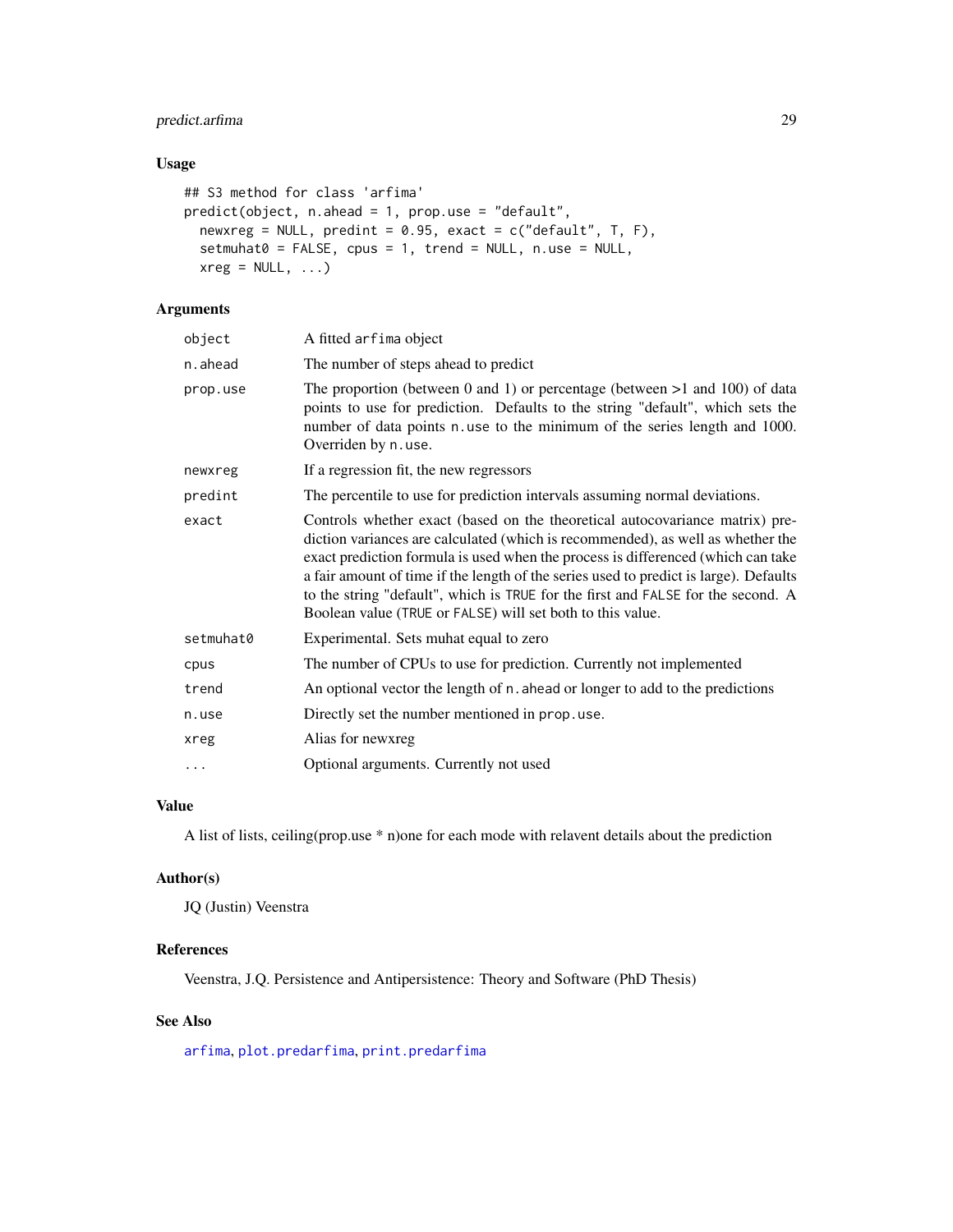### Examples

```
set.seed(82365)
sim \leq arfima.sim(1000, model = list(dfrac = 0.4, theta=0.9, dint = 1))
fit \le arfima(sim, order = c(0, 1, 1), back=TRUE)
fit
pred <- predict(fit, n.ahead = 5)
pred
plot(pred, numback=50)
#Predictions aren't really different due to the
#series. Let's see what happens when we regress!
set.seed(23524)
#Forecast 5 ahead as before
#Note that we need to integrate the regressors, since time series regression
#usually assumes that regressors are of the same order as the series.
n.fore <-5X \le - matrix(rnorm(3000+3*n.fore), ncol = 3)
X \leftarrow apply(X, 2, cumsum)Xnew <- X[1001:1005,]
X \leftarrow X[1:1000, ]beta \leq matrix(c(2, -.4, 6), ncol = 1)
simX <- sim + as.vector(X%*%beta)
fitX \le arfima(simX, order = c(0, 1, 1), xreg = X, back=TRUE)
fitX
#Let's compare predictions.
predX <- predict(fitX, n.ahead = n.fore, xreg = Xnew)
predX
plot(predX, numback = 50)
#With the mode we know is really there, it looks better.
fitX <- removeMode(fitX, 2)
predXnew <- predict(fitX, n.ahead = n.fore, xreg = Xnew)
predXnew
plot(predXnew, numback=50)
```
#

<span id="page-29-1"></span>print.arfima *Prints a Fitted Object*

#### Description

Prints a fitted arfima object's relevant details

#### Usage

```
## S3 method for class 'arfima'
print(x, digits = max(6, getOption("digits") - 3), ...)
```
<span id="page-29-0"></span>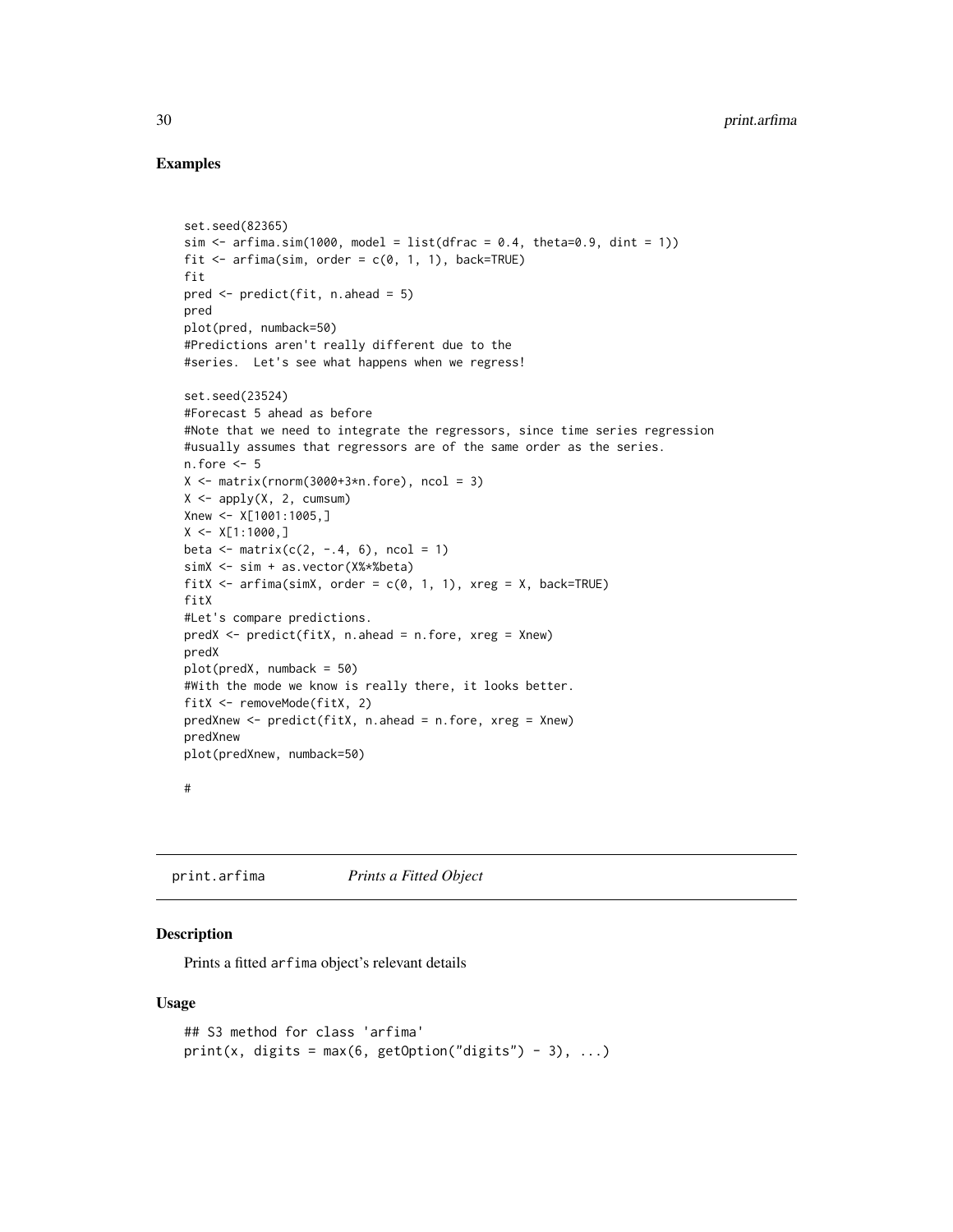# <span id="page-30-0"></span>print.predarfima 31

# Arguments

| х      | A fitted arfima object         |
|--------|--------------------------------|
| digits | The number of digits to print  |
| .      | Optional arguments. See print. |

# Value

The object is returned invisibly

# Author(s)

JQ (Justin) Veenstra

#### References

Veenstra, J.Q. Persistence and Antipersistence: Theory and Software (PhD Thesis)

<span id="page-30-1"></span>print.predarfima *Prints predictions and prediction intervals*

#### Description

Prints the output of predict on an arfima object

# Usage

```
## S3 method for class 'predarfima'
print(x, digits = max(6, getOption("digits") - 3),...)
```
# Arguments

| $\boldsymbol{\mathsf{x}}$ | An object of class "predarfima" |
|---------------------------|---------------------------------|
| digits                    | The number of digits to print   |
| $\cdot$ $\cdot$ $\cdot$   | Currently not used              |

# Details

Prints all the relavent output of the prediction function of the arfima package

# Value

x is returned invisibly

#### Author(s)

JQ (Justin) Veenstra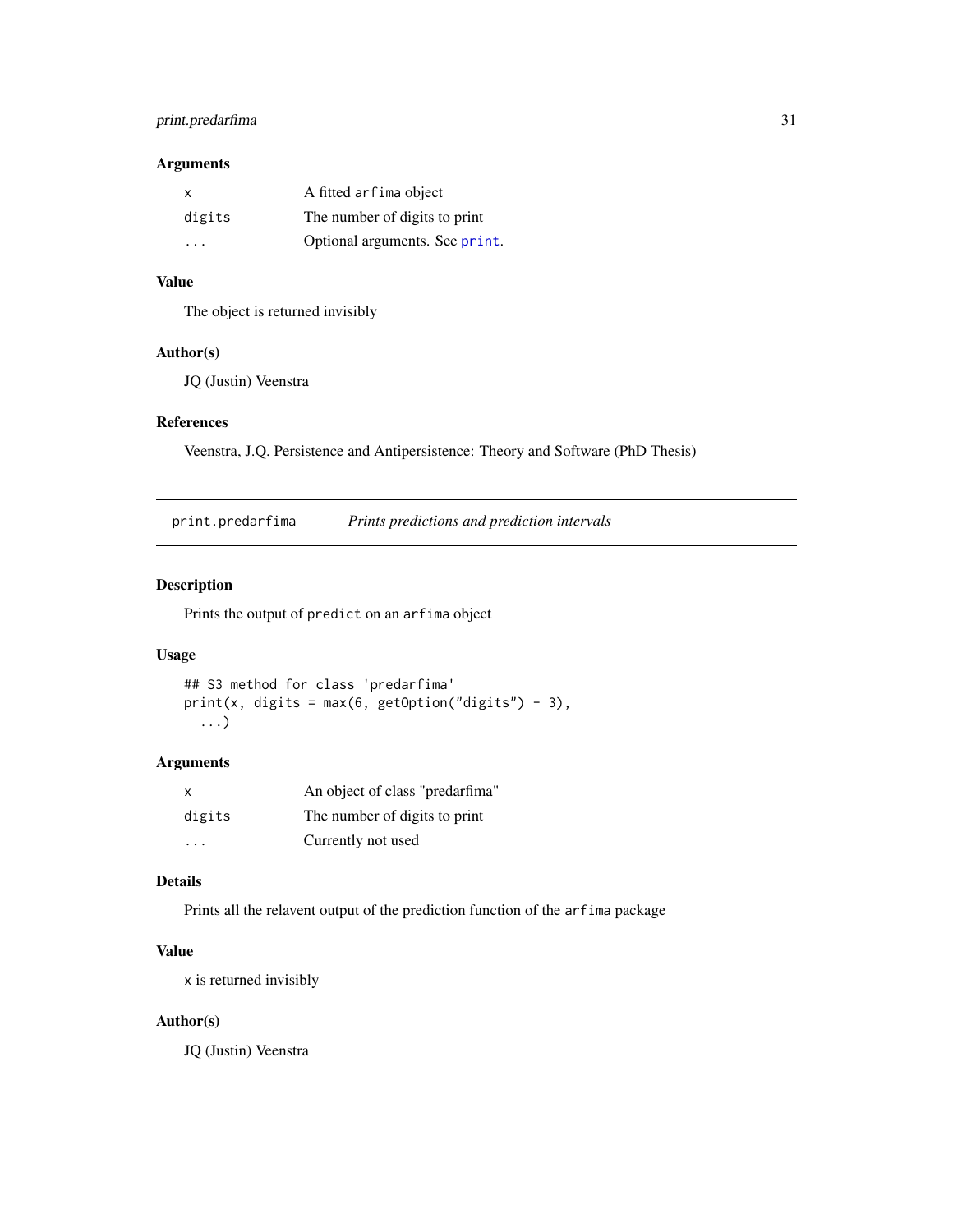# See Also

[arfima](#page-5-1), [predict.arfima](#page-27-1), [predict](#page-0-0), [plot.predarfima](#page-25-1)

#### Examples

```
set.seed(82365)
sim \le arfima.sim(1000, model = list(dfrac = 0.4, theta=0.9, dint = 1))
fit \leq arfima(sim, order = c(0, 1, 1), back=TRUE)
fit
pred <- predict(fit, n.ahead = 5)
pred
plot(pred)
```
print.summary.arfima *Prints the output of a call to* summary *on an* arfima *object*

#### Description

Prints the output of a call to summary on an arfima object

#### Usage

```
## S3 method for class 'summary.arfima'
print(x, digits = max(6, getOption("digits") -3), signif.stars = getOption("show.signif.stars"), ...)
```
#### Arguments

| $\mathsf{x}$ | A summary.arfima object                      |
|--------------|----------------------------------------------|
| digits       | The number of digits to print                |
| signif.stars | Whether to print stars on significant output |
|              | Currently not used                           |

# Value

Returns the object x invisibly

#### Author(s)

JQ (Justin) Veenstra

# References

Veenstra, J.Q. Persistence and Antipersistence: Theory and Software (PhD Thesis)

<span id="page-31-0"></span>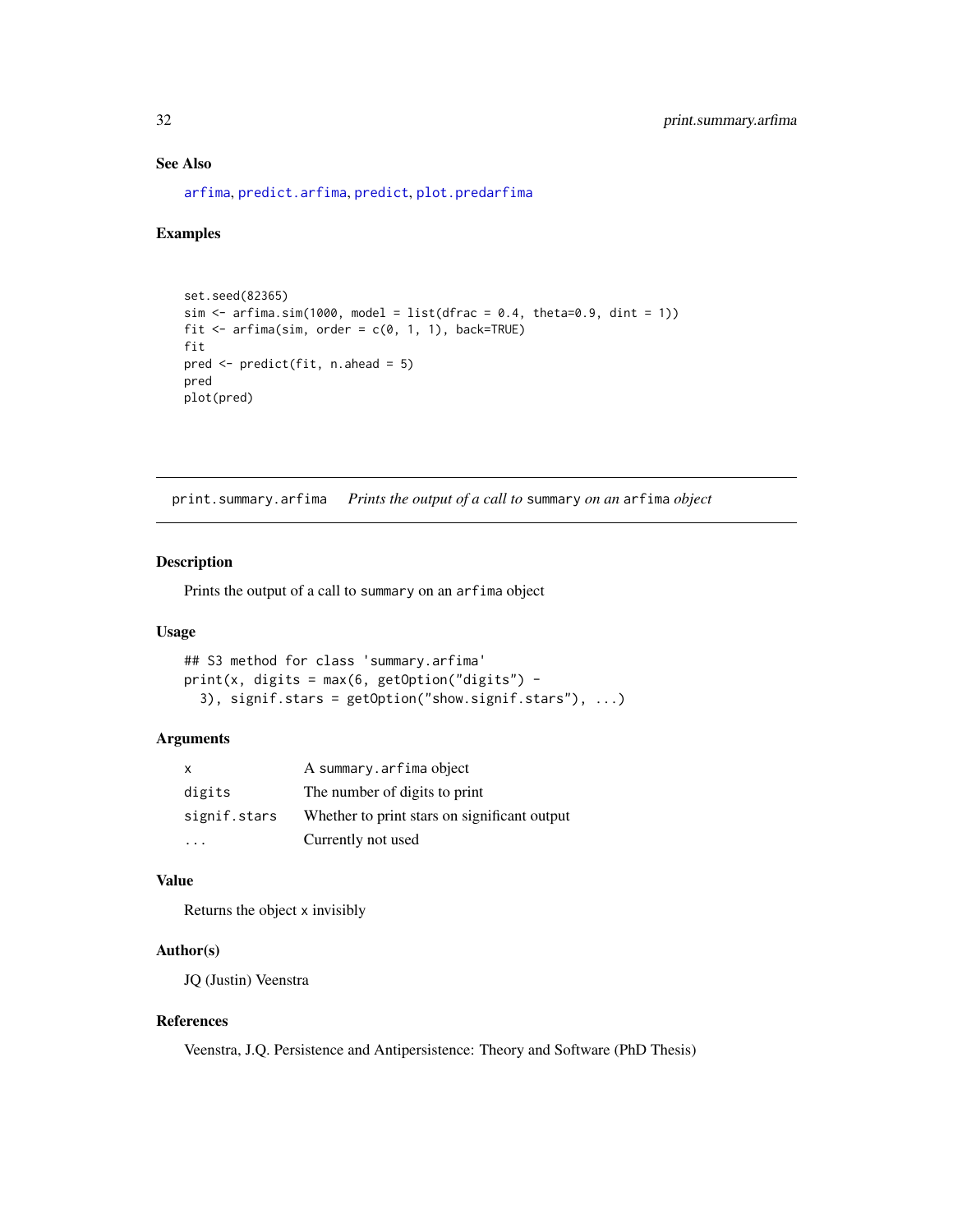# <span id="page-32-0"></span>print.tacvf 33

# See Also

[arfima](#page-5-1), [print.arfima](#page-29-1), [summary.arfima](#page-38-1), [print](#page-0-0)

# Examples

```
set.seed(54678)
sim <- arfima.sim(1000, model = list(phi = 0.9, H = 0.3))
fit \leq arfima(sim, order = c(1, 0, 0), lmodel = "g", back=TRUE)
summary(fit)
```
<span id="page-32-1"></span>print.tacvf *Prints a tacvf object.*

# Description

Prints the output of a call to tacvf on an arfima object

# Usage

## S3 method for class 'tacvf'  $print(x, \ldots)$ 

# Arguments

| X        | The tacyf object.              |
|----------|--------------------------------|
| $\cdots$ | Optional arguments. See print. |

# Value

The object is returned invisibly

# Author(s)

JQ (Justin) Veenstra

# See Also

[tacvf](#page-40-1), [plot.tacvf](#page-26-1)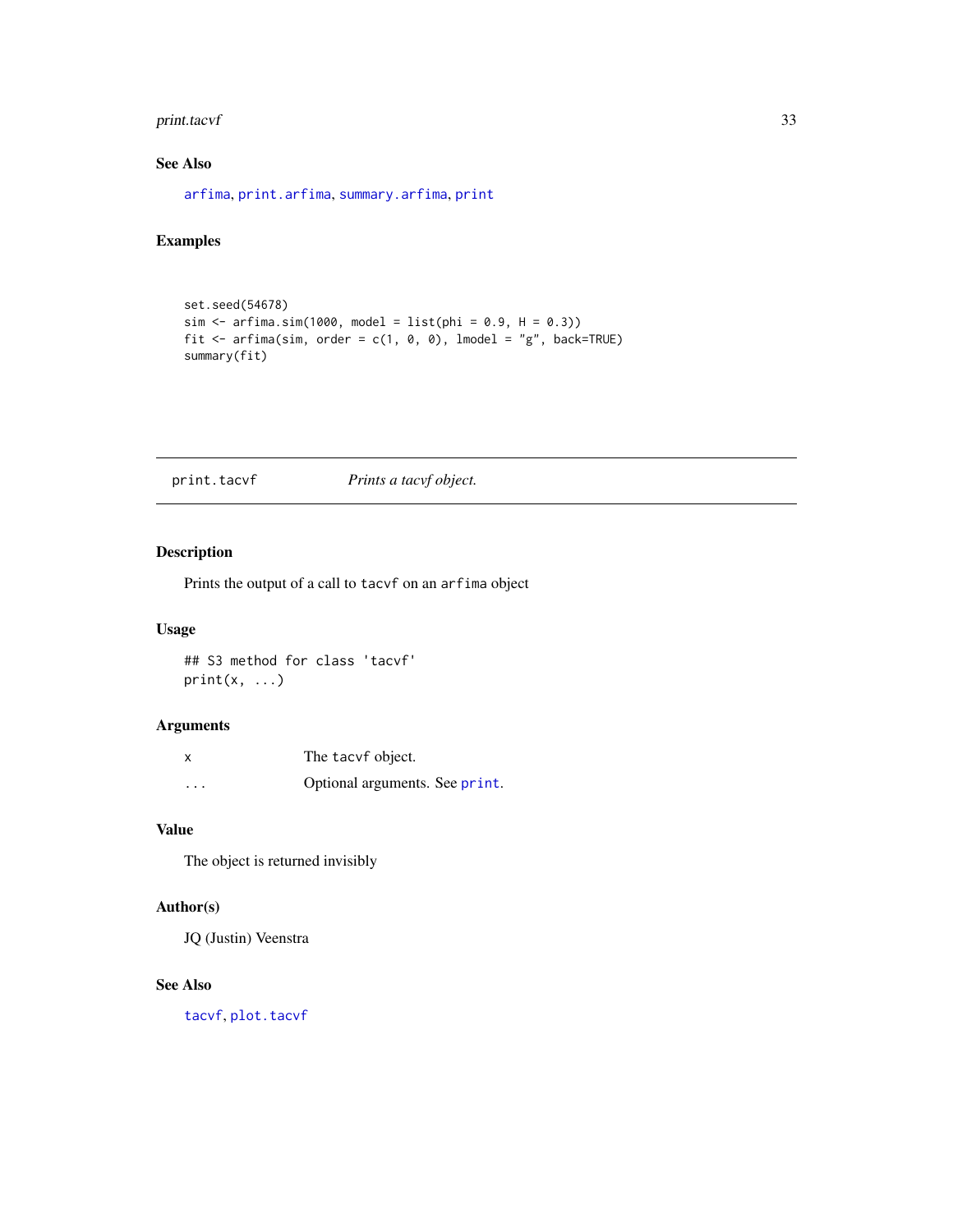<span id="page-33-1"></span><span id="page-33-0"></span>

# Description

This function is useful if one suspects a mode is spurious and does not want to call the weed function.

#### Usage

removeMode(object, num)

#### Arguments

| object | An object of class "arfima".                                  |
|--------|---------------------------------------------------------------|
| num    | The number of the mode as in the printed value of the object. |

#### Value

The original object with the mode removed.

# Author(s)

JQ (Justin) Veenstra

#### See Also

[arfima](#page-5-1)

```
set.seed(8765)
sim \le - arfima.sim(1000, model = list(phi = 0.4, theta = 0.9, dfrac = 0.4))
fit \le - arfima(sim, order = c(1, 0, 1), back=TRUE)
fit
fit <- removeMode(fit, 3)
fit
```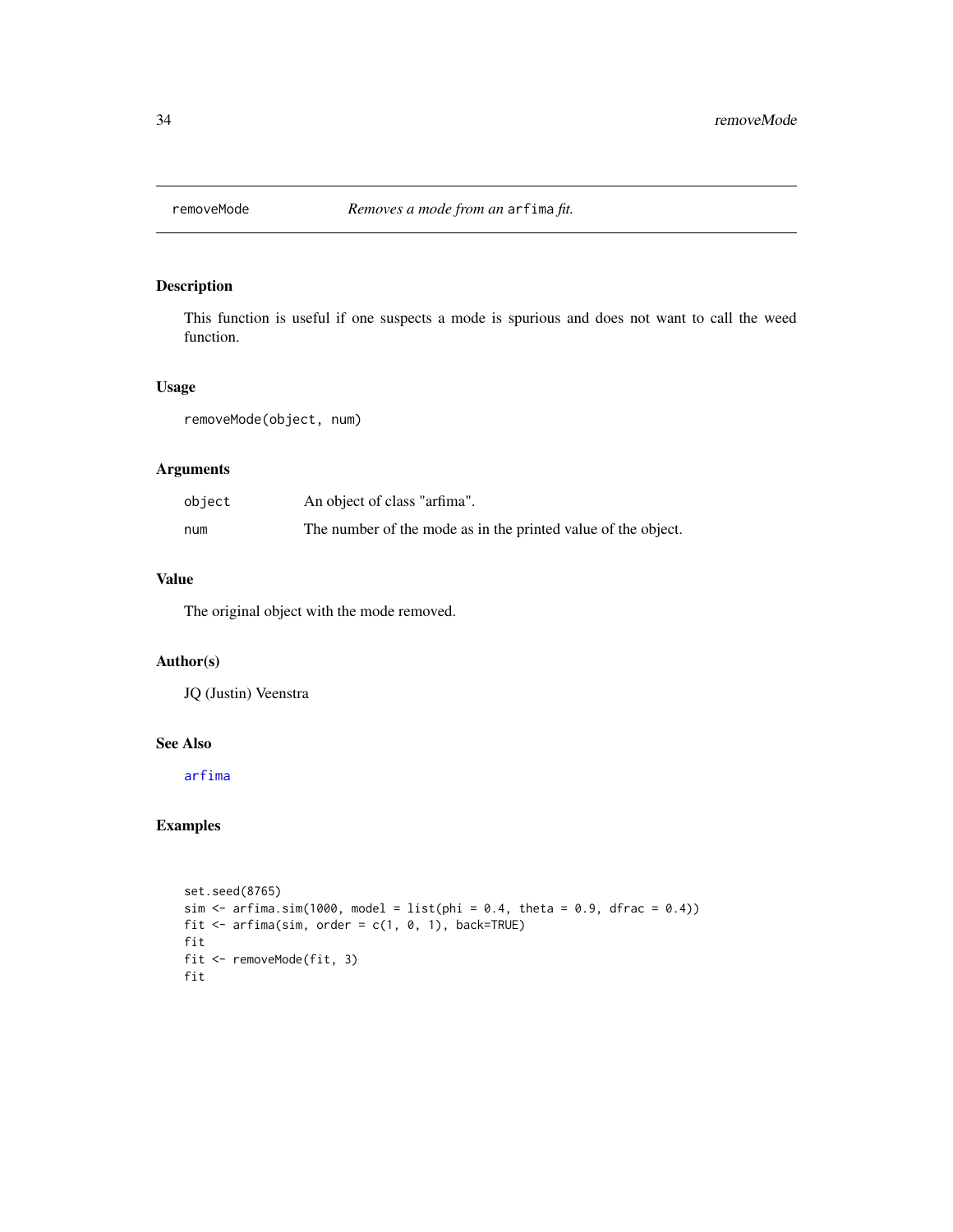<span id="page-34-1"></span><span id="page-34-0"></span>residuals.arfima *Extract the Residuals of a Fitted Object*

# <span id="page-34-2"></span>Description

Extracts the residuals or regression residuals from a fitted arfima object

# Usage

```
## S3 method for class 'arfima'
residuals(object, reg = FALSE, ...)
```
#### Arguments

| object                  | A fitted arfima object                                                                                      |
|-------------------------|-------------------------------------------------------------------------------------------------------------|
| reg                     | Whether to extract the regression residuals instead. If TRUE, throws an error if<br>no regression was done. |
| $\cdot$ $\cdot$ $\cdot$ | Optional parameters. Currently not used.                                                                    |

#### Value

A list of vectors of residuals, one for each mode.

# Author(s)

JQ (Justin) Veenstra

#### References

Veenstra, J.Q. Persistence and Antipersistence: Theory and Software (PhD Thesis)

# See Also

[arfima](#page-5-1), [fitted.arfima](#page-16-1)

```
set.seed(8564)
sim \le - arfima.sim(1000, model = list(phi = c(0.2, 0.1), dfrac = 0.4, theta = 0.9))
fit \leq arfima(sim, order = c(2, 0, 1), back=TRUE)
fit
resid <- resid(fit)
par(mfrow = c(1, 3))plot(resid[[1]])
```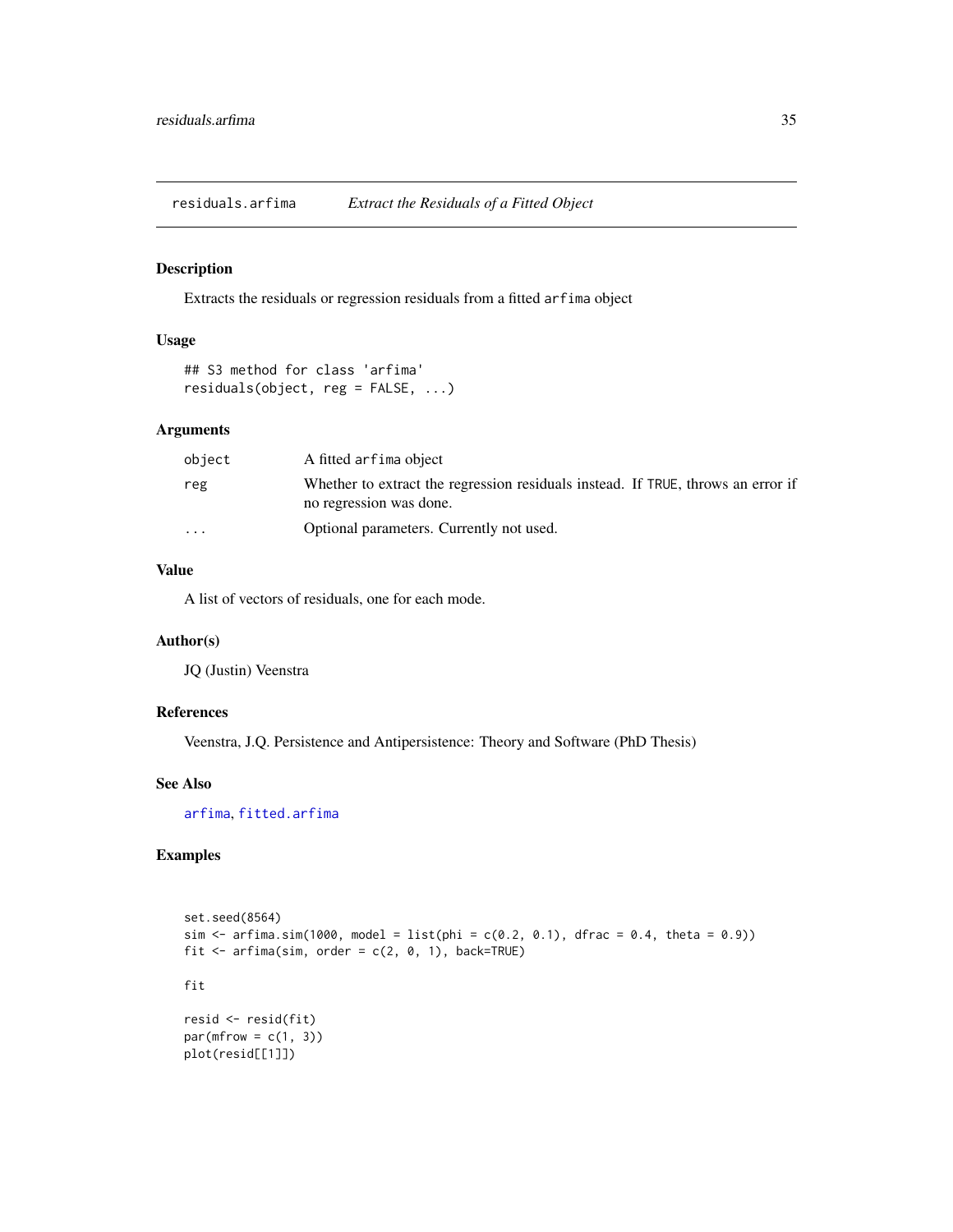<span id="page-35-0"></span>36 SeriesJ

```
plot(resid[[2]])
plot(resid[[3]])
fitted <- fitted(fit)
plot(fitted[[1]], resid[[1]])
plot(fitted[[2]], resid[[2]])
plot(fitted[[3]], resid[[3]])
par(mfrow = c(1, 1))
```
<span id="page-35-1"></span>SeriesJ *Series J, Gas Furnace Data*

### Description

Gas furnace data, sampling interval 9 seconds; observations for 296 pairs of data points.

# Format

List with ts objects XJ and YJ.

# Details

XJ is input gas rate in cubic feet per minute, YJ is percentage carbon dioxide (CO2) in outlet gas. X is the regressor.

Box, Jenkins, and Reinsel (2008) fit an AR(2) to YJ, with transfer function specifications  $r = 2$ , s = 2, and  $b = 3$ , regressing on XJ. Our package agrees with their results.

# Source

Box, Jenkins and Reinsel(2008). Time Series Analysis: Forecasting and Control.

#### References

Box, G. E. P., Jenkins, G. M., and Reinsel, G. C. (2008) Time Series Analysis: Forecasting and Control. 4th Edition. John Wiley and Sons, Inc., New Jersey.

Veenstra, J. and McLeod, A. I. (Working Paper). The arfima R package: Exact Methods for Hyperbolic Decay Time Series

```
data(SeriesJ)
attach(SeriesJ)
fitTF \le - arfima(YJ, order= c(2, 0, 0), xreg = XJ, reglist =
list(respan = c(2, 2, 3)), lmodel = "n")fitTF ## agrees fairly closely with Box et. al.
```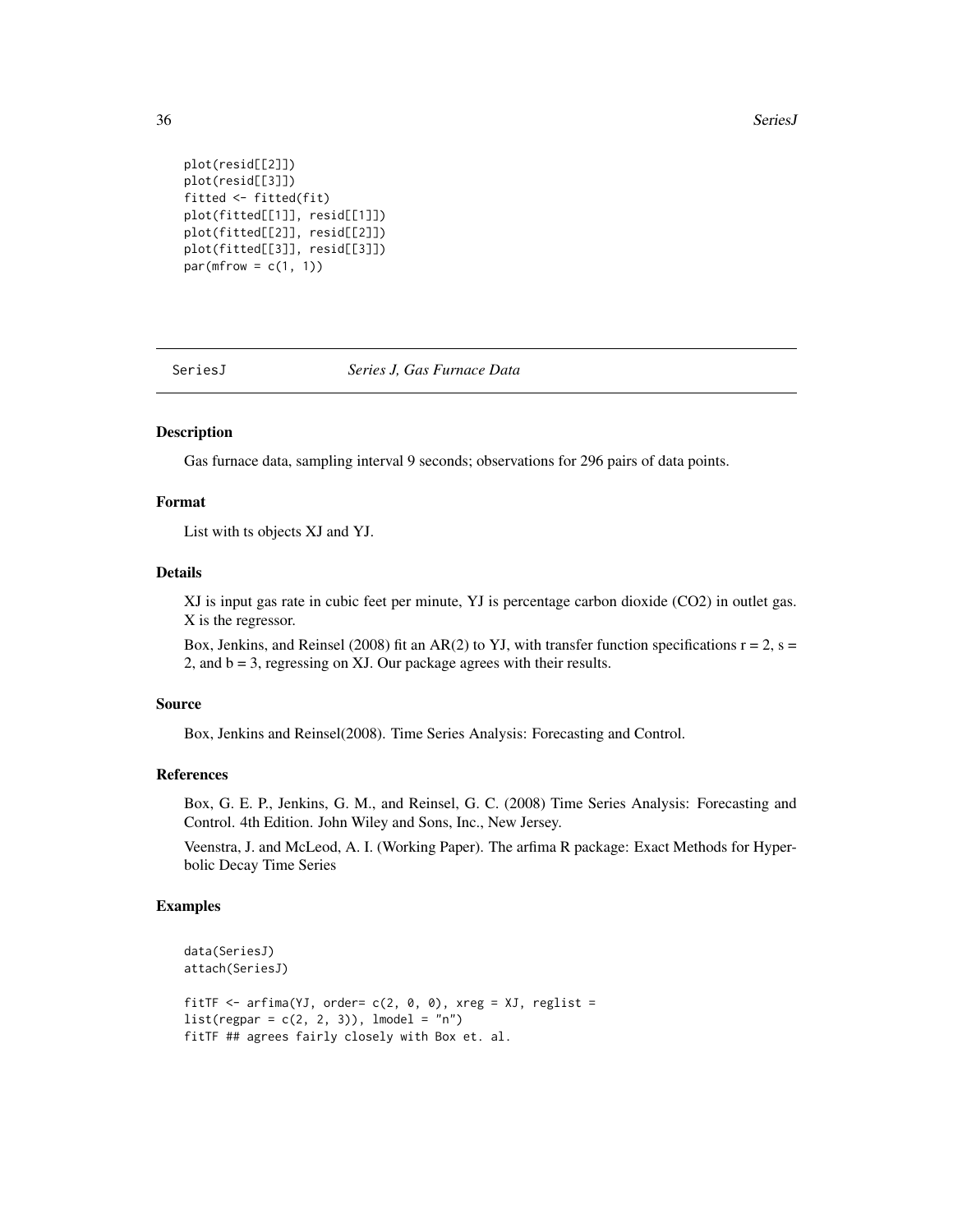```
detach(SeriesJ)
```
<span id="page-36-1"></span>sim\_from\_fitted *Simulate an ARFIMA time series from a fitted arfima object.*

#### Description

This function simulates an long memory ARIMA time series, with one of fractionally differenced white noise (FDWN), fractional Gaussian noise (FGN), power-law autocovariance (PLA) noise, or short memory noise and possibly seasonal effects.

#### Usage

 $sim_from_fitted(n, model, X = NULL, seed = NULL)$ 

# Arguments

| n     | The number of points to be generated.                                                                                                                                                                                               |
|-------|-------------------------------------------------------------------------------------------------------------------------------------------------------------------------------------------------------------------------------------|
| model | The model to be simulated from. The phi and theta arguments should be vectors<br>with the values of the AR and MA parameters. Note that Box-Jenkins notation<br>is used for the MA parameters: see the "Details" section of arfima. |
| X     | The xreg matrix to add to the series, <i>required</i> if there is an xreg argument in<br>model. An error will be thrown if there is a mismatch between this argument<br>and whether model was called with a external regressor      |
| seed  | An optional seed that will be set before the simulation. If model is multimodal,<br>a seed will be chosen randomly if not provided, and all modes will simulate a<br>time series with said seed set.                                |

#### Details

A suitably defined stationary series is generated, and if either of the dints (non-seasonal or seasonal) are greater than zero, the series is integrated (inverse-differenced) with zinit equalling a suitable amount of 0s if not supplied. Then a suitable amount of points are taken out of the beginning of the series (i.e. dint + period  $*$  seasonal dint = the length of zinit) to obtain a series of length n. The stationary series is generated by calculating the theoretical autovariance function and using it, along with the innovations to generate a series as in McLeod et. al. (2007). *Note:* if you would like to fit from parameters, use the funtion, arfima.sim.

# Value

A sample (or list of samples) from a multivariate normal distribution that has a covariance structure defined by the autocovariances generated for given parameters. The sample acts like a time series with the given parameters. The returned value will be a list if the fit is multimodal.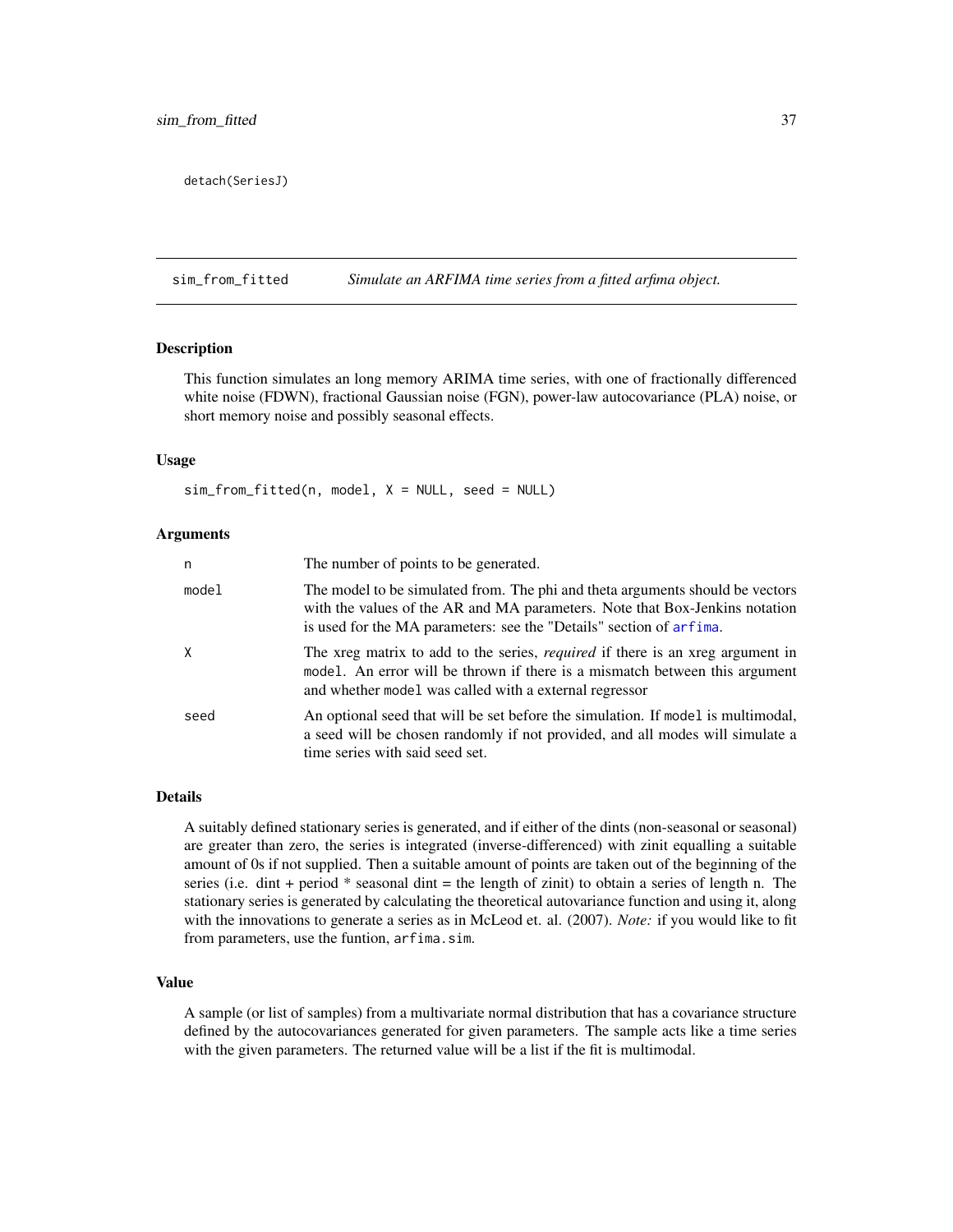#### <span id="page-37-0"></span>Author(s)

JQ (Justin) Veenstra

#### References

McLeod, A. I., Yu, H. and Krougly, Z. L. (2007) Algorithms for Linear Time Series Analysis: With R Package Journal of Statistical Software, Vol. 23, Issue 5

Veenstra, J.Q. Persistence and Antipersistence: Theory and Software (PhD Thesis)

P. Borwein (1995) An efficient algorithm for Riemann Zeta function Canadian Math. Soc. Conf. Proc., 27, pp. 29-34.

#### See Also

[arfima](#page-5-1), [arfima.sim](#page-9-1)

```
set.seed(6533)
sim < arfina.sim(1000, model = list(phi = .2, dfrac = .3, dint = 2))fit \leq arfima(sim, order = c(1, 2, 0))
fit
sim2 <- sim_from_fitted(100, fit)
fit2 \leftarrow arfima(sim2, order = c(1, 2, 0))
fit2
set.seed(2266)
#Fairly pathological series to fit for this package
series = \arfina.sim(500, model=list(phi = 0.98, dfrac = 0.46))X = matrix(rnorm(1000), ncol = 2)\text{columns}(X) \leftarrow \text{c('c1', 'c2')}series_added <- series + X%*%c(2, 5)
fit \leq arfima(series, order = c(1, 0, 0), numeach = c(2, 2))
fit_X \le - arfima(series_added, order=c(1, 0, 0), xreg=X, numeach = c(2, 2))
from_series <- sim_from_fitted(1000, fit)
fit1a \le - arfima(from_series[[1]], order = c(1, 0, 0), numeach = c(2, 2))
fit1a
fit1 <- arfima(from_series[[1]], order = c(1, 0, 0))
fit1
fit2 \leq arfima(from_series[[1]], order = c(1, 0, 0))
fit2
fit3 \leq arfima(from_series[[1]], order = c(1, 0, 0))
fit3
```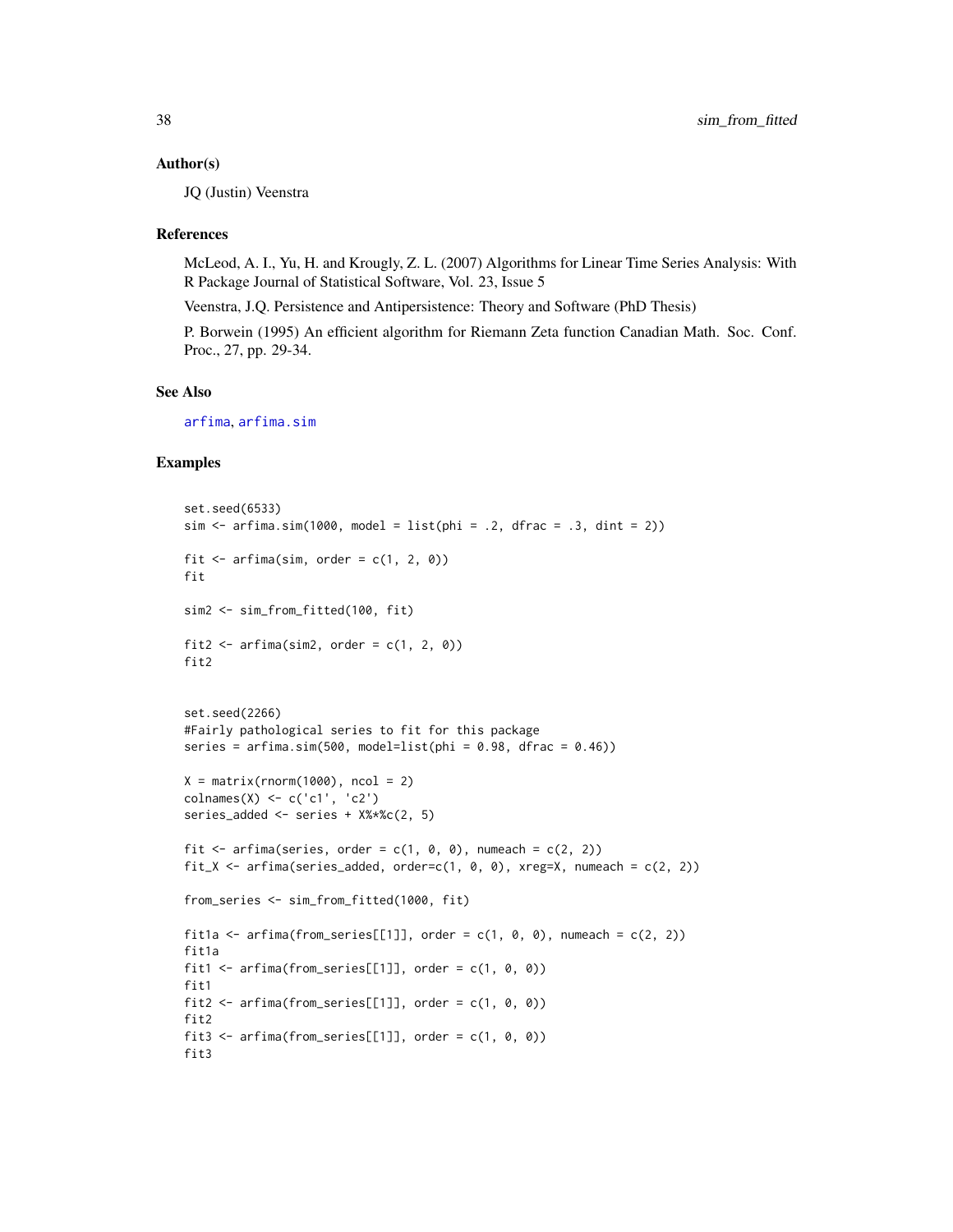# <span id="page-38-0"></span>summary.arfima 39

```
fit4 \leftarrow arfima(from_series[[1]], order = c(1, 0, 0))
fit4
Xnew = matrix(rnorm(2000), ncol = 2)
from_series_X <- sim_from_fitted(1000, fit_X, X=Xnew)
fit_X1a <- arfima(from_series_X[[1]], order=c(1, 0, 0), xreg=Xnew, numeach = c(2, 2))
fit_X1a
fit_X1 <- arfima(from_series_X[[1]], order=c(1, 0, 0), xreg=Xnew)
fit_X1
fit_X2 <- arfima(from_series_X[[2]], order=c(1, 0, 0), xreg=Xnew)
fit_X2
fit_X3 <- arfima(from_series_X[[3]], order=c(1, 0, 0), xreg=Xnew)
fit_X3
fit_X4 <- arfima(from_series_X[[4]], order=c(1, 0, 0), xreg=Xnew)
fit_X4
```
<span id="page-38-1"></span>summary.arfima *Extensive Summary of an Object*

#### Description

Provides a very comprehensive summary of a fitted arfima object. Includes correlation and covariance matrices (observed and expected), the Fisher Information matrix of those parameters for which it is defined, and more, for each mode.

#### Usage

```
## S3 method for class 'arfima'
summary(object, digits = max(4, getOption("digits") -
  3), ...)
```
#### Arguments

| object                  | A fitted arfima object                  |
|-------------------------|-----------------------------------------|
| digits                  | The number of digits to print           |
| $\cdot$ $\cdot$ $\cdot$ | Optional arguments, currently not used. |

# Value

A list of lists (one for each mode) of all relevant information about the fit that can be passed to print.summary.arfima.

#### Author(s)

JQ (Justin) Veenstra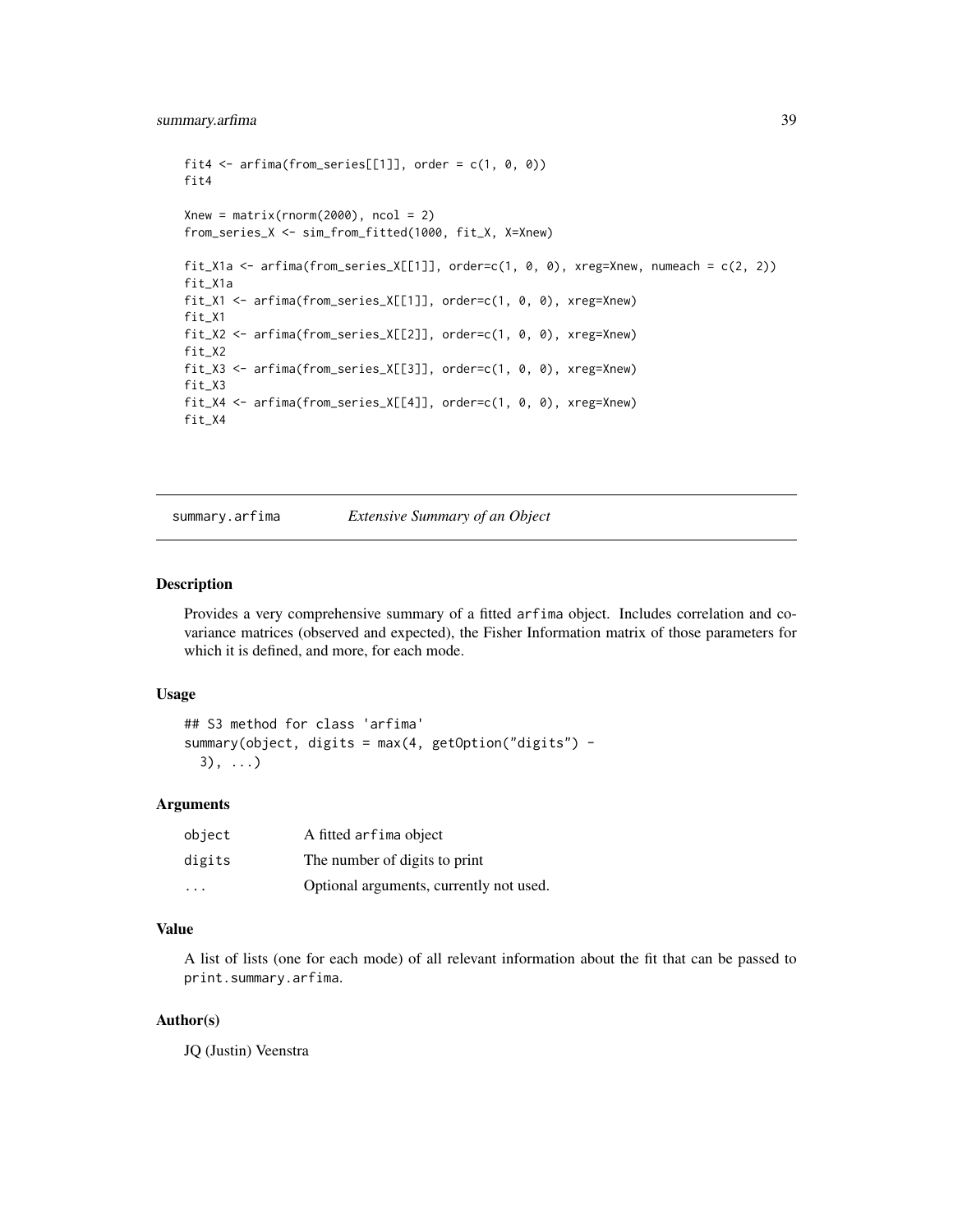#### <span id="page-39-0"></span>References

Veenstra, J.Q. Persistence and Antipersistence: Theory and Software (PhD Thesis)

#### See Also

[arfima](#page-5-1), [iARFIMA](#page-17-1), [vcov.arfima](#page-45-1)

#### Examples

```
data(tmpyr)
fit \le arfima(tmpyr, order = c(1, 0, 1), back=TRUE)
fit
summary(fit)
```
<span id="page-39-1"></span>

| tacfplot | Plots the theoretical autocorralation functions (tacfs) of one or more |
|----------|------------------------------------------------------------------------|
|          | fits.                                                                  |

# Description

Plots the theoretical autocorralation functions (tacfs) of one or more fits.

#### Usage

```
tacfplot(fits = list(), modes = "all", xlab = NULL, ylab = NULL,
 main = NULL, xlim = NULL, ylim = NULL, maxlag = 20,
 lag0 = FALSE, ...)
```
#### Arguments

| fits   | A list of objects of class "arfima".                                                              |
|--------|---------------------------------------------------------------------------------------------------|
| modes  | Either "all" or a vector of the same length as fits for which the tacfs will be<br>ploted.        |
| xlab   | Optional. Usually better to be generated by the function.                                         |
| ylab   | Optional. Usually better to be generated by the function.                                         |
| main   | Optional. Usually better to be generated by the function.                                         |
| xlim   | Optional. Usually better to be generated by the function.                                         |
| ylim   | Optional. Usually better to be generated by the function.                                         |
| maxlag | Optional. Used to limit the length of tacfs. Highly recommended to be a value<br>from $20 - 50$ . |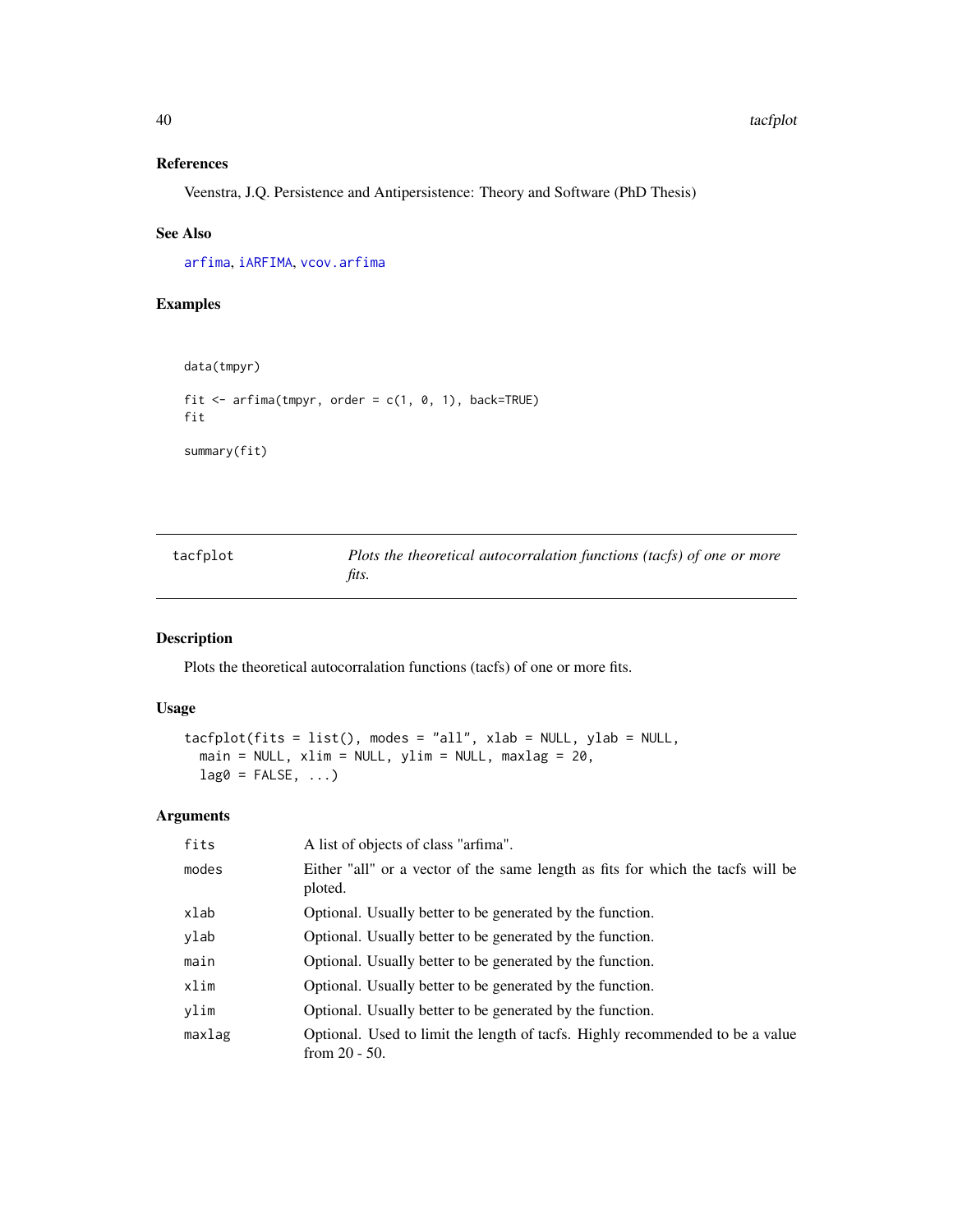#### <span id="page-40-0"></span> $t$ acvf  $\frac{41}{2}$

| lag0                    | Whether or not the lag 0 tacf should be printed. Since this is always 1 for all |
|-------------------------|---------------------------------------------------------------------------------|
|                         | tacfs, recommended to be TRUE. It is easier to see the shape of the tacfs.      |
| $\cdot$ $\cdot$ $\cdot$ | Optional. Currently not used.                                                   |

# Value

NULL. However, there is a plot output.

#### Author(s)

JQ (Justin) Veenstra

# References

Veenstra, J.Q. Persistence and Antipersistence: Theory and Software (PhD Thesis)

#### See Also

[tacvf](#page-40-1), [plot.tacvf](#page-26-1)

#### Examples

```
set.seed(34577)
sim \le - arfima.sim(500, model = list(theta = 0.9, phi = 0.5, dfrac = 0.4))
fit1 <- \arctan( \sin \theta, \text{ order } = c(1, 0, 1), \text{ cups } = 2, \text{ back}=\text{TRUE})fit2 <- arfima(sim, order = c(1, 0, 1), cpus = 2, lmodel = "g", back=TRUE)
fit3 <- arfima(sim, order = c(1, 0, 1), cpus = 2, lmodel = "h", back=TRUE)
fit1
fit2
fit3
tacfplot(fits = list(fit1, fit2, fit3), maxlag = 30)
```
<span id="page-40-1"></span>

tacvf *Extracts the tacvfs of a fitted object*

#### Description

Extracts the theoretical autocovariance functions (tacvfs) from a fitted arfima or one of its modes (an ARFIMA) object.

# Usage

```
tacvf(obj, xmaxlag = 0, forPred = FALSE, n.ahead = 0, nuse = -1,
  ...)
```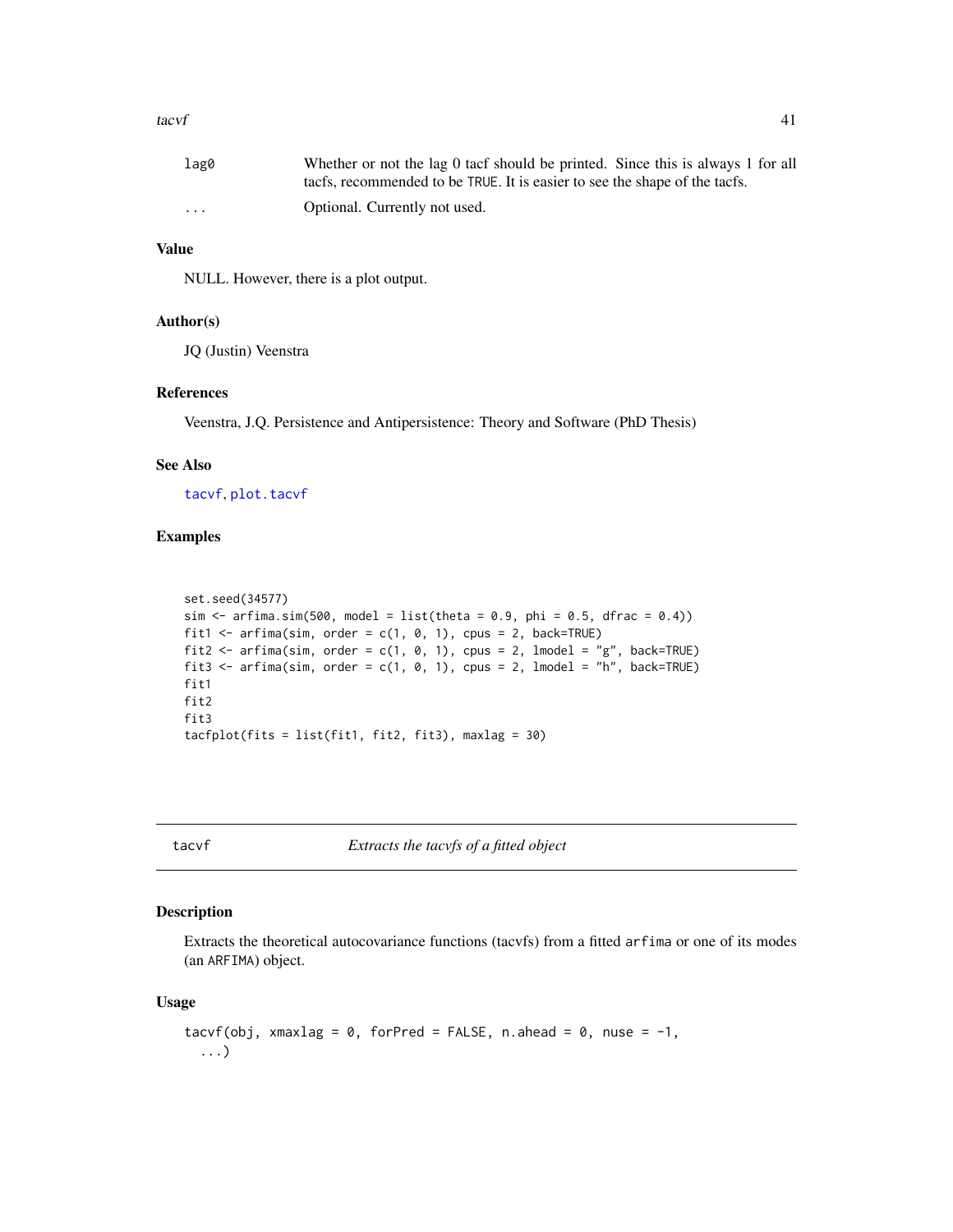#### <span id="page-41-0"></span>Arguments

| obi     | An object of class "arfima" or "ARFIMA". The latter class is a mode of the<br>former.                                                                                |
|---------|----------------------------------------------------------------------------------------------------------------------------------------------------------------------|
| xmaxlag | The number of extra points to be added on to the end. That is, if the original<br>series has length 300, and xmaxlag = 5, the tacy is will go from lag 0 to lag 304. |
| forPred | Should only be TRUE from a call to predict. arfima.                                                                                                                  |
| n.ahead | Only used internally.                                                                                                                                                |
| nuse    | Only used internally.                                                                                                                                                |
| .       | Optional arguments, currently not used.                                                                                                                              |

# Value

A list of tacvfs, one for each mode, the length of the time series.

# Author(s)

JQ (Justin) Veenstra

#### References

Veenstra, J.Q. Persistence and Antipersistence: Theory and Software (PhD Thesis)

# See Also

[plot.tacvf](#page-26-1), [print.tacvf](#page-32-1), [tacfplot](#page-39-1), [arfima](#page-5-1)

<span id="page-41-1"></span>tacvfARFIMA *The theoretical autocovariance function of a long memory process.*

# Description

Calculates the tacvf of a mixed long memory-ARMA (with posible seasonal components). Combines long memory and ARMA (and non-seasonal and seasonal) parts via convolution.

#### Usage

```
tacvfARFIMA(phi = numeric(0), theta = numeric(0), dfrac = numeric(0),
 phiseas = numeric(0), thetaseas = numeric(0), dfs = numeric(0),
 H = numeric(0), Hs = numeric(0), alpha = numeric(0),
 alphas = numeric(0), period = 0, maxlag, useCt = T, sigma2 = 1)
```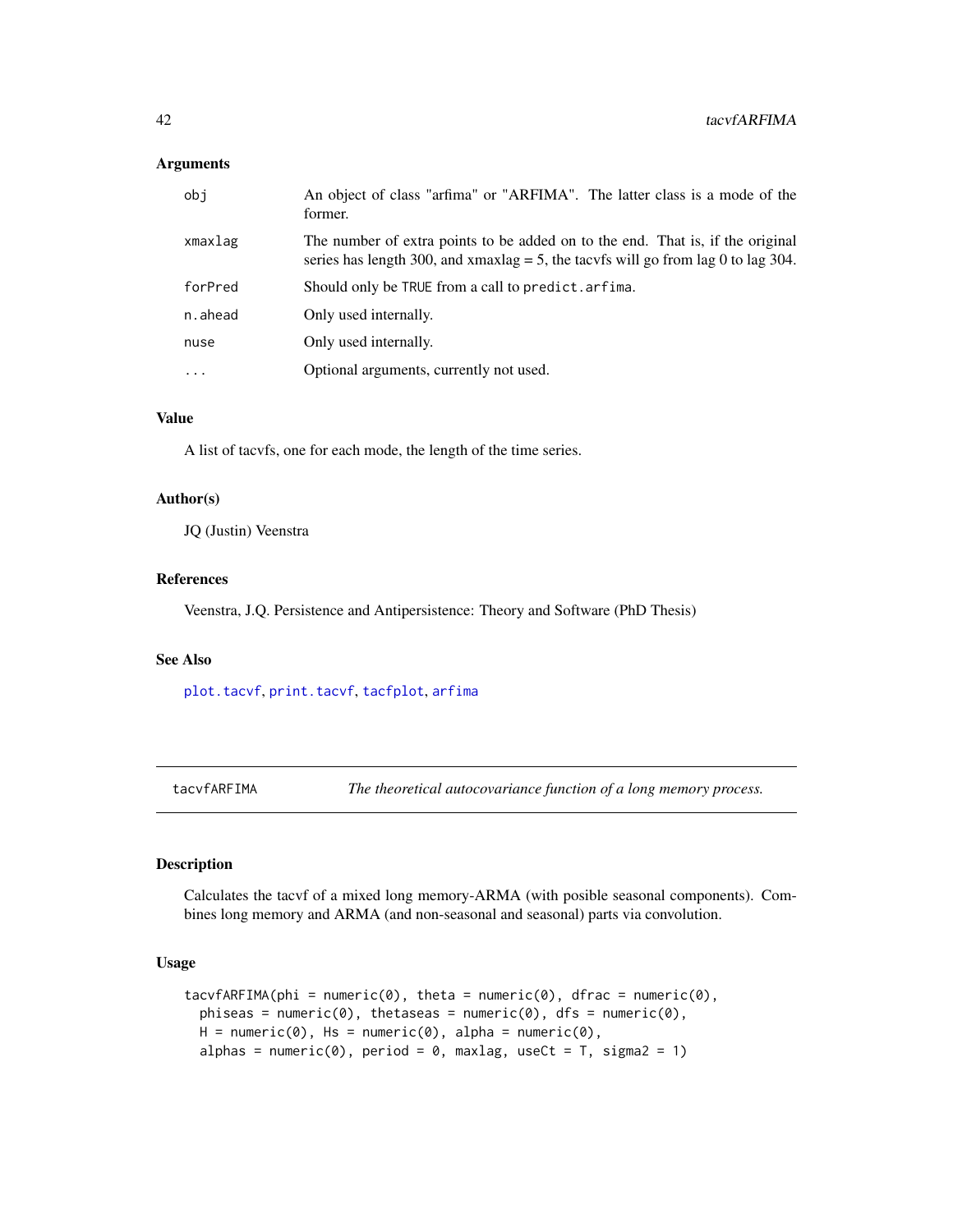# <span id="page-42-0"></span>tacvfARFIMA 43

#### Arguments

| phi       | The autoregressive parameters in vector form.                                                                                |
|-----------|------------------------------------------------------------------------------------------------------------------------------|
| theta     | The moving average parameters in vector form. See Details for differences from<br>arima.                                     |
| dfrac     | The fractional differencing parameter.                                                                                       |
| phiseas   | The seasonal autoregressive parameters in vector form.                                                                       |
| thetaseas | The seasonal moving average parameters in vector form. See Details for differ-<br>ences from arima.                          |
| dfs       | The seasonal fractional differencing parameter.                                                                              |
| H         | The Hurst parameter for fractional Gaussian noise (FGN). Should not be mixed<br>with dfrac or alpha: see "Details".          |
| Hs        | The Hurst parameter for seasonal fractional Gaussian noise (FGN). Should not<br>be mixed with dfs or alphas: see "Details".  |
| alpha     | The decay parameter for power-law autocovariance (PLA) noise. Should not be<br>mixed with dfrac or H: see "Details".         |
| alphas    | The decay parameter for seasonal power-law autocovariance (PLA) noise. Should<br>not be mixed with dfs or Hs: see "Details". |
| period    | The periodicity of the seasonal components. Must be $\geq$ = 2.                                                              |
| maxlag    | The number of terms to compute: technically the output sequence is from lags<br>0 to maxlag, so there are maxlag $+1$ terms. |
| useCt     | Whether or not to use $C$ to compute the (parts of the) tacvf.                                                               |
| sigma2    | Used in arfima, sim: determines the value of the innovation variance. The tacyf<br>sequence is multiplied by this value.     |

# Details

The log-likelihood is computed for the given series z and the parameters. If two or more of dfrac, H or alpha are present and/or two or more of dfs, Hs or alphas are present, an error will be thrown, as otherwise there is redundancy in the model. Note that non-seasonal and seasonal components can be of different types: for example, there can be seasonal FGN with FDWN at the non-seasonal level.

The moving average parameters are in the Box-Jenkins convention: they are the negative of the parameters given by [arima](#page-0-0).

# Value

A sequence of length maxlag + 1 (lags 0 to maxlag) of the tacvf of the given process.

# Author(s)

JQ (Justin) Veenstra and A. I. McLeod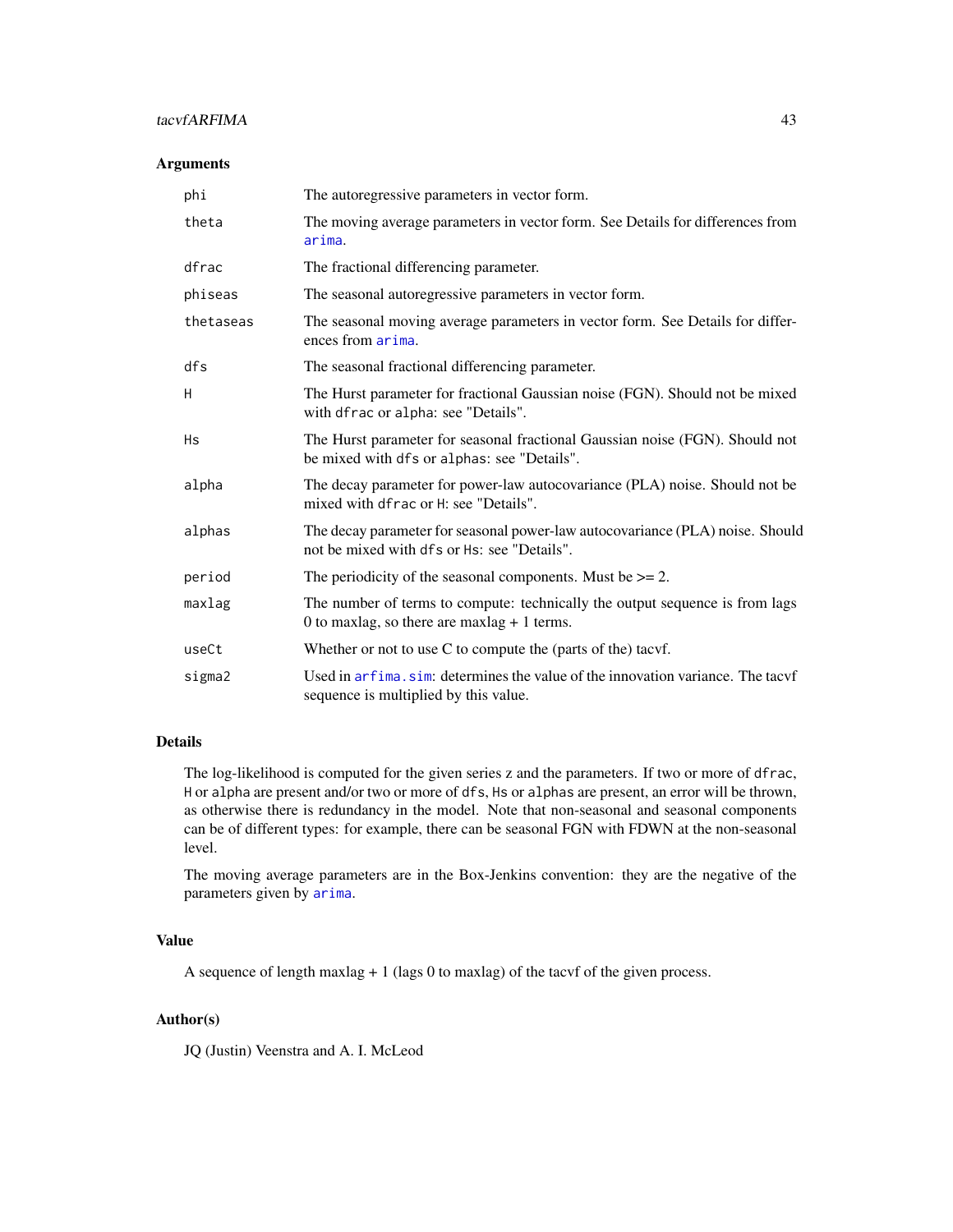#### <span id="page-43-0"></span>References

Veenstra, J.Q. Persistence and Antipersistence: Theory and Software (PhD Thesis)

P. Borwein (1995) An efficient algorithm for Riemann Zeta function Canadian Math. Soc. Conf. Proc., 27, pp. 29-34.

# Examples

```
t1 <- tacvfARFIMA(phi = c(0.2, 0.1), theta = 0.4, dfrac = 0.3, maxlag = 30)
t2 <- tacvfARFIMA(phi = c(0.2, 0.1), theta = 0.4, H = 0.8, maxlag = 30)
t3 <- tacvfARFIMA(phi = c(0.2, 0.1), theta = 0.4, alpha = 0.4, maxlag = 30)
plot(t1, type = "o", col = "blue", pre = 20)lines(t2, type = "o", col = "red", pch = 20)
lines(t3, type = "o", col = "purple", pch = 20) #they decay at about the same rate
```
<span id="page-43-1"></span>tmpyr *Temperature Data*

#### Description

Central England mean yearly temperatures from 1659 to 1976

#### Format

A ts tmpyr

#### Details

Hosking notes that while the ARFIMA(1, d, 1) has a lower AIC, it is not much lower than the AIC of the ARFIMA(1, d, 0).

Bhansali and Kobozka find: muHat =  $9.14$ , d = 0.28, phi =  $-0.77$ , and theta =  $-0.66$  for the ARFIMA(1, d, 1), which is close to our result, although our result reveals trimodality if numeach is large enough. The third mode is close to Hosking's fit of an  $ARMA(1, 1)$  to these data, while the second is very antipersistent.

Our package gives a very close result to Hosking for the ARFIMA(1, d, 0) case, although there is also a second mode. Given how close it is to the boundary, it may or may not be spurious. A check with dmean = FALSE shows that it is not the optimized mean giving a spurious mode.

If, however, we use whichopt = 1, we only have one mode. Note that Nelder-Mead sometimes does take out non-spurious modes, or add spurious modes to the surface.

#### Source

<http://www.metoffice.gov.uk/hadobs/hadcet/>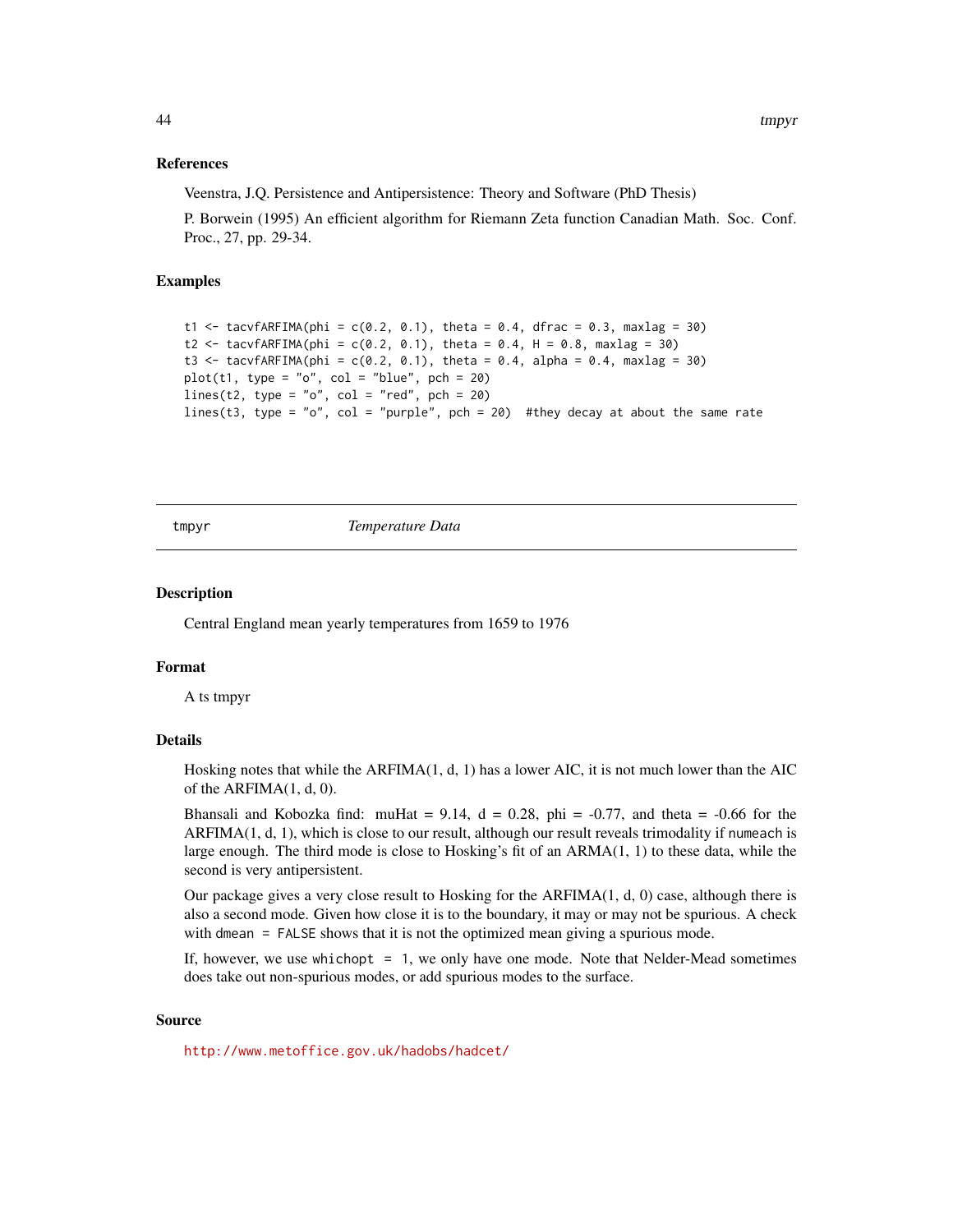#### tmpyr 45

#### References

Parker, D.E., Legg, T.P., and Folland, C.K. (1992). A new daily Central England Temperature Series, 1772-1991. Int. J. Clim., Vol 12, pp 317-342

Manley,G. (1974). Central England Temperatures: monthly means 1659 to 1973. Q.J.R. Meteorol. Soc., Vol 100, pp 389-405.

Hosking, J. R. M. (1984). Modeling persistence in hydrological time series using fractional differencing, Water Resour. Res., 20(12)

Bhansali, R. J. and Koboszka, P. S. (2003) Prediction of Long-Memory Time Series In Doukhan, P., Oppenheim, G. and Taqqu, M. S. (Eds) Theory and Applications of Long-Range Dependence (pp355-368) Birkhauser Boston Inc.

Veenstra, J.Q. Persistence and Antipersistence: Theory and Software (PhD Thesis)

#### Examples

#### data(tmpyr)

```
fit \le - arfima(tmpyr, order = c(1, 0, 1), numeach = c(3, 3), dmean = TRUE, back=TRUE)
fit
##suspect that fourth mode may be spurious, even though not close to a boundary
##may be an induced mode from the optimization of the mean
fit \le arfima(tmpyr, order = c(1, 0, 1), numeach = c(3, 3), dmean = FALSE, back=TRUE)
fit
##perhaps so
plot(tacvf(fit), maxlag = 30, tacf = TRUE)
fit1 <- arfima(tmpyr, order = c(1, 0, 0), dmean = TRUE, back=TRUE)
fit1
fit2 <- arfima(tmpyr, order = c(1, 0, 0), dmean = FALSE, back=TRUE)
fit2 ##still bimodal. Second mode may or may not be spurious.
fit3 \le - arfima(tmpyr, order = c(1, 0, 0), dmean = FALSE, whichopt = 1, numeach = c(3, 3))
fit3 ##Unimodal. So the second mode was likely spurious.
plot(tacvf(fit2), maxlag = 30, tacf = TRUE)
##maybe not spurious. Hard to tell without visualizing the surface.
##compare to plotted tacf of fit1: looks alike
plot(tacvf(fit1), maxlag = 30, tacf = TRUE)
tacfplot(list(fit1, fit2))
```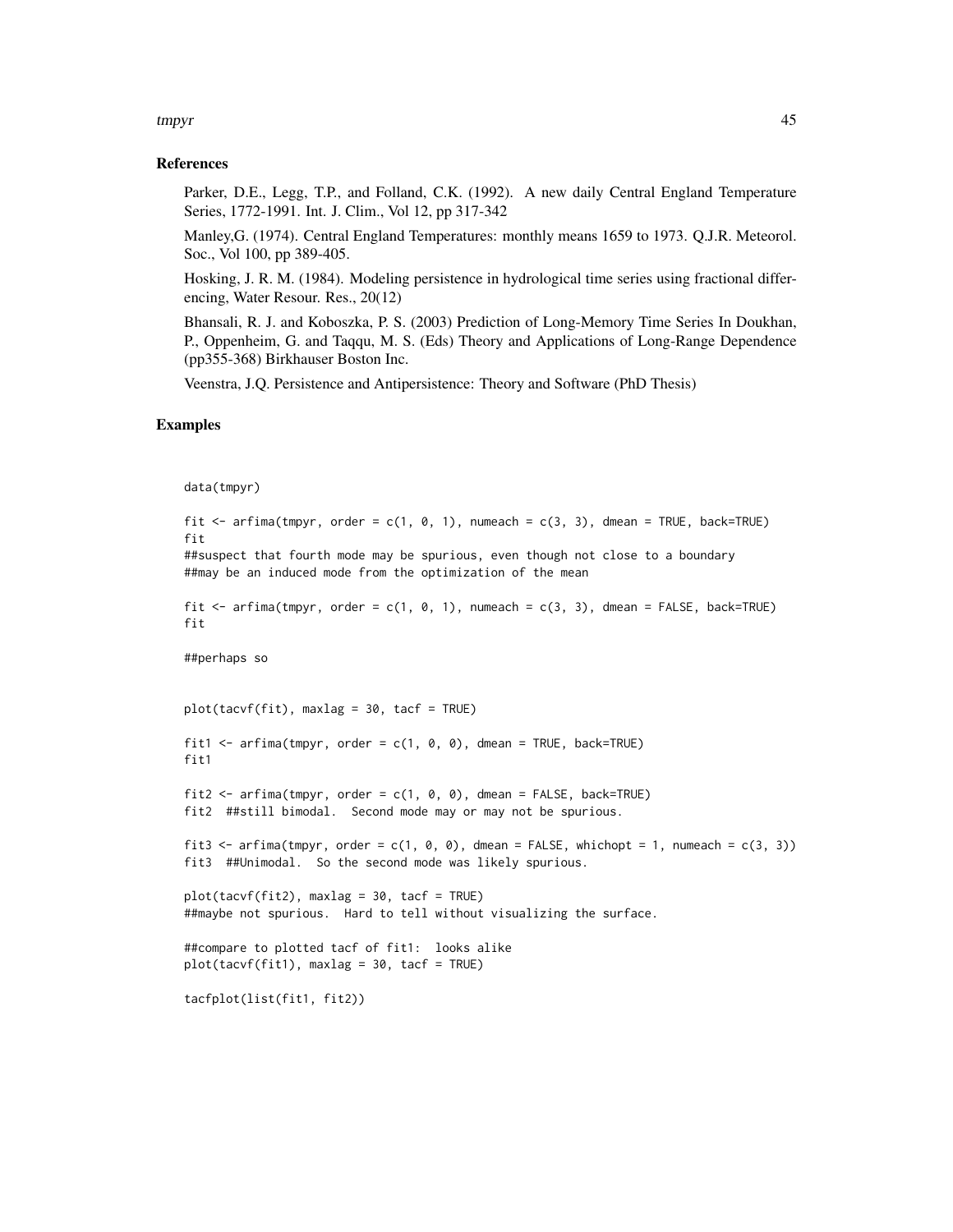<span id="page-45-1"></span><span id="page-45-0"></span>

# Description

Extracts the variance-covariance matrices (one or two for each mode) from a fitted arfima object.

# Usage

```
## S3 method for class 'arfima'
vcov(object, type = c("b", "o", "e"), cor = FALSE,
  digits = max(4, getOption("digits") - 3), tapprox = FALSE,
  summ = FALSE, ...)
```
## Arguments

| object     | A fitted arfima object                                                                                                                                                                     |
|------------|--------------------------------------------------------------------------------------------------------------------------------------------------------------------------------------------|
| type       | Which type of covariance matrix to return: "o" is the observed matrix (from<br>solving the Hessian), "e" is the expected matrix (from solving the information<br>matrix), and "b" is both. |
| cor        | Whether or not the correlation matrix should be returned instead.                                                                                                                          |
| digits     | The number of digits to print.                                                                                                                                                             |
| tapprox    | Whether or not to use an approximation to find the expected matrix. Highly<br>recommended to be FALSE, as it takes much longer, and is an approximation.                                   |
| summ       | Whether the call is from the summary arfima function. Should not be used<br>except internally.                                                                                             |
| $\ddots$ . | Optional arguments, currently not used.                                                                                                                                                    |

# Value

A list of lists (one for each mode) with components observed and/or expected.

# Author(s)

JQ (Justin) Veenstra

#### References

Veenstra, J.Q. Persistence and Antipersistence: Theory and Software (PhD Thesis)

# See Also

[summary.arfima](#page-38-1), [arfima](#page-5-1)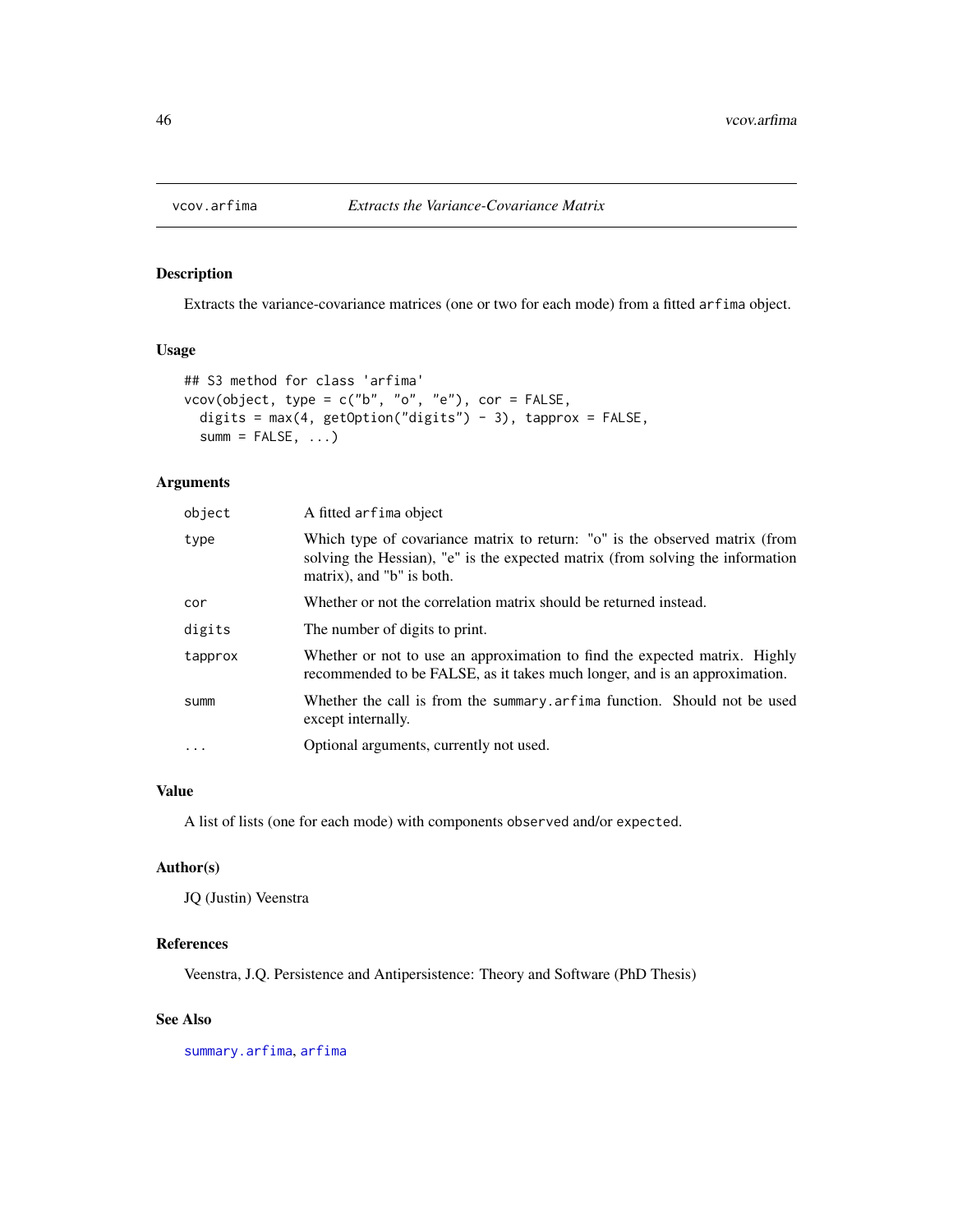#### <span id="page-46-0"></span>weed 47

# Examples

```
set.seed(1234)
sim \le arfima.sim(1000, model = list(dfrac = 0.4, phi = .8, theta = -0.5))
fit1 \le arfima(sim, order = c(1, 0, 1), back=TRUE)
fit2 <- arfima(sim, order = c(1, 0, 1), lmodel = "g", back=TRUE)
fit3 <- arfima(sim, order = c(1, 0, 1), lmodel = "h", back=TRUE)
fit1
fit2
fit3
vcov(fit1)
vcov(fit2)
vcov(fit2)
```
<span id="page-46-1"></span>

weed *Weeds out fits from a call to arfima that are too close to each other.*

# Description

Weeds out fits from a call to arfima that are too close to each other.

# Usage

weed(ans, type =  $c("A", "P", "B", "N")$ , walls = FALSE, eps2 = 0.025,  $eps3 = 0.01$ ,  $adapt = TRUE$ ,  $pn = 2)$ 

# Arguments

| ans   | The result from a call to arfima.                                                                                                                                                        |
|-------|------------------------------------------------------------------------------------------------------------------------------------------------------------------------------------------|
| type  | The space to perform the weeding in. "A" is for operating parameters. "P" is in<br>the PACF space. "B" performs weeding in both. "N" performs no weeding and<br>is only used internally. |
| walls | If more than one mode is on a wall in the PACF space, all modes but the one<br>with the highest log-likelihood on the same wall are deleted.                                             |
| eps2  | The maximum distance between modes that are close together for the mode with<br>the lower log-likelihood to be weeded out. If adapt is TRUE (default) this value<br>changes.             |
| eps3  | The minimum distance from a wall for a secondary mode to be weeded out, if<br>walls are TRUE.                                                                                            |
| adapt | If TRUE, if dim is the dimensionality of the search, eps2 is changed to $(1 +$<br>$eps2)^{dim} - 1.$                                                                                     |
| pn    | The p in the p-norm to be used in the weeding. $p = 2$ (default) is Euclidean<br>distance.                                                                                               |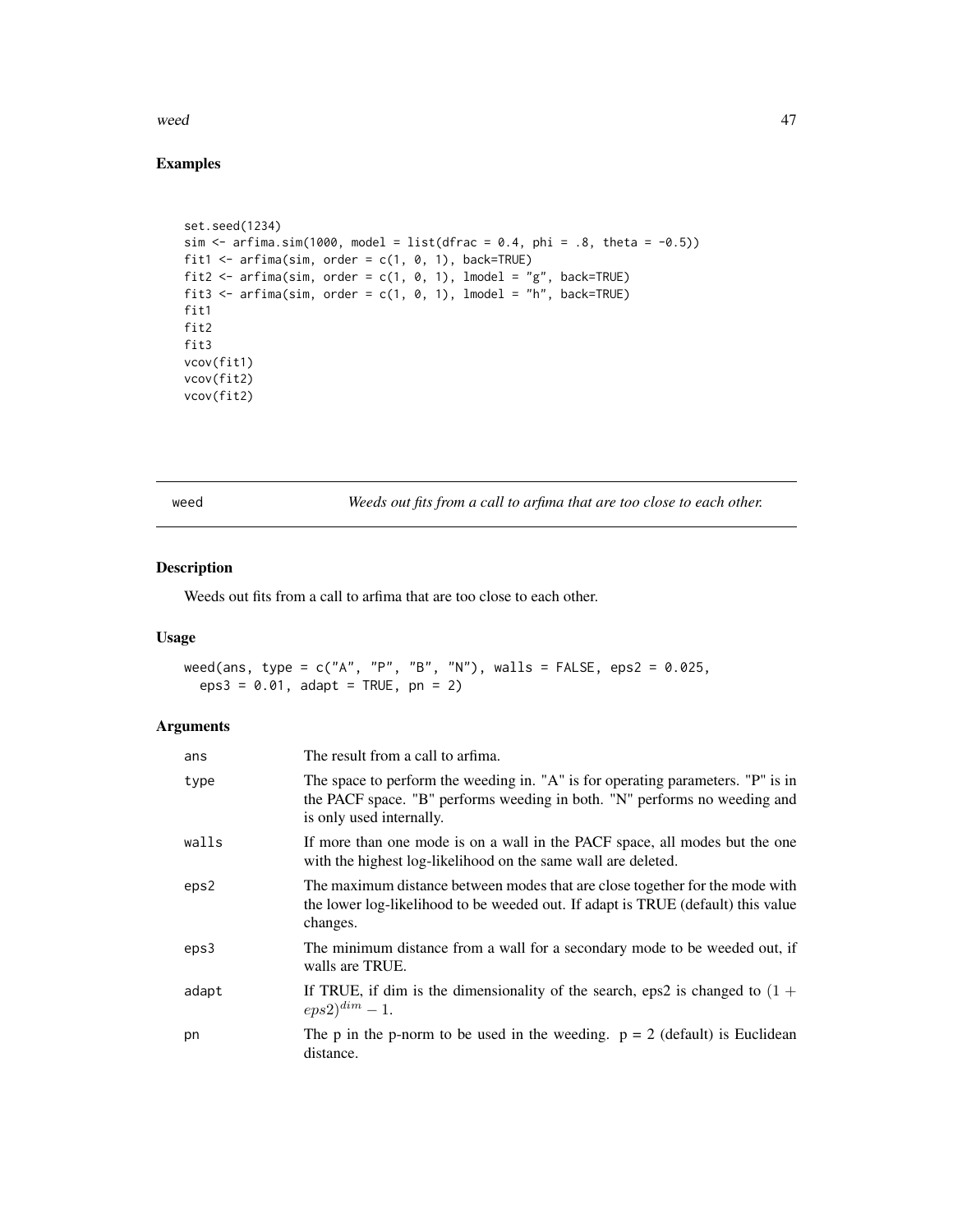# Value

An object of class "arfima" with modes possibly weeded out.

# Author(s)

JQ (Justin) Veenstra

# See Also

[arfima](#page-5-1), [distance](#page-15-1)

# Examples

```
set.seed(1234)
sim \le arfima.sim(1000, model = list(theta = 0.9, dfrac = 0.4))
fit \le - arfima(sim, order = c(0, 0, 1), autoweed = FALSE, back=TRUE)
fit
distance(fit)
fit1 \leftarrow weed(fit)
fit1
distance(fit1)
```
<span id="page-47-0"></span>48 weed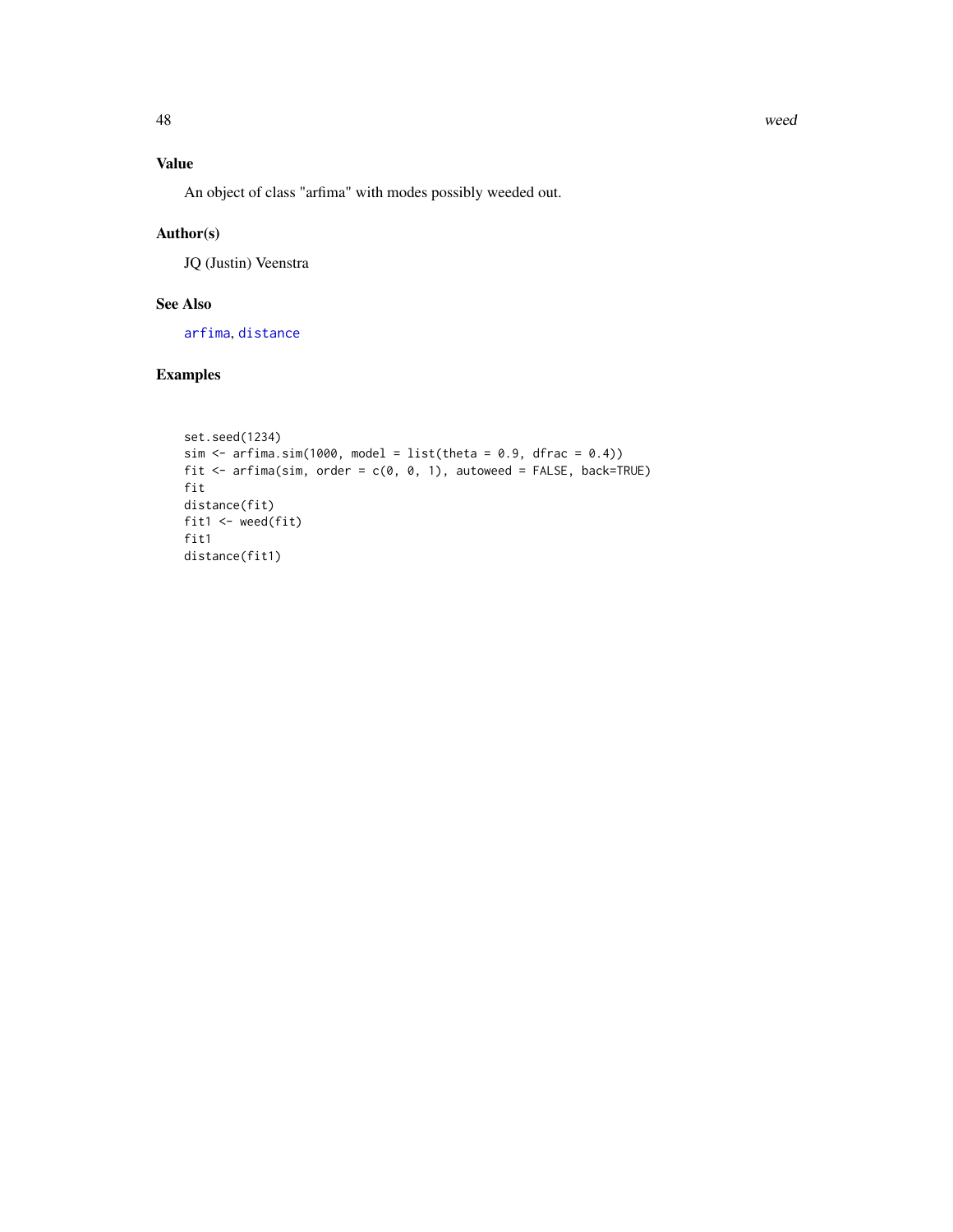# <span id="page-48-0"></span>Index

∗Topic datasets SeriesJ, [36](#page-35-0) tmpyr , [44](#page-43-0) ∗Topic fit arfima.sim , [10](#page-9-0) sim\_from\_fitted , [37](#page-36-0) ∗Topic package arfima-package , [2](#page-1-0) ∗Topic ts AIC.arfima, [5](#page-4-0) arfima , [6](#page-5-0) arfima.sim , [10](#page-9-0) arfima0 , [12](#page-11-0) ARToPacf, [13](#page-12-0) bestModes , [14](#page-13-0) coef.arfima , [15](#page-14-0) distance , [16](#page-15-0) fitted.arfima , [17](#page-16-0) iARFIMA , [18](#page-17-0) IdentInvertQ , [19](#page-18-0) lARFIMA , [21](#page-20-0) lARFIMAwTF , [23](#page-22-0) logLik.arfima , [24](#page-23-0) PacfToAR, [25](#page-24-0) plot.predarfima , [26](#page-25-0) plot.tacvf , [27](#page-26-0) predict.arfima , [28](#page-27-0) print.arfima , [30](#page-29-0) print.predarfima , [31](#page-30-0) print.summary.arfima , [32](#page-31-0) print.tacvf, [33](#page-32-0) removeMode , [34](#page-33-0) residuals.arfima , [35](#page-34-0) sim\_from\_fitted , [37](#page-36-0) summary.arfima , [39](#page-38-0) tacfplot , [40](#page-39-0) tacvf , [41](#page-40-0) tacvfARFIMA , [42](#page-41-0) vcov.arfima , [46](#page-45-0)

# weed , [47](#page-46-0)

AIC , *[5](#page-4-0) , [6](#page-5-0)* AIC.arfima , *[3](#page-2-0)* , [5](#page-4-0) , *[25](#page-24-0)* arfima , *[3](#page-2-0)* , [6](#page-5-0) , *[10](#page-9-0) , [11](#page-10-0)* , *[14](#page-13-0)* , *[17](#page-16-0)* , *[22](#page-21-0)* , *[29](#page-28-0)* , *[32](#page-31-0) [–35](#page-34-0)* , *[37,](#page-36-0) [38](#page-37-0)* , *[40](#page-39-0)* , *[42](#page-41-0)* , *[46](#page-45-0)* , *[48](#page-47-0)* arfima-package , [2](#page-1-0) arfima.sim , *[3](#page-2-0)* , *[9](#page-8-0)* , [10](#page-9-0) , *[38](#page-37-0)* , *[43](#page-42-0)* arfima0 , *[3](#page-2-0)* , [12](#page-11-0) arfimachanges , [13](#page-12-0) arima , *[7](#page-6-0)* , *[9](#page-8-0)* , *[18](#page-17-0)* , *[20](#page-19-0)[–23](#page-22-0)* , *[43](#page-42-0)* ARToPacf, [13](#page-12-0) bestModes , [14](#page-13-0) BIC *(*AIC.arfima *)* , [5](#page-4-0) BIC.arfima , *[3](#page-2-0)* coef.arfima , *[3](#page-2-0)* , [15](#page-14-0) distance , *[3](#page-2-0)* , [16](#page-15-0) , *[48](#page-47-0)* fitted.arfima, [3](#page-2-0), [17](#page-16-0), [35](#page-34-0) iARFIMA , *[3](#page-2-0)* , [18](#page-17-0) , *[21](#page-20-0)* , *[40](#page-39-0)* IdentInvertQ , *[3](#page-2-0)* , *[19](#page-18-0)* , [19](#page-18-0) lARFIMA , *[3](#page-2-0)* , [21](#page-20-0) lARFIMAwTF , *[3](#page-2-0)* , *[22](#page-21-0)* , [23](#page-22-0) logLik.arfima , *[3](#page-2-0)* , [24](#page-23-0) ltsa , *[25](#page-24-0)* PacfToAR, [25](#page-24-0) plot , *[27](#page-26-0)* plot.predarfima , *[3](#page-2-0)* , [26](#page-25-0) , *[29](#page-28-0)* , *[32](#page-31-0)* plot.tacvf , *[3](#page-2-0)* , [27](#page-26-0) , *[33](#page-32-0)* , *[41](#page-40-0) , [42](#page-41-0)* predict , *[32](#page-31-0)* predict.arfima , *[3](#page-2-0)* , *[26,](#page-25-0) [27](#page-26-0)* , [28](#page-27-0) , *[32](#page-31-0)* print , *[31](#page-30-0)* , *[33](#page-32-0)* print.arfima , *[3](#page-2-0)* , [30](#page-29-0) , *[33](#page-32-0)* print.predarfima , *[3](#page-2-0)* , *[27](#page-26-0)* , *[29](#page-28-0)* , [31](#page-30-0) print.summary.arfima , [32](#page-31-0)